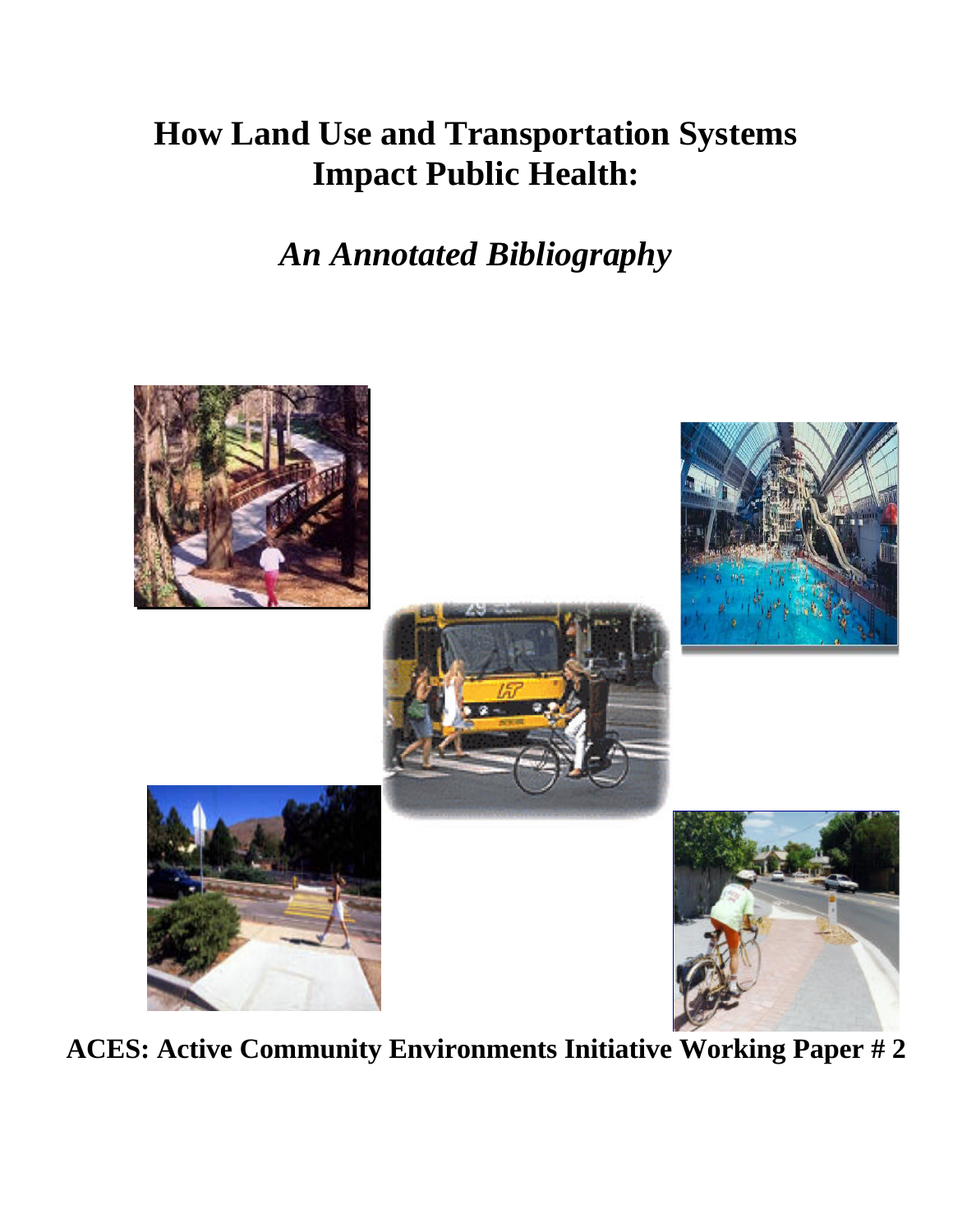# **How Land Use and Transportation Systems Impact Public Health:**

*An Annotated Bibliography<sup>1</sup>*

Lawrence D. Frank, PdD Mr. Peter Engelke Daniel Hourigan

City and Regional Planning Program College of Architecture Georgia Institute of Technology

# ACES: Active Community Environments Initiative Working Paper #2

Thomas L Schmid, PhD Richard Killingsworth,. MPH Project Officers Division of Nutrition and Physical Activity Physical Activity and Health Branch

 $\overline{a}$ 



<sup>&</sup>lt;sup>1</sup> Note: Financial support for this project was provided in part by purchase order  $#0009866373$  awarded to the Georgia Institute of Technology. The contents of this report reflect the views of the authors, who are responsible for the facts and accuracy of the data presented herein. The content does not necessarily reflect the official views or policies of the Centers for Disease Control and Prevention and the Georgia Institute of Technology. This report does not constitute a standard, specification, or regulation. This is a working, prepublication document please do not quote without permission of the lead author (L. Frank, larry.fran@arch.gatech.edu), or the project officer (T. Schmid, tls4@cdc.gov)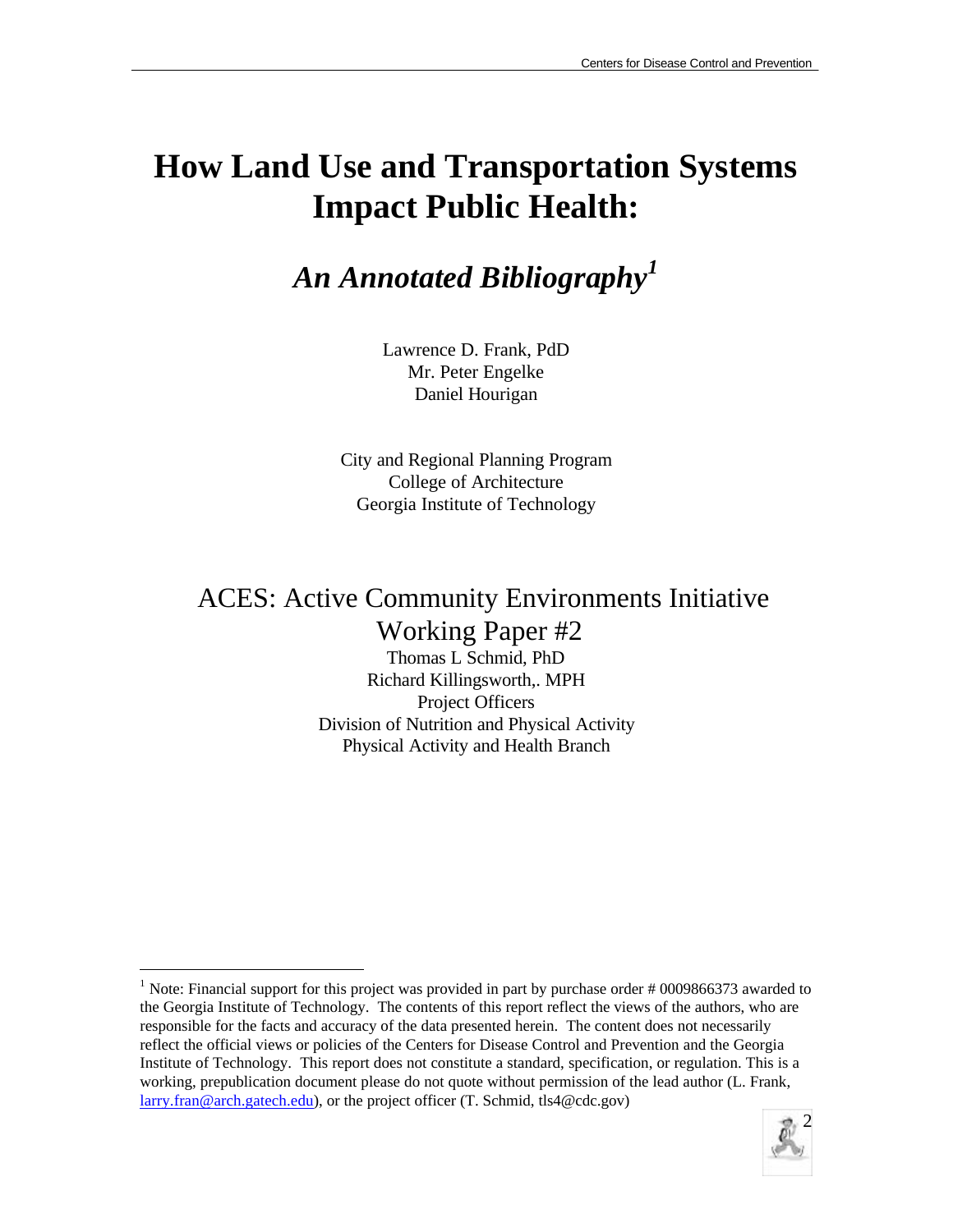## Table of Contents:

| II. TRANSPORTATION – TRAVEL AND SAFETY STATISTICS 6                                                                                                                                                                 |
|---------------------------------------------------------------------------------------------------------------------------------------------------------------------------------------------------------------------|
|                                                                                                                                                                                                                     |
| A. LITERATURE ON TRANSPORTATION SYSTEM CHARACTERISTICS (STREET DESIGN,<br>STREET NETWORKS, STREET USERS, TRAFFIC CALMING, DESIGN FOR                                                                                |
| B. LITERATURE ON LAND DEVELOPMENT PATTERNS (NEOTRADITIONAL DESIGN<br>PRINCIPLES, DENSITY, LAND USE MIX, REGIONAL LOCATION, SITE DESIGN)42<br>C. EMPIRICAL LITERATURE ON RELATIONSHIPS BETWEEN URBAN FORM AND TRAVEL |

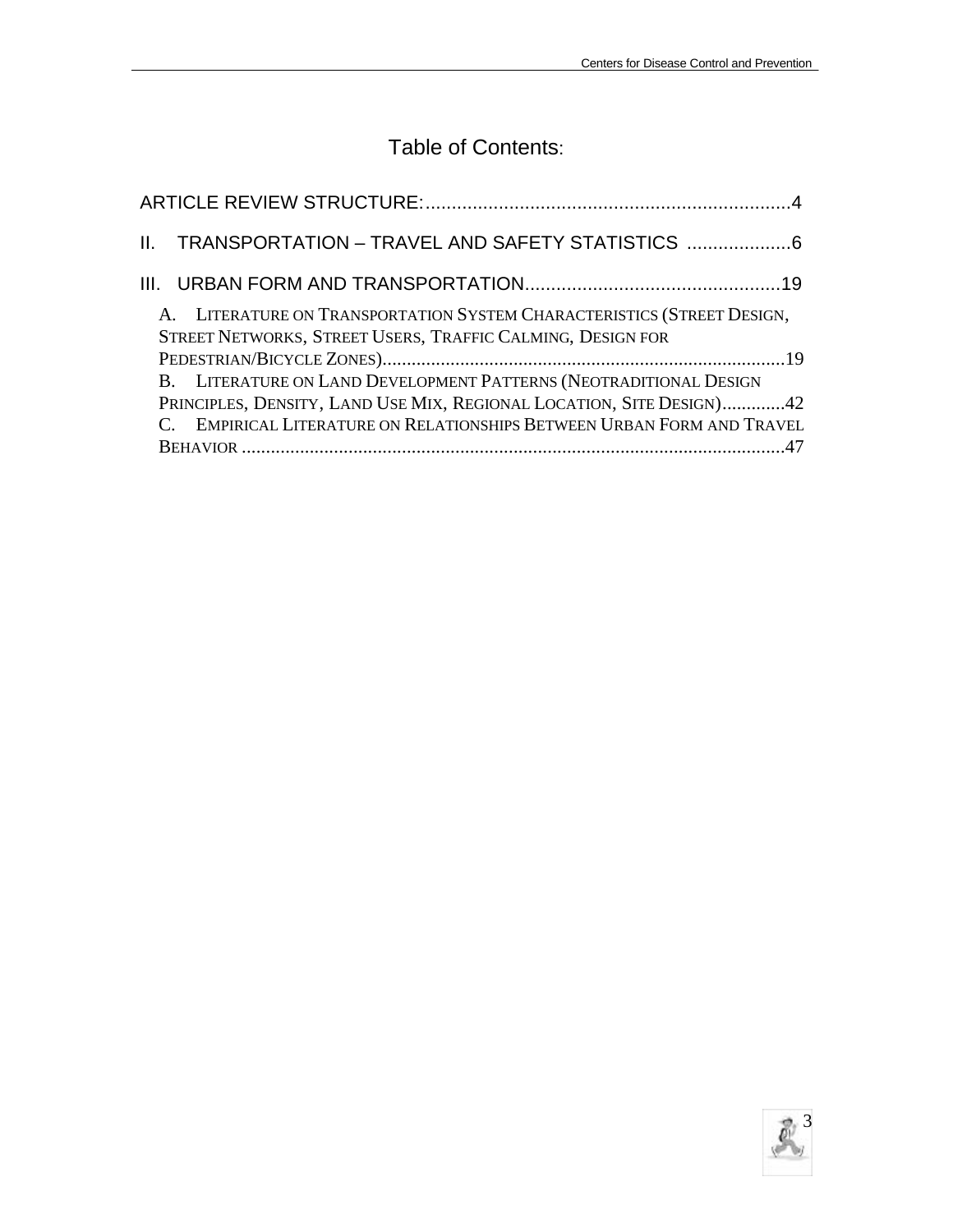## Article Review Structure:

This annotated bibliography is structured around the relationships between the built environment, activity patterns, and public health.

## Figure 1

#### **Relationships Between Urban Form, Activity Patterns, and Public Health**



Each document is reviewed in accordance with the following four questions:

- 1. What was the impetus for the study/article?
- 2. What methods and data sources were used (i.e. empirical, descriptive)?
- 3. What were the findings and how were they used?
- 4. How does this study contribute to a synthesis of the literature and implications for further research?

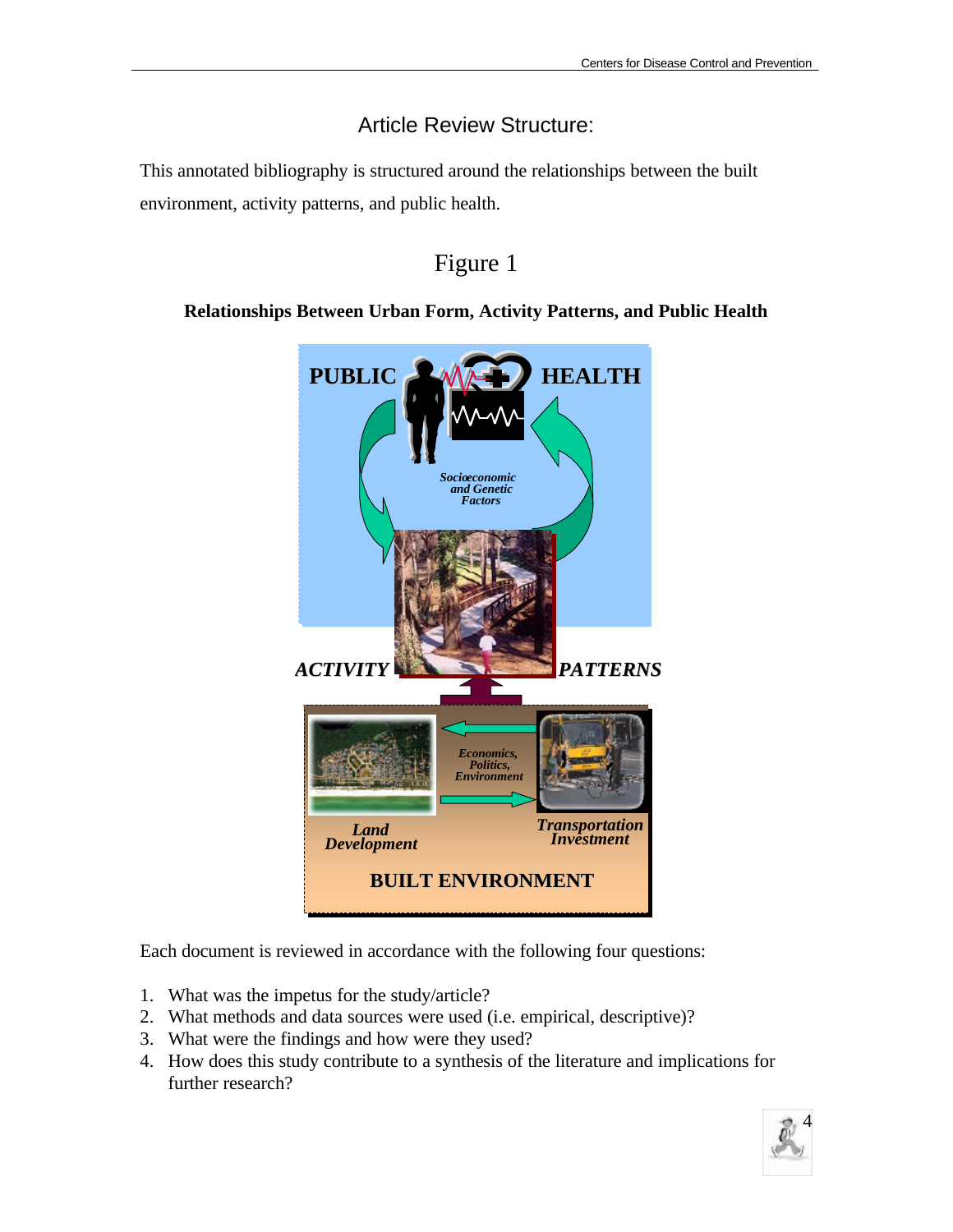This bibliography was conducted as a way to begin synthesizing the literature on the effects of urban form and transportation system investments on physical activity, especially on walking and bicycling. This bibliography and the subsequent synthesis of the literature will be used to guide development of empirical research in the area. As additional literature is reviewed, and as additional research findings are obtained the bibliography will be updated. Because literature databases such as Medline and Psychological abstracts do not exist for this literature, the bibliography is based on iterative reviews of sources that provided initial materials, meta-searches through Gailelo and on systematic review of sources suggested by transportation and urban design practitioners and researchers. Key words used in the searches are listed below.

We hope this bibliography will be useful to public health professionals and others that are beginning to explore how population wide levels of moderate intensity physical activity such as walking and bicycling can be enhanced by changes in the environment and in the policies that influence urban design and transportation infrastructure.

#### **Keywords**:

Physical activity, urban form, urban design, barriers, pedestrian, walking, fitness, exercise, health promotion, active living, sedentary lifestyle, traffic safety

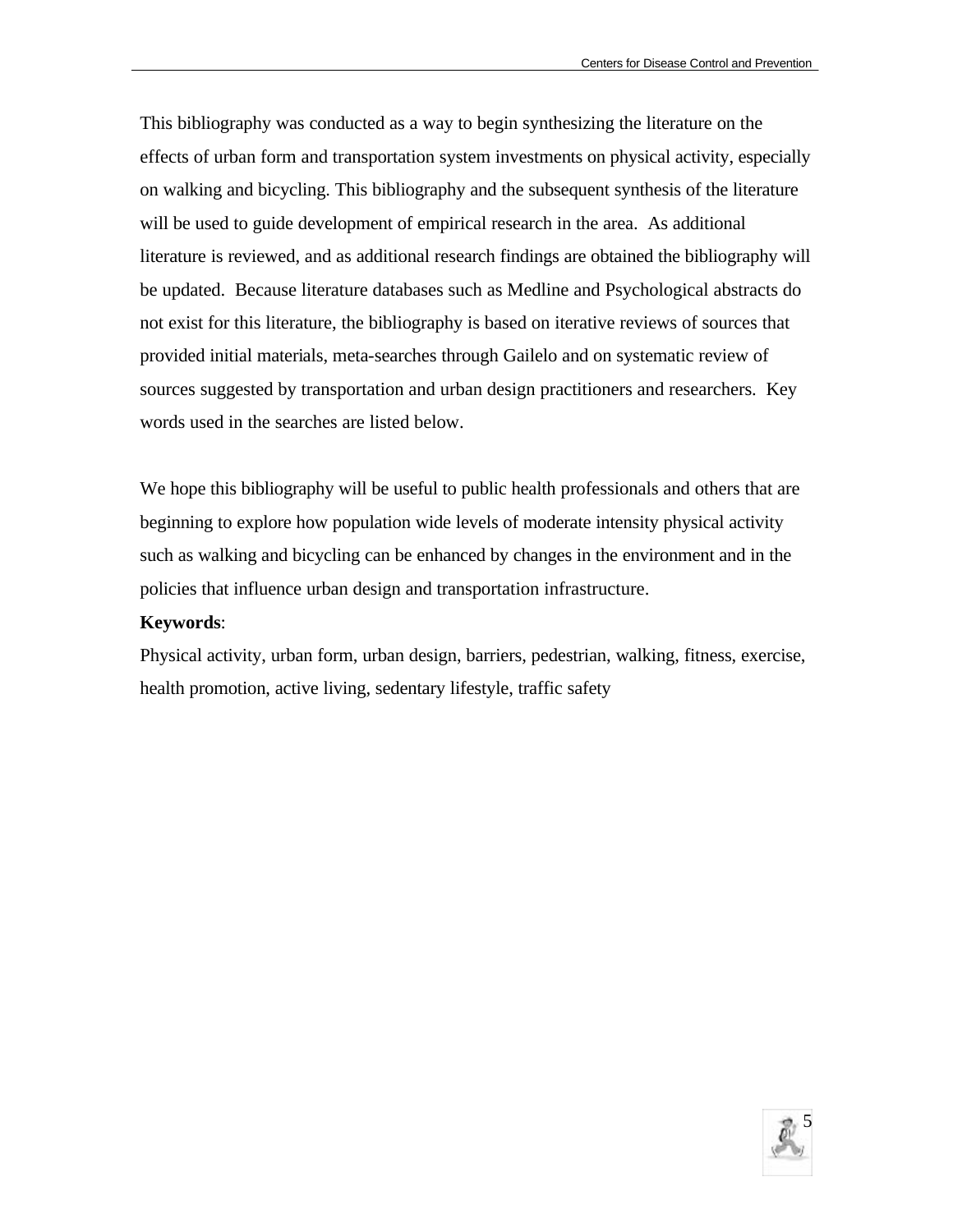### II. Transportation – Travel and Safety Statistics

#### **Antonakos, C. 1995. Nonmotor Travel in the 1990 Nationwide Personal Transportation Survey.** *Transportation Research Record 1502***: 75-82.**

- 1. This study examines demographic and trip data for individuals surveyed under the 1990 Nationwide Personal Transportation Survey (NPTS).
- 2. Personal characteristics and travel behaviors of individuals classified by the NPTS as being either non-motorists, motorists, or mixed were analyzed using descriptive and inferential (chi-squared) statistics.
- 3. Non-motorists were more likely to be under 21 or over 65 years old, were more likely to live in the central city, and were less likely to be employed, be licensed drivers, or live in a household with a vehicle. Non-motorized trips were shorter in distance and less likely to be work-related than motorized trips.
- 4. This study provides background data on the demographic and travel behavior differences between motorists and non-motorists.

#### **Daisa, J., Jones, M., and A. Wachtel. 1996. Children, Traffic, and Safety: Responding to the School Commute.** *Institute of Transportation Engineers 66th Annual Meeting: 1996 Compendium of Technical Papers***: 163-6.**

- 1. This paper reviews efforts by the city of Palo Alto, California to understand safety problems related to the home-to-school commute.
- 2. This paper reviewed the four major tasks of the city's study: problem definition and review, field data collection, definition and listing of potential improvements and safety enhancements, and creation of a final report.
- 3. The study traced the development of traffic engineering solutions, educational solutions, marketing/community awareness solutions, and on-site school circulation solutions.
- 4. This paper provides a useful summary of one city's attempt to address safety problems involved in children bicycling and walking to school.

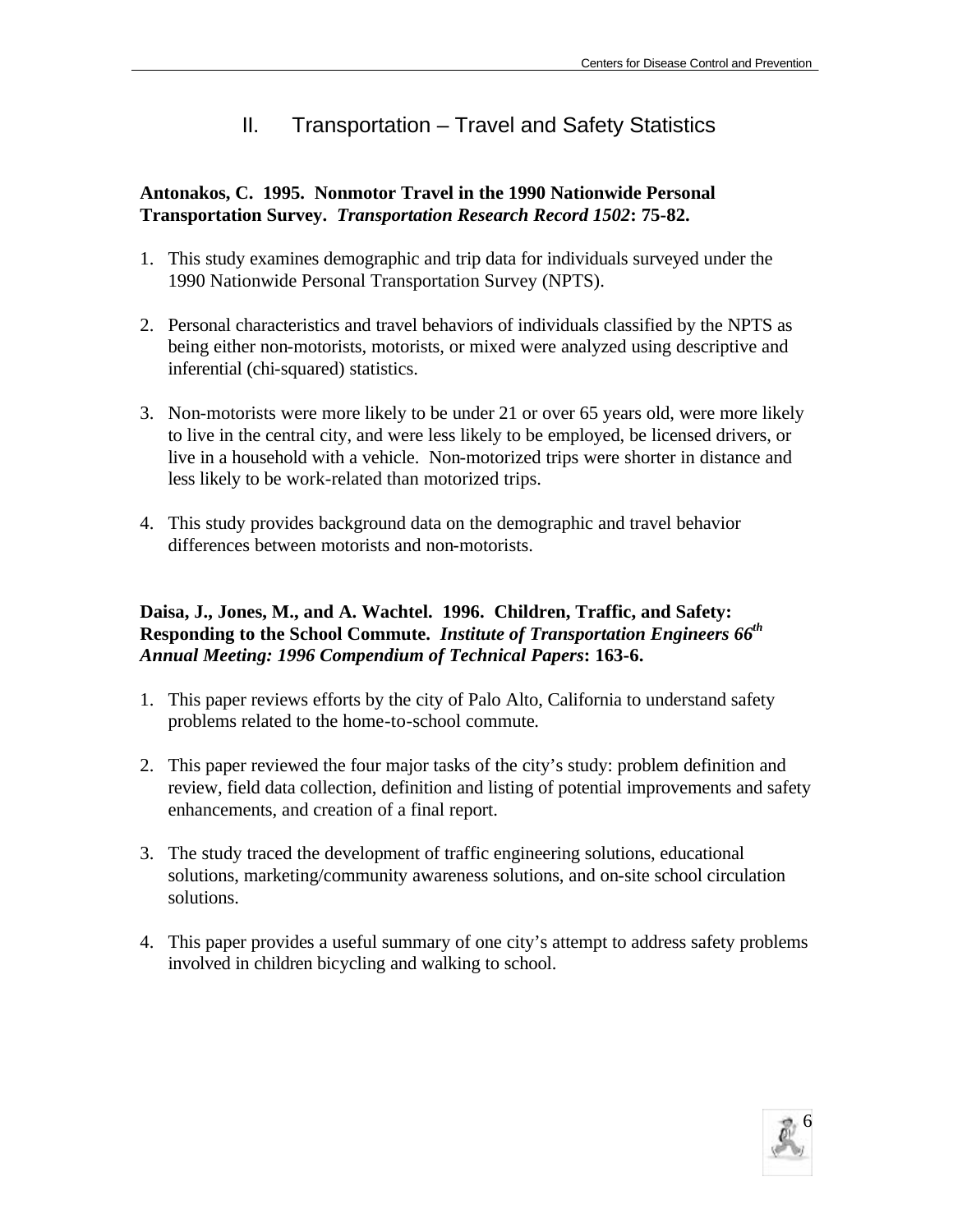#### **Durkin, M., Davidson, L., Kuhn, L., O'Connor, P., and B. Barlow. 1994. Low-Income Neighborhoods and the Risk of Severe Pediatric Injury: A Small-Area Analysis.** *American Journal of Public Health* **84(4): 587-92.**

- 1. The purpose of this study was to investigate the relationship between socioeconomic disadvantage and the incidence of severe childhood injury.
- 2. Small-area analysis was used to examine socioeconomic risk factors for pediatric injury resulting in hospitalization or death in northern Manhatten, New York, NY, during a nine-year period (1983-1991). Residents of two health center districts in this part of Manhatten are disadvantaged (according to major socioeconomic indicators) relative to the rest of New York City. Data was collected on all injuries to residents younger than age 17 that resulted in hospitalization or death, drawn from two study hospitals. Patient records were matched to census tract of residence. Socioeconomic indicators (e.g., poverty, single parents, non-high school graduates, unemployed men, mothers not employed) for each census tract in the study area were derived from the 1990 census. Statistical analyses were performed to assess the impact of low-income neighborhood as a risk factor for severe childhood injury.
- 3. The average annual incidence of all causes of severe pediatric injury was 72.5 per 10,000 children. Census tract proportions of low-income households, single parent families, non-high school graduates, and unemployment were significant predictors of risk for both unintentional and intentional injury. Among the socioeconomic factors considered, low income was the single most important predictor of all injuries; other socioeconomic variables were not independent contributors once income was included in the model. The mean annual incidence of motor vehicle injuries (per 10,000 population) was 12.6; pedestrian injuries were 7.8 per 10,000, while passenger injuries were only 1.1 per 10,000. The authors speculate that higher pedestrian injuries in poorer neighborhoods may be the result of both greater traffic volumes and fewer places for children to play other than on streets.
- 4. This study provides quantitative evidence that children from poorer neighborhoods are at greater risk of injury and death from motor-vehicle related causes, in particular as pedestrians. The study's goal, however, is to address the relationship between all causes of severe childhood injury and socioeconomic variables.

#### **Environmental Working Group and Surface Transportation Policy Project. 1997.**  *Mean Streets: Pedestrian safety and reform of the nation's transportation law***. Washington, D.C.**

1. This report, a collaborative product of the Surface Transportation Policy Project and the Environmental Working Group, was created in response to the reauthorization of ISTEA in 1997. The focus of the paper is to argue for safer roads and streets through diversified investment of transportation expenditures. It seeks to end the imbalance of

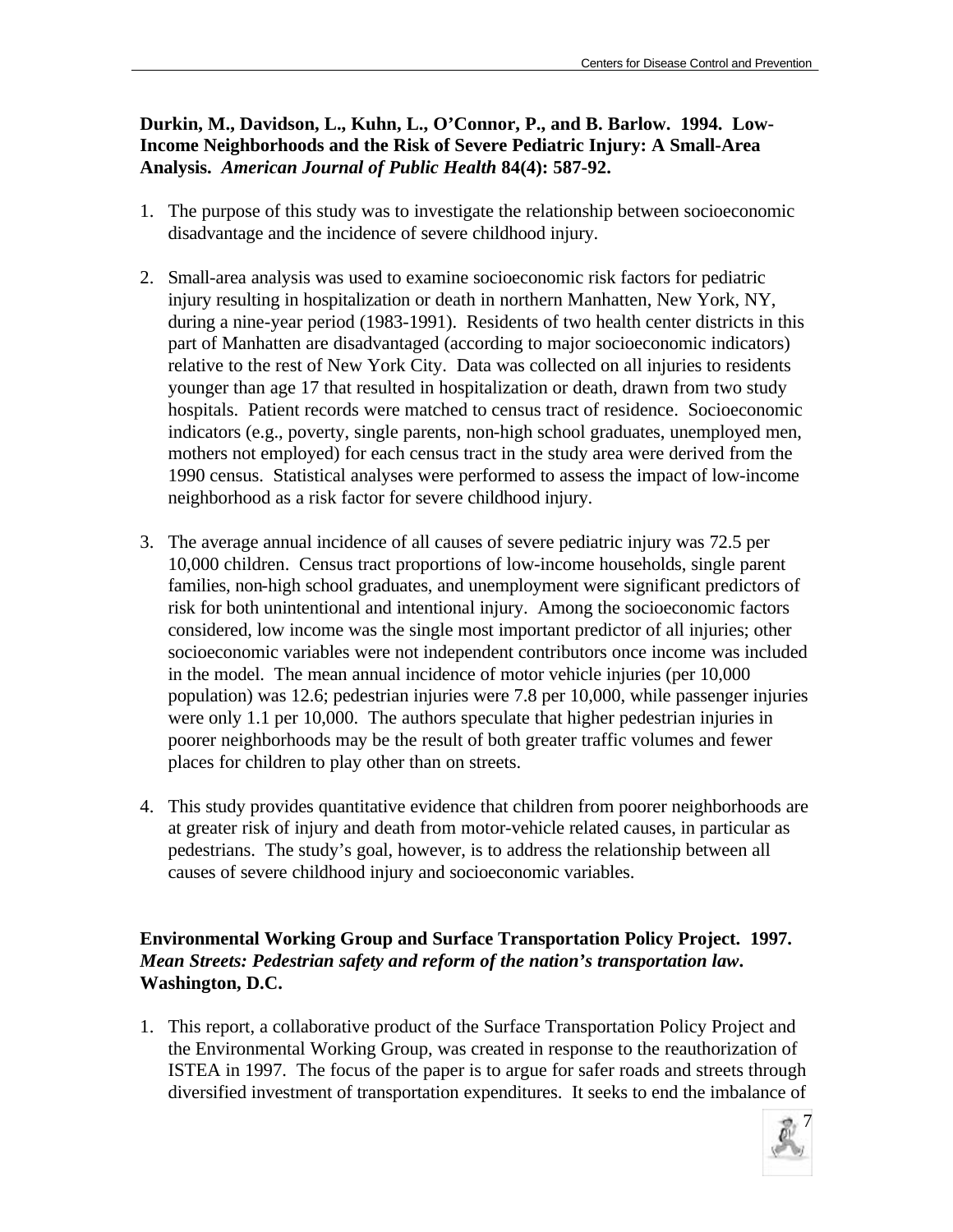spending policy in order to save lives, prevent injury, and give local people greater say in making their neighborhoods more livable.

- 2. This article cited numerous safety and spending statistics regarding the walking and driving. These included the Federal Highway Administration, the General Accounting Office, the National Safety Council, and the U.S. Department of Transportation. These statistics highlighted the lack of attention given to pedestrian safety and access both theoretically and financially. The billions of dollars spent each year are actually making the roads less safe for pedestrians. The Highway Capacity Manual – one of the industry bibles – defines a pedestrian as a traffic "flow interruption."
- 3. The results of the article can be synthesized into four major recommendations for improving pedestrian safety and access; first, it recommends that Congress continue to preserve and strengthen ISTEA's current safety programs to better protect pedestrians. Second, establish a national goal of increasing pedestrian safety by doubling the percentage of total trips made by biking and walking while reducing fatalities by 10%. Third, ensure that road-building projects don't increase hazards for pedestrians. And fourth, collect more accurate and detailed data on pedestrians and walking.
- 4. A number of statistics compiled in "Mean Streets" would support the notion that urban form directly effects public health. The statistics presented in "Mean Streets" focus not on increasing physical activity as a way to improve public health but rather on the safety of pedestrians. For instance, the authors state that 55% of all pedestrian deaths by automobile occur on neighborhood streets. Currently, most streets are being designed as speedways, inaccessible and unsafe for pedestrians and bicyclists. "Mean Streets" also presents a telling ranking of the U.S. most dangerous communities in which to walk. The list clearly shows that the most dangerous metropolitan areas for walkers are the newer, sprawling, southern and western communities and the safest communities are found in the denser northeast where walking activity is high.

"Mean Streets" is on the right track but stops short of recommending that communities such as suburban cul-de-sacs are dangerous. Instead, the authors recommend the use of traffic calming and separation design techniques combined with public education and law enforcement in order to make roads safer for pedestrians citing Seattle and Portland having successful programs.

**Federal Highway Administration. 1997.** *Our Nation's Travel: 1995 NPTS Early Results Report***. Washington, D.C.: U.S. Department of Transportation.**

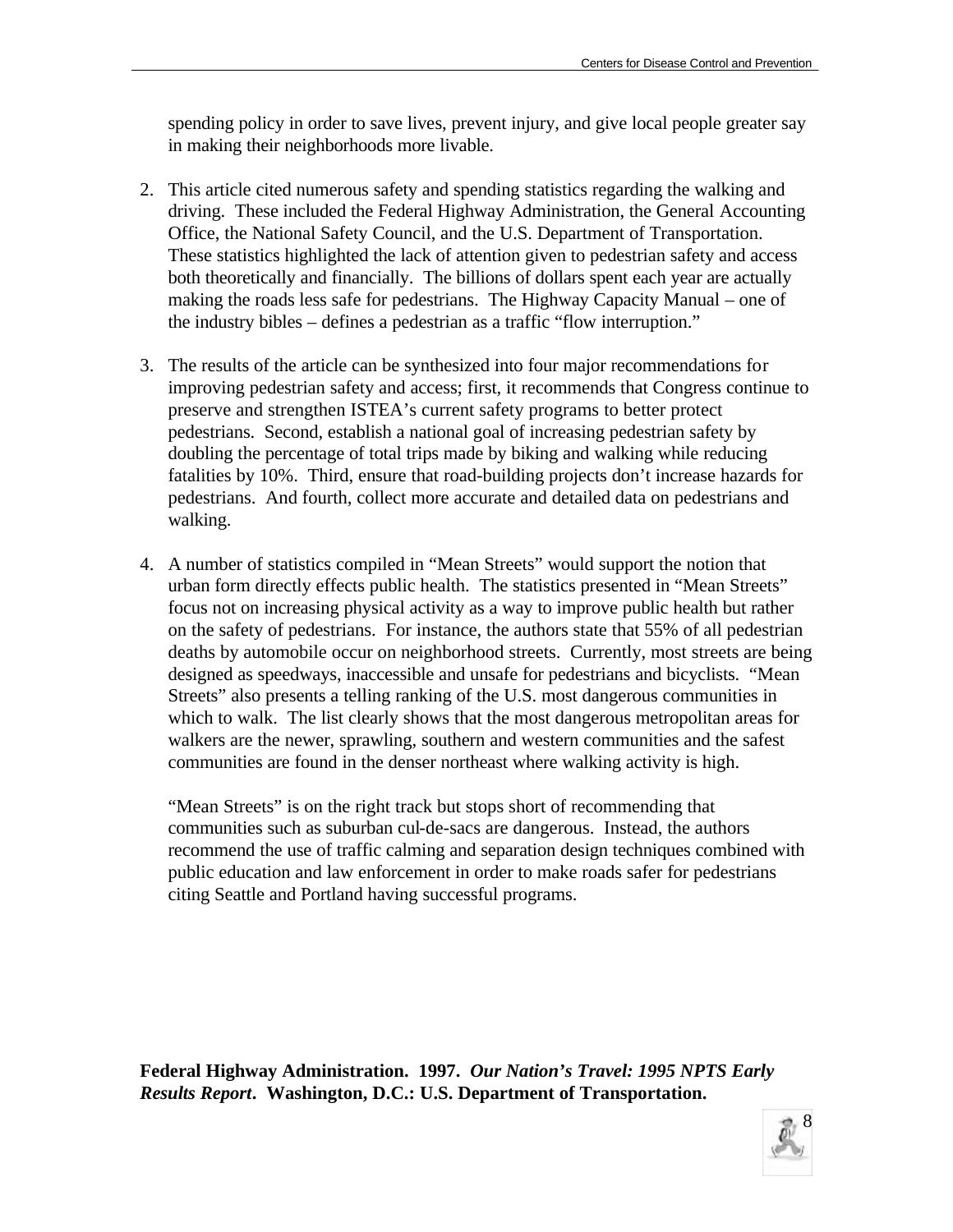- 1. This report summarizes the results of the 1995 NPTS.
- 2. This report provides descriptive statistics from the NPTS, including trend data from the 1969 through 1995 NPTS. A large number of tables and charts are provided.
- 3. The report finds, among other things: commute trips are in the minority of all trips, with family and personal business being the most frequent type of trip; 90% of all trips are by single occupancy vehicle (SOV); there are 56 million walk trips and 9 million bike trips per day in the U.S.
- 4. This study is useful in providing basic statistics about personal travel behavior in the United States. Raw data is not provided in this summary, however.

#### **Federal Highway Administration. 1994.** *The National Bicycling and Walking Study. Case Study Number 1: Reasons Why Bicycling and Walking are and are not Being Used More Extensively as Travel Modes***. Washington, D.C.: U.S. Department of Transportation.**

- 1. This report assesses the current levels of bicycling and walking for utilitarian and recreational purposes and assesses the potential for increased amounts of walking and bicycling. Most of the study focuses on bicycling.
- 2. This study is a summary of knowledge on walking and bicycling, and utilizes material and data from previously published sources. Chapter two, however, is an analysis of bicycling data gathered in 20 U.S. cities. The study summarizes the individual choice to walk or bicycle, examines aggregate levels of bicycling and walking in selected cities, and attempts to determine the environmental and policy factors that inhibit bicycle riding.
- 3. For individual factors, age is the most significant demographic variable influencing bicycling levels, especially utilitarian bicycling. Bicycle trips are taken for recreation or for errands, with commuting much less prevalent. The main incentives motivating bicycle usage are exercise and enjoyment, with some evidence that environmental concerns are a factor. The main disincentives are traffic safety, lack of viable routes, and weather. For bicycle commuting, distance to the work place, traffic safety, and the absence of shower and parking facilities at work are the main disincentives. The level of bicycling across the 20 cities examined varied substantially. The most significant variable appeared to be the dominating presence of a university. Commute distance and primary bicycling facilities also appeared to be connected with high levels of bicycle commuting. Cities with higher levels of bicycle commuting have on average 70% more bikeways per roadway mile and six times more bike lanes per arterial mile. It is also speculated that high density levels without safe bicycling facilities may not induce more cycling (due to greater traffic volumes). Cities with higher levels of

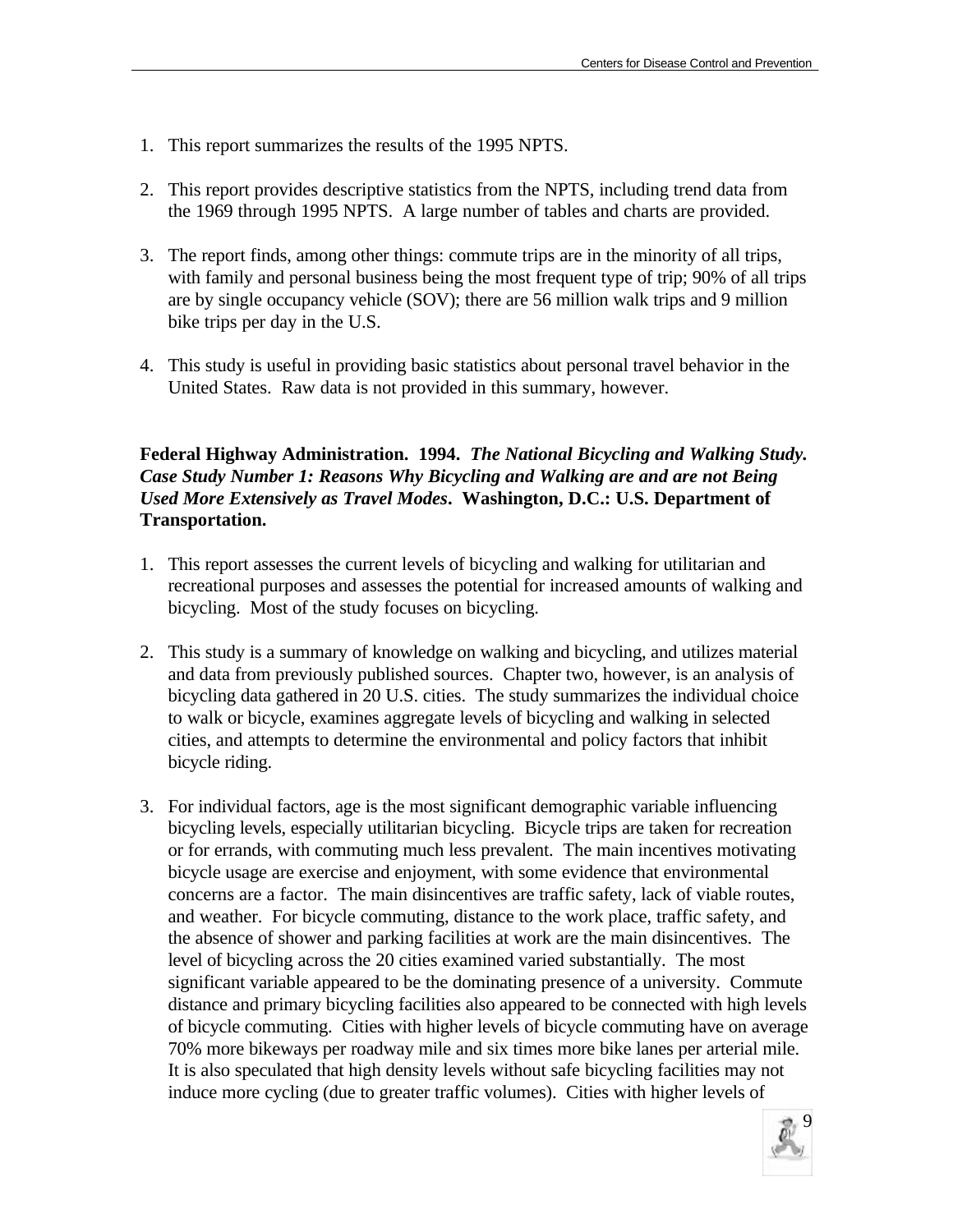bicycling also tend to be laid out in grids. Climate does not seem to be correlated with interest in bicycling except as a seasonal and daily variable in the decision to bicycle.

4. This study provides a good summary of the state of knowledge into the individual variables that impact the decision to bicycle. It also provides some original data regarding the relationship between urban form, transportation systems, and bicycling. However, the research design does not employ rigorous statistical testing.

#### **Federal Highway Administration. 1994.** *The National Bicycling and Walking Study: Transportation Choices for a Changing America. Final Report***. Publication No. FHWA-PD-94-023. Washington, D.C.: U.S. Department of Transportation.**

- 1. This report was prepared as part of the National Bicycling and Walking Study mandated by the 1991 US Department of Transportation Appropriations Act. It presents a plan of action for activities at the federal, state, and local levels for meeting two goals: to double the current percentage of total trips made by bicycling and walking, and to reduce by ten percent the number of bicyclists and pedestrians killed or injured in traffic crashes. This report was put together by a working group within the U.S. Department of Transportation that included representatives from a variety of federal agencies.
- 2. This is an issue-oriented report that advocates a particular set of policy changes. It asserts the need for more walking and bicycling and fewer injuries to these groups of street users, and outlines an action plan for achieving its goals. It draws upon numerous other recent studies of biking and walking, including the 24 case study reports completed for the FHWA on different aspects of bicycling and walking. What data is used is provided by secondary sources.
- 3. The report reviews current (as of 1994) levels of bicycling and walking, outlines the health benefits of increased walking and bicycling, and examines the potential for increasing physical activity levels. It also outlines a federal action plan consisting of nine action items, including the integration of bicyclist and pedestrian needs into transportation planning and procedures at the federal level, providing funding for a pedestrian- and bicycle-friendly infrastructure, conducting promotion and awareness activities, and providing education and training for planning and engineering professionals that encourages routine consideration of the needs of pedestrians and bicyclists. These goals can successfully be met if coordinated and committed effort is put forth at every level of government. Support for walking and bicycling must be institutionalized and supported by the private sector as well.
- 4. This study outlines one course of action for the federal government, highlighting what this level of governance can and cannot do to improve non-motorized transportation options in the U.S. It provides little in the way of new data, but it does provide a synthesis of research regarding who walks and bikes, how much, where, and for what

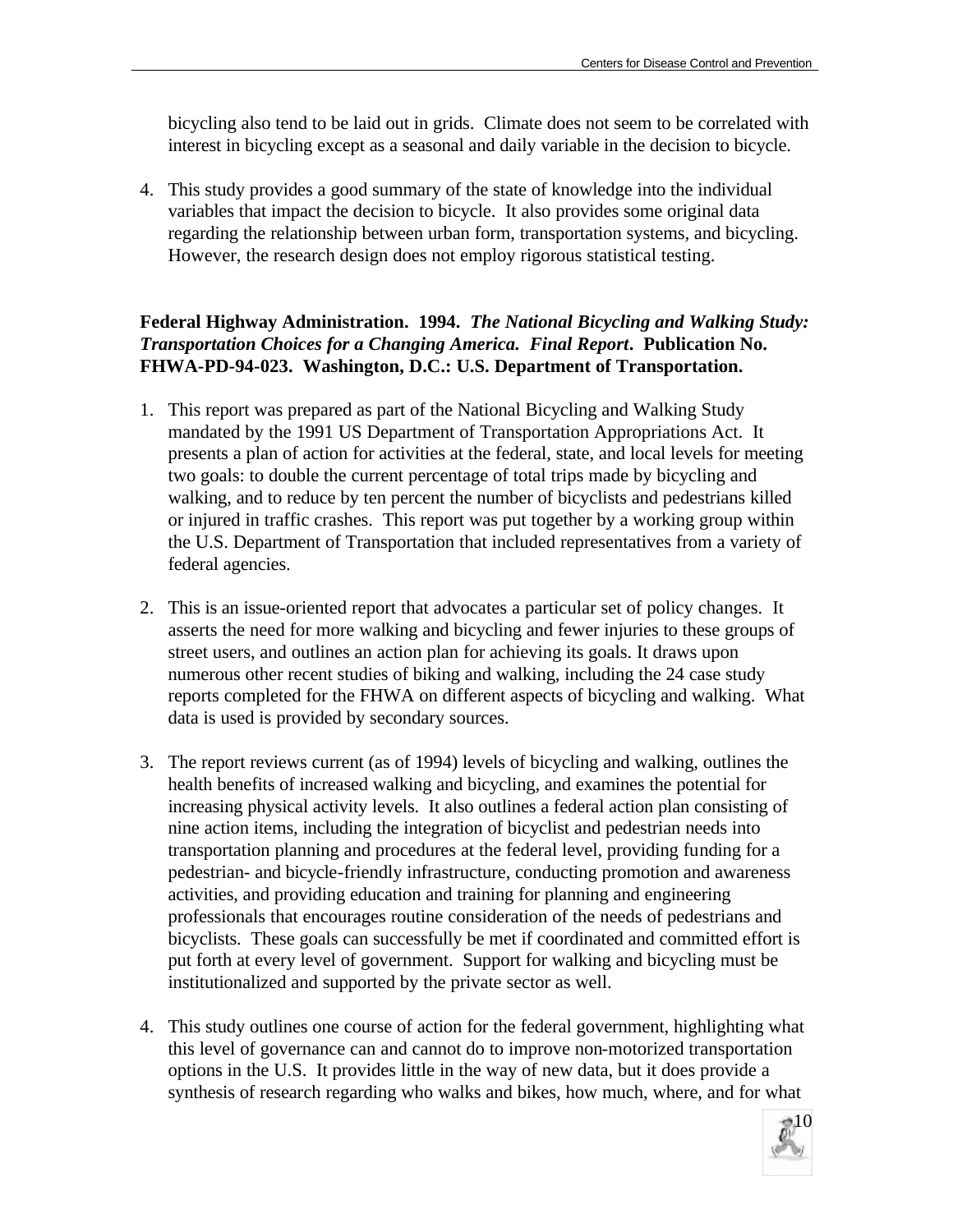reasons. It discusses barriers and benefits of non-motorized transportation. It specifically mentions the health benefits and some of the social costs that could be avoided through increased participation in non-motorized transportation.

#### **Go for Green/Environics. 1998.** *1998 National Survey on Active Transportation: Summary Report***. Ottawa, Canada.**

- 1. The major objective of this study was to establish a baseline of participation in active transportation (walking and cycling) among adults and school-aged children in Canada.
- 2. The 1998 survey of 1,501 adults aged 18 and older was conducted by telephone in each of the ten Canadian provinces. The national sample included a subsample of 429 adults with children 18 or less, still attending school. The survey research was also followed up by a series of focus groups on cycling in Vancouver, Toronto, Montreal, and Halifax.
- 3. The survey results showed that 85% of Canadians reported walking for leisure, while 58% reported walking "at least sometimes" to a routine destination. Overall, 43% walk more than half the time to at least one destination. The average distance traveled is 3.2 kilometers each way. The principal barriers to walking were, in order, distance, time, weather, inconvenience, and health/disability. About one in two respondents reported cycling for leisure or recreation purposes, but the figure was much lower for cycling to routine destinations. The average cycling distance traveled was 5.6 kilometers each way. The principal barriers to cycling were, in order, distance, weather, time, traffic/safety, and inconvenience.
- 4. This study presents survey data of walkers and bicyclists in the Canadian context.

**Highway Safety Research Center. 1994.** *A Compendium of Available Bicycle and Pedestrian Trip Generation Data in the United States. A Supplement to the National Bicycling and Walking Study.* **Prepared for the Federal Highway Administration. Chapel Hill, NC: University of North Carolina.**

- 1. The purpose of this study was to gather information to aid in the determination of trip generation rates for various bicycling and walking facilities, such as signed and marked bicycle lanes, wide curb lanes, multi-use paths, and sidewalks. This report also covers the state of research into bicycle and pedestrian levels of service (LOS).
- 2. This report utilized a selected literature review and contacts with individuals in communities across the U.S. known to have active bicycle and pedestrian programs. A diversity of data sources such communities generated statistics regarding facilities

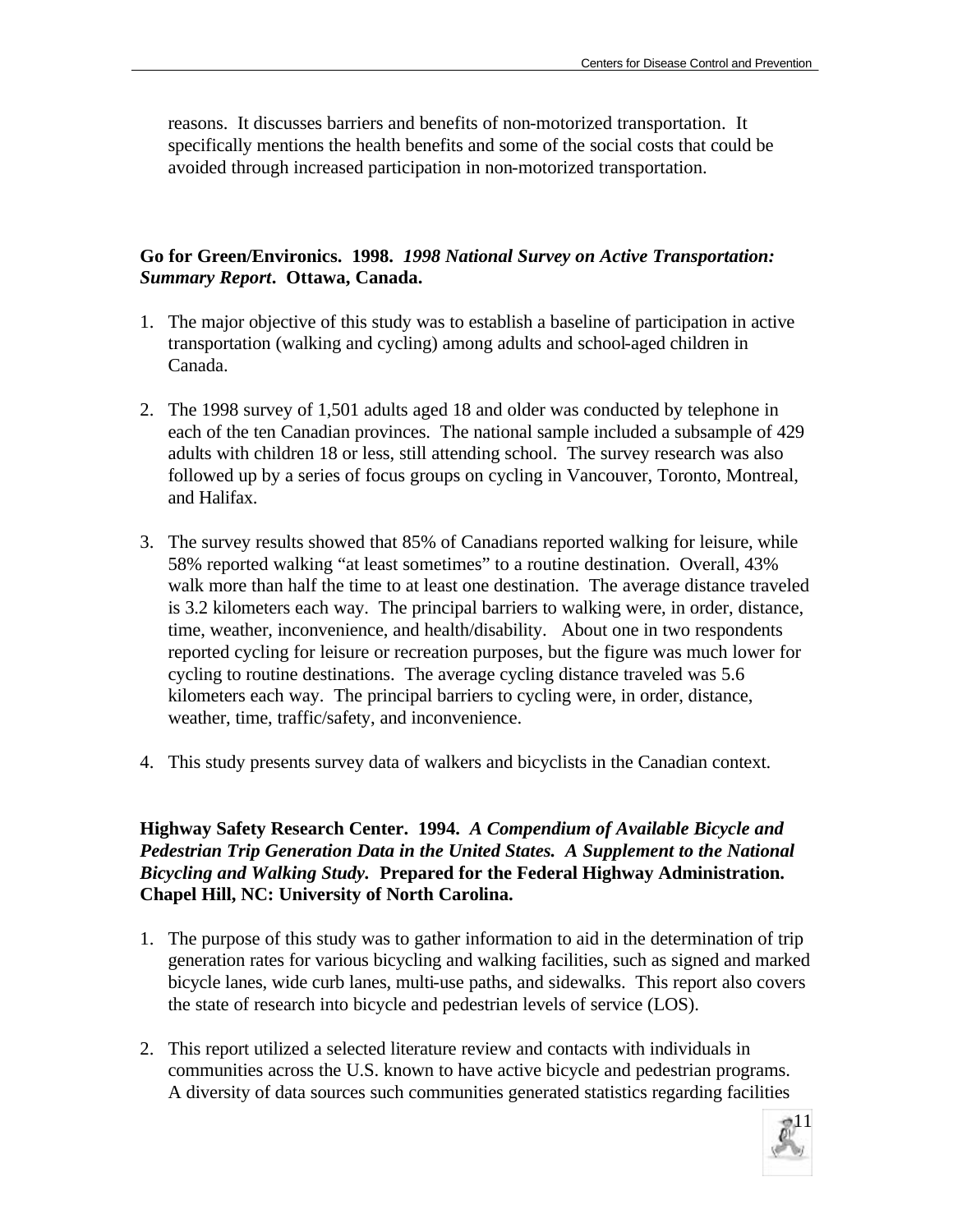usage. As a result, this report contains an array of usage data from different communities and different types of facilities, with different collection methods.

- 3. Most of the sources of bicyclist and pedestrian trip generation counts were for specific geographic areas. Most were also for bicycles. For bicycles, a variety of methods were used, including manual counts and automatic detectors. For newly-installed bicycle facilities (e.g., bike lanes), few before-and-after data collection efforts were found. Findings for pedestrian facilities were similar. Few data collection efforts attempted to assess how many trips were generated by facilities, or about how many pedestrian trips would not have been made had a facility not been in place. A chapter on LOS defines the concept and covers early attempts at its operationalization.
- 4. This report is helpful in illustrating the state of research (as of 1994) into bicycle and pedestrian trip generation. Despite the attempts by many localities to devise measures, the report makes clear that available data is inadequate to determine to what degree the creation of pedestrian and bicycle facilities increases walking and bicycling.

#### **Hillman, M., Adams, J., and J. Whitelegg. 1990.** *One False Move: A Study of Children's Independent Mobility***. London: PSI Publishing.**

- 1. This book addresses trends in the travel patterns and levels of personal autonomy of children aged 7-11 and 11-15 in Germany and Britain. The goal was to assess the degree to which parents grant "licenses" to their children, defined as parental authorizations for their children to travel by themselves. It partially replicates a study in England in 1971.
- 2. Surveys were carried out in schools in England and Germany in similar types of urban areas. The goal was to devise a set of indicators of the licenses granted by parents. The central aim was not to assess the physical danger of traffic, such as average traffic volume or speed over a given stretch of road; rather, the authors aimed to increase the body of data regarding people's responses to traffic danger.
- 3. Over the period 1971-90, English children became significantly less independent. In 1971 nearly half of the seven year olds crossed roads unaccompanied, but by 1990 only a fifth did so. More than half of German children of this age did so in 1990. By 11 years of age this difference between German and English children had disappeared. The main reason given by English parents for restricting their younger schoolchildren from coming home alone after school was traffic danger (more than 40% cited this reason). The authors claim that children's loss of independent mobility by bicycle has been as pronounced as that for walking. They also speculate that children's play territory has been reduced as roads have become progressively more dangerous. The authors conclude that large increases in traffic volumes in the United Kingdom since 1971 have led to an increase in parents' concern about the risks to their children.

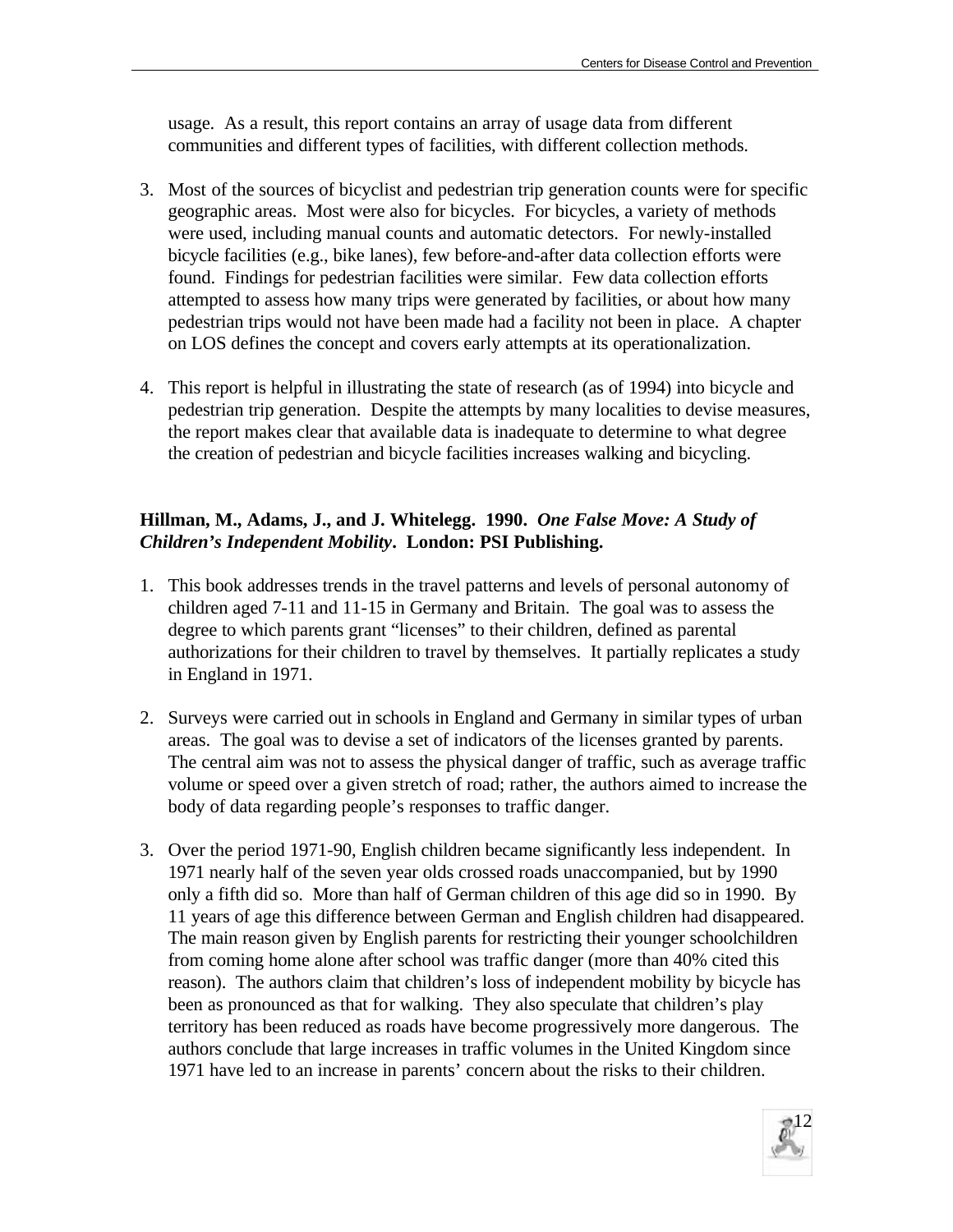4. This study is one of a few to address the question of how childhood mobility has been impacted by increases in traffic volume. The method employed is novel: rather than attempting to correlate increases in traffic volume to decreases in observed travel (non-motorized) behavior by children, the authors instead attempt to gather data on how parents view the walking and bicycling environments in which their children operate, and whether these environments have led to the withdrawal of mobility licenses from their children.

#### **Hu, P. and J. Young. 1999.** *Summary of Travel Trends: 1995 Nationwide Personal Transportation Survey***. Prepared for U.S. Department of Transportation, Federal Highway Administration. Knoxville, TN: Oak Ridge National Laboratory.**

- 1. This paper provides transportation trend data from the 1995 NPTS and from previous versions of the NPTS.
- 2. This study reviews the 1995 NPTS goals and methodology and utilizes descriptive data to summarize travel trends from the 1969, 1977, 1983, 1990, and 1995 NPTS.
- 3. Trend data for household travel, personal travel, private vehicle travel, vehicle availability and utilization, commute travel patterns, and travel behavior of subpopulations are provided.
- 4. This study provides a quick review of travel patterns over time, including motorized travel and vehicle availability. Nonmotorized travel is not covered.

**Murakami, E. and J. Young. 1997. Daily Travel by Persons with Low Income. In**  *Proceedings from the Nationwide Personal Transportation Survey Symposium.*  **Prepared by MultiConsultant Associates, Inc. for the Office of Highway Policy Information, Federal Highway Administration, U.S. Department of Transportation. Washington, D.C.**

- 1. This study analyzes travel patterns by income in the 1995 NPTS. The intent is to generate a better understanding of low-income travel behavior.
- 2. Descriptive statistics are utilized to break down NPTS travel and demographic data, for example income versus household characteristics, income by vehicle ownership, and income by mode use.
- 3. The study finds that persons in households with low incomes walk nearly twice as much as people in other income groups, primarily due to the fact that low-income persons are much less likely to own a vehicle. This latter finding does not imply that vehicles are unavailable to low-income persons. While motorized trips still make up

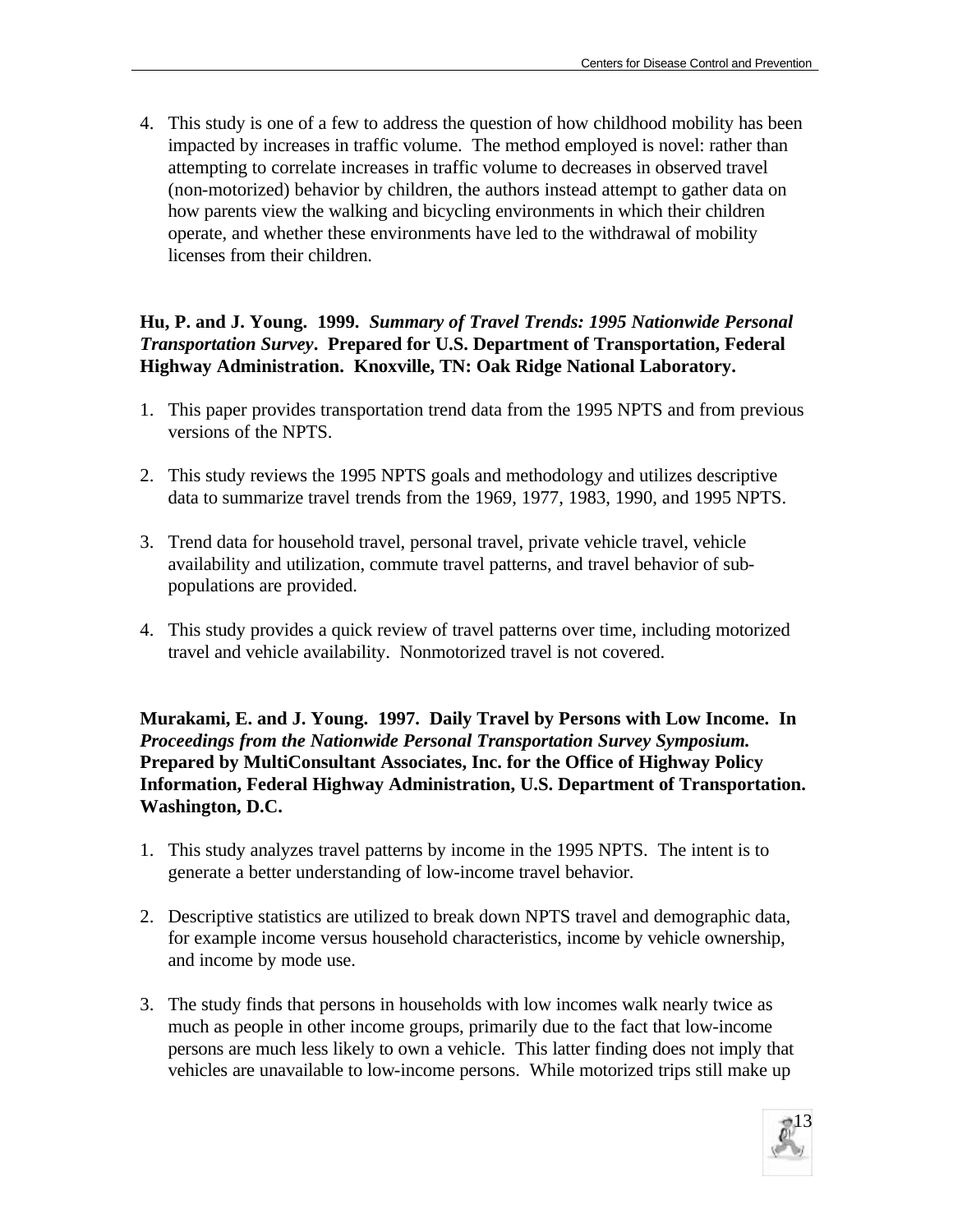the majority of all trips, these trips are much more likely to be made in a vehicle owned by someone else, such as a friend or relative.

4. This study is useful in that it disaggregates the 1995 NPTS data by income level. It supports the hypothesis that wealth is inversely related to walking for utilitarian trips.

#### **Niemeier, D., and G.S. Rutherford. 1994.** *1990 NPTS Report Series: Travel Mode Special Report***. Prepared for U.S. Department of Transportation, Federal Highway Administration. Washington, D.C.**

- 1. The purpose of this study is to present the results of an evaluation of travel characteristics associated with households and individuals making non-motorized trips. The study used data from the 1990 NPTS.
- 2. This study analyzes 1990 NPTS data using descriptive statistics. Households making non-motorized trips in the NPTS data are compared to households making no such trips, using a host of demographic and urban form characteristics as explanatory variables. A large number of charts and tables are provided.
- 3. The report finds that households making only motorized trips consistently make fewer trips than non-motorized households, controlling for demographic and urban form characteristics. Households making non-motorized trips also average fewer daily VMT, suggesting that non-motorized travel may replace some motorized trips. The authors also found that walk trips but not bike trips increase with density.
- 4. This study provides a basic analysis of the characteristics of households that made one or more non-motorized trip during the taking of the 1990 NPTS. Using national-level data, it provides support to the notion that urban form variables are correlated with walk and bike trips.

**Organisation for Economic Co-operation and Development (OECD). 1998.** *Safety of Vulnerable Road Users***. DSTI/DOT/RTR/RS7(98)1/FINAL. Paris: OECD, Directorate for Science, Technology, and Industry, Scientific Expert Group on the Safety of Vulnerable Road Users.**

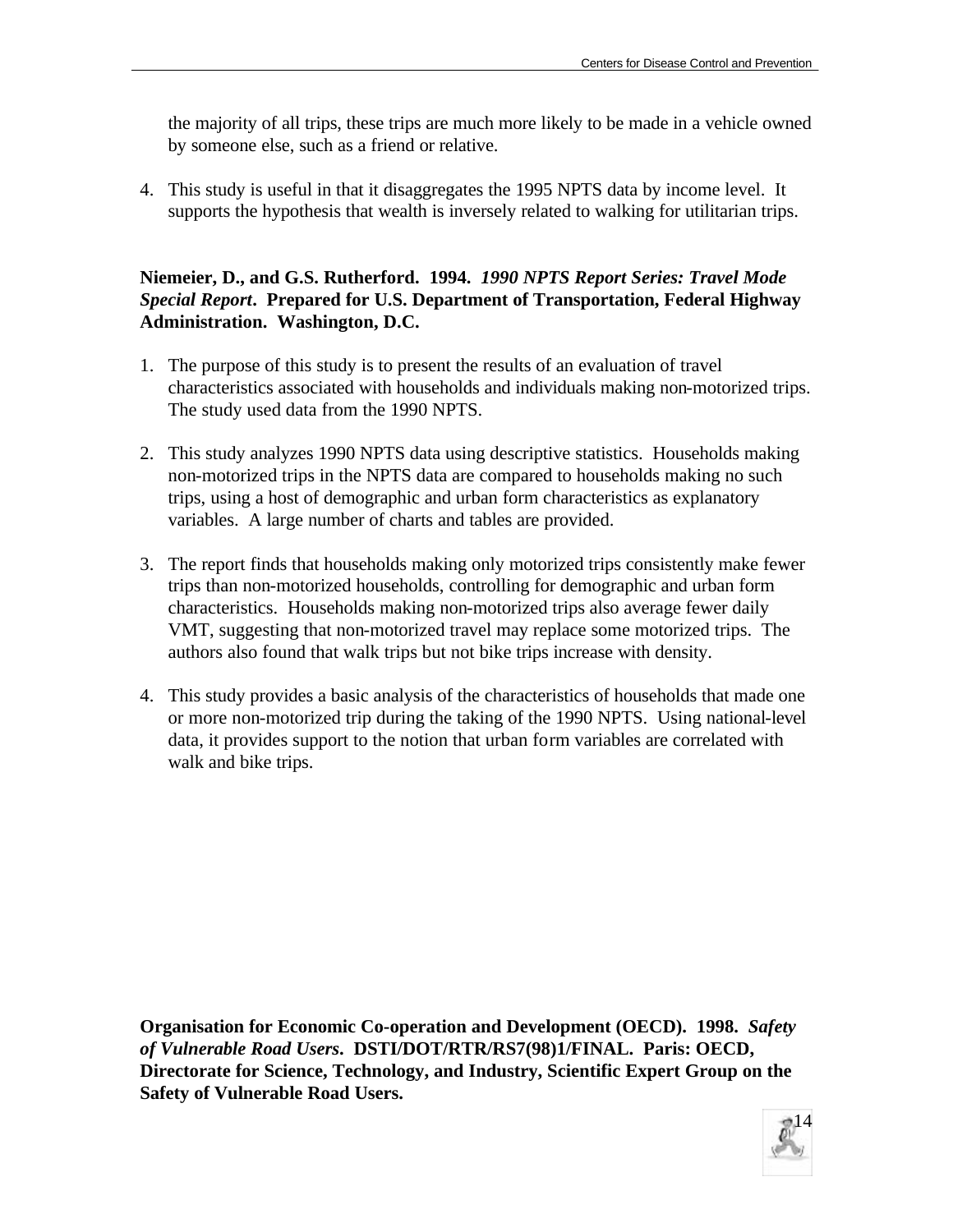- 1. This report presents a review of the current safety situation of vulnerable road users in OECD member countries. Vulnerable road users are defined as those unprotected by an outside shield while in traffic, namely, pedestrians and cyclists. The bulk of this report focuses on the most vulnerable of this population: the elderly, children, and disabled persons. The study was begun in 1995 and defines the main safety problems faced by vulnerable road users.
- 2. This is a lengthy report that attempts to summarize the state of research into vulnerable road users in OECD member countries. It provides an overview of their mobility patterns and accident characteristics based on available travel surveys and national statistics. Safety measures are also addressed. Comparative and trend statistics are provided.
- 3. An analysis of the content of laws and regulations in OECD member states revealed that pedestrians are generally considered to be external elements, needing protection, but at the same time disturbing traffic; while national legislation shows concern about the special vulnerability of children, the elderly, and the disabled, established traffic rules seldom refer to these road user groups. The physical environment of vulnerable road users is heterogeneous: on inter-urban roads, priority remains with the car; in many old and dense city centers, pedestrians and cyclists have some priority over the car; in many residential areas, traffic calming techniques have shifted the balance toward pedestrians and cyclists. However, comprehensive networks – with appropriate continuity and safety – for pedestrians and cyclists is only starting to be introduced as part of the transport planning process. Few cities have designed specific facilities to promote mobility of the disabled. The elderly often have to cope with road crossing lights or conditions meant for more alert pedestrians or cyclists. Children are very much at risk in most areas of a city, with the exception of some calmed residential streets. Regarding accident statistics, the elderly account for the larger share of pedestrian and cyclist facilities in European countries and Japan, while children tend to get involved in accidents on minor roads (consistent with their exposure patterns). Car/pedestrian accidents are a function of vehicle speeds, lack of communication between road users, differences in expectations between the different road users, and perceptual problems experienced by the children and elderly. Policy recommendations are provided.
- 4. This report provides a lengthy discussion and analysis of the problems faced by the elderly, children, and the disabled in negotiating traffic on foot or by bicycle. Particularly valuable are chapters two (characteristics and environment), three (mobility), four (safety), and seven (infrastructural safety measures).

**Pisarski, A. 1996.** *Commuting in America II: The Second National Report on Commuting Patterns and Trends***. Landsdowne, VA: ENO Transportation Foundation, Inc.**

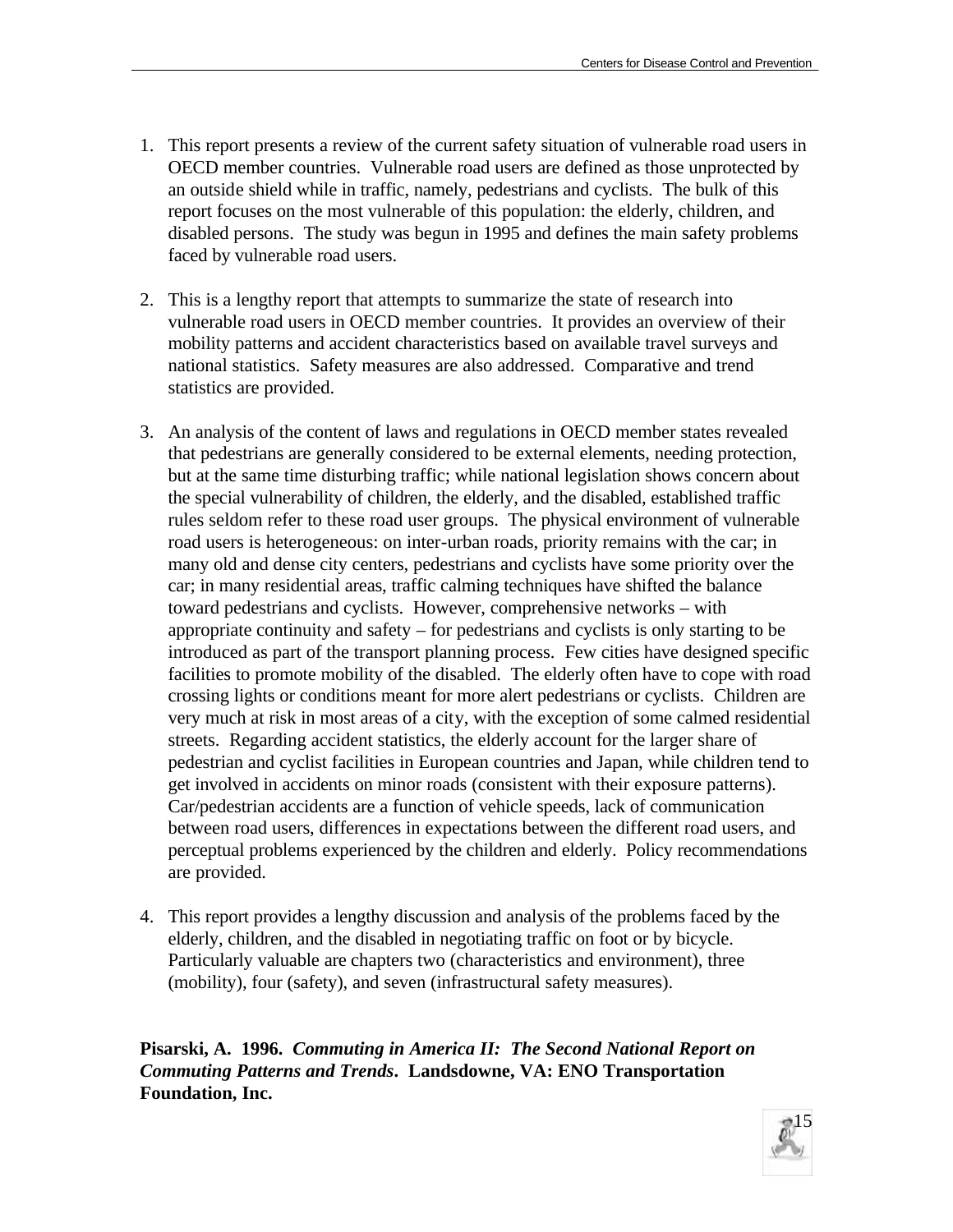- 1. This report is a follow-up to a 1987 report on commuting behavior in the U.S. The 1996 report updates earlier findings regarding trends in commuter travel.
- 2. This study utilized data from the 1960 through 1990 Census. Trend data on laborforce, vehicle ownership, modal share, travel time, and housing are gathered and analyzed.
- 3. Findings were mixed. While trend data suggest that there has been a marked increase in the number of workers and in the number of automobiles used for commuting, both of these trends seem to be leveling off. Increases in suburb-to-suburb commuting, however, show no signs of slowing. Average travel times for commuters did not increase substantially between 1980 and 1990.
- 4. This report provides a useful summary of trends in commuter behavior in the U.S., illustrating the dominance of the automobile, for example, in commuting. There is some data on the demographics of commuters who walk or bicycle to work.

#### **Pless, B., Verreault, R., Arsenault, L., Frappier, J., and J. Stulginska. 1987. The Epidemiology of Road Accidents in Children.** *American Journal of Public Health* **77(3): 358-60.**

- 1. This study reports the incidence of traffic injuries to children in Montreal in 1981. It contrasts characteristics of the mild and severely injured. It also compares the usefulness of police reports with information based on hospital records.
- 2. The population studied consisted of all children living in Montreal in 1981 as estimated from that year's census. A monitoring system was established in eight general hospitals and two children's emergency departments to identify all children seen as a result of a motor vehicle accident (MVA). Injuries were coded as mild or severe. Data from police reports provided information about the circumstances of the event. Accident rates were calculated for areas where postal codes matched census tracts and classified by socioeconomic strata (SES), based on a child-poverty index.
- 3. The accident rate to children in Montreal during this year was 33.4 per 10,000. 57% of the injuries were to pedestrians, 24.5% were to passengers, and 18.4% were to bicyclists. Nearly 20% were hospitalized and 1.2% died. One-third were considered by the authors to have severe injuries with highest rate of severe injuries found among pedestrians. Pedestrian and bicycle (but not passenger) injuries in low-income areas were four to nine times greater than those in more affluent areas.
- 4. This study provides medical data to substantiate the claim that motor vehicles are a significant source of child injuries and deaths. Moreover, the data shows that motor

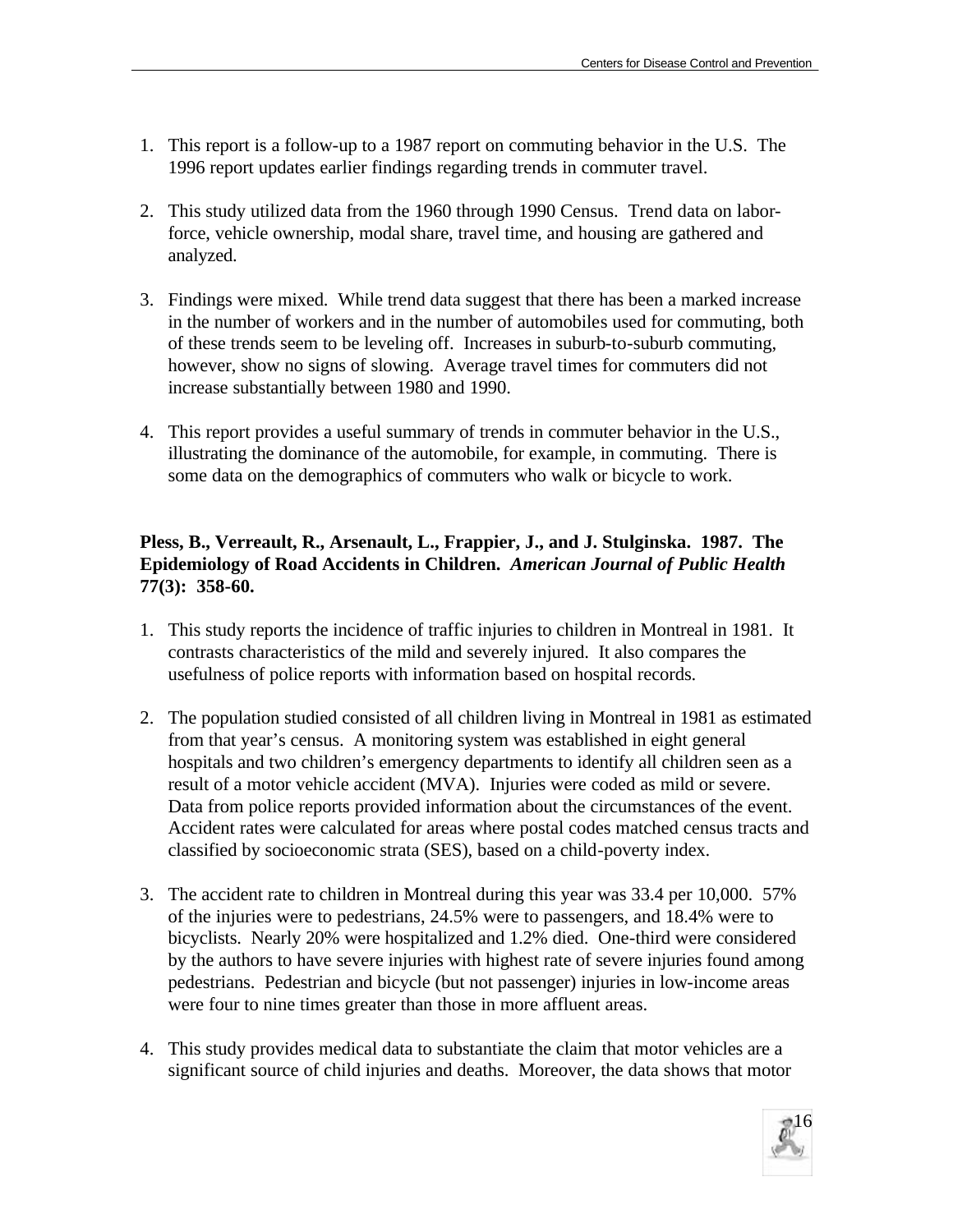vehicles are particularly dangerous to children who walk and bicycle. Finally, it supports the proposition that children are at greater risk to traffic in low-income areas.

#### **Waller, A., Barker, S., and A. Szocka. 1989. Childhood Injury Deaths: National Analysis and Geographic Variations.** *American Journal of Public Health* **79(3): 310-15.**

- 1. This study reviews 23 causes of injury mortality in children aged 0-14 in the United States between 1980 and 1985. The intent was to identify and assess the different causes of injury mortality in children.
- 2. Mortality tapes for the years 1980 through 1985 were obtained from the National Center for Health Statistics. Deaths of children aged 0-14 years, where the underlying event was injury, were analyzed. Expected numbers of deaths, based on the death rate for the U.S. as a whole, was calculated for each state. If the expected number of deaths to children for each state fell outside the confidence interval calculated around each state's observed number of deaths, the state's observed number of deaths was determined to be either significantly high or low. These states were depicted on a map.
- 3. Motor vehicles caused 37% of all injury-related deaths and were the leading cause of injury mortality in every group except children under one year of age. By comparison, drowning caused 14% of all injury-related deaths, house fires 12%, and homicide 10%. Between 1980 and 1985, there were a total of 22,174 motor vehicle-caused deaths to children between the ages of zero and fourteen. Of these, 7,489 children were pedestrians and 2,194 were bicyclists.
- 4. This study provides national-level statistics regarding the extent of motor vehiclerelated fatalities to children in the U.S., including statistics regarding child pedestrian and cyclist fatalities. The data produced in this report shows that motor vehiclerelated fatalities are the major source of injury-related fatalities in the U.S., and that a significant percentage of these fatalities are to pedestrians and bicyclists.

#### **Wigan, M. Treatment of walking as a mode of transportation.** *Transportation Research Record 1487***: 7-13.**

1. This study was completed due to the lack of attention that walking as a form of travel has received in relation to other modes of transportation. The current concerns of governments and other agencies focus mainly on reducing the number of pedestrian injuries and deaths reported rather than working on ways to integrate walking into the treatment of mobility. This study breaks down walking and bicycling characteristics by age and gender while looking at statistics such as mean travel speeds, participation rates, and number of trips per day.

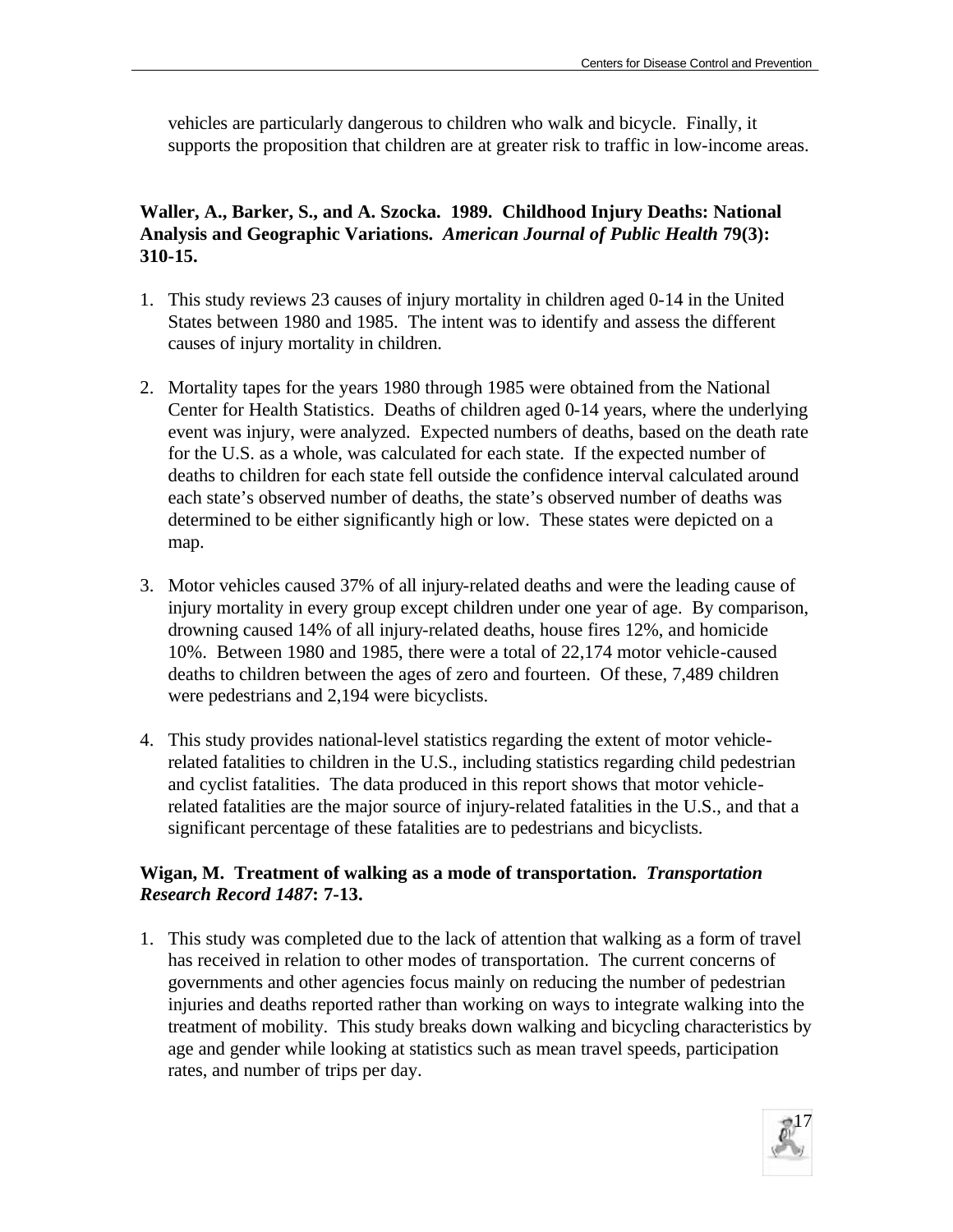- 2. The data used for Wigan's analysis was derived from Australian travel surveys from 1986 which covered travel data from 18,000 people over 8 years old sampled from across Australia.
- 3. The analysis provided by Wigan show that the current integration of pedestrian behavior, demand, and policy is deficient. Wigan claims that there is no clear organization or agency that is responsible for pedestrian planning and by default it is taken on inadequately by groups interested in road safety.
- 4. Wigan stresses in his analysis that the contribution of non-motorized travel to fitness and the maintenance of mobility for the elderly should be taken into consideration when building communities. The author adds that we need to have a clear and more accurate assessment of non-motorized travel and that this will allow a more balanced allocation of resources and improvements to access and mobility.

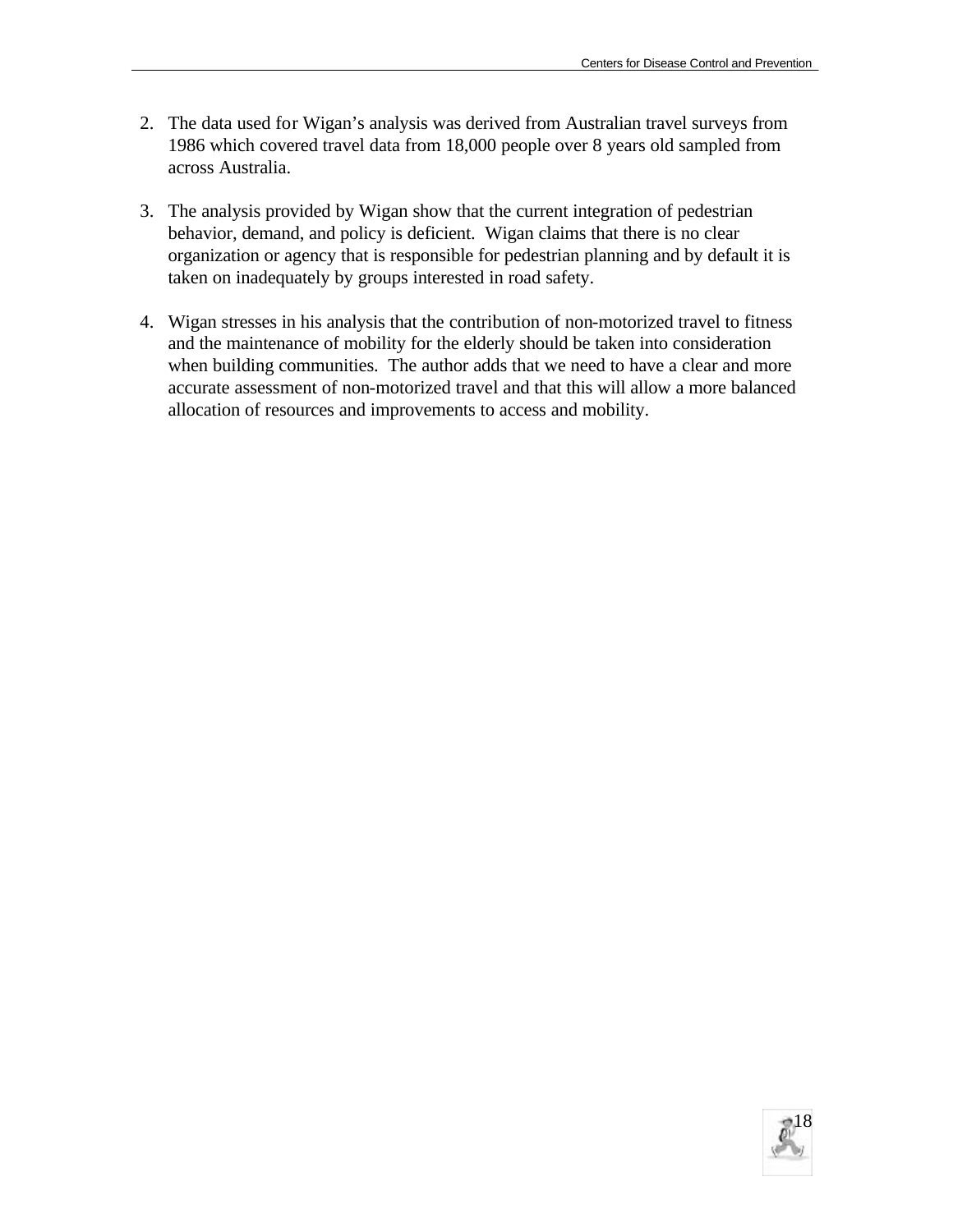## III. Urban Form and Transportation

A. Literature on Transportation System Characteristics (Street Design, Street Networks, Street Users, Traffic Calming, Design for Pedestrian/Bicycle Zones)

#### **Antonakos, C. 1994. Environmental and Travel Preferences of Cyclists.**  *Transportation Research Record 1438***: 25-33.**

- 1. This study was conducted to contribute to the knowledge base on cyclists' opinions of how to improve cycling conditions. Transportation planners and engineers have relied on established standards when designing bikeways, standards which may or may not reflect the concerns and preferences of cyclists themselves.
- 2. The study pooled cyclists' opinions on environmental design issues. Surveys were administered to 552 cyclists in Michigan during the summer of 1992 to assess their preferences for different types of cycling facilities and the importance they placed on environmental factors such as traffic volume. Descriptive statistics summarizing preferences are provided, as are associational statistics.
- 3. Bike lanes, wide unmarked curb lanes, and bike paths are most preferred for recreational and commute cycling, with bike lanes being ranked highest for both types of cycling. Safe, quick, and direct routes are preferred for commuting, while traffic volume, surface quality, and scenery are the most important factors for choosing recreational routes. Bike safety programs for motorists and bicyclists are also valued. Many more cyclists responded that they run errands by bicycle than they commute, which means that facilitating errands by bicycle may be more effective at generating bicycling than facilitating the bicycle commute.
- 4. This study is one of the few to examine bicyclists' preferences. It complements design considerations for bicycling facilities.

#### **Appleyard. D., and M. Lintell. 1982. The Environmental Quality of City Streets: The Residents' Viewpoint. In S. Kaplan and R. Kaplan (Eds.),** *Humanscape: Environments for People***. Ann Arbor, MI: Ulrich's Books, Inc.**

- 1. This study was conducted to determine the effect that increasing traffic volumes have on the livability and quality of the street environment.
- 2. Field observations and interviews were carried out on three similar San Francisco streets with differing traffic levels – defined as heavy, moderate, and light traffic volumes. The authors controlled for social class, education, and income. There were some differences in age, family composition, ownership, and length of residence. The

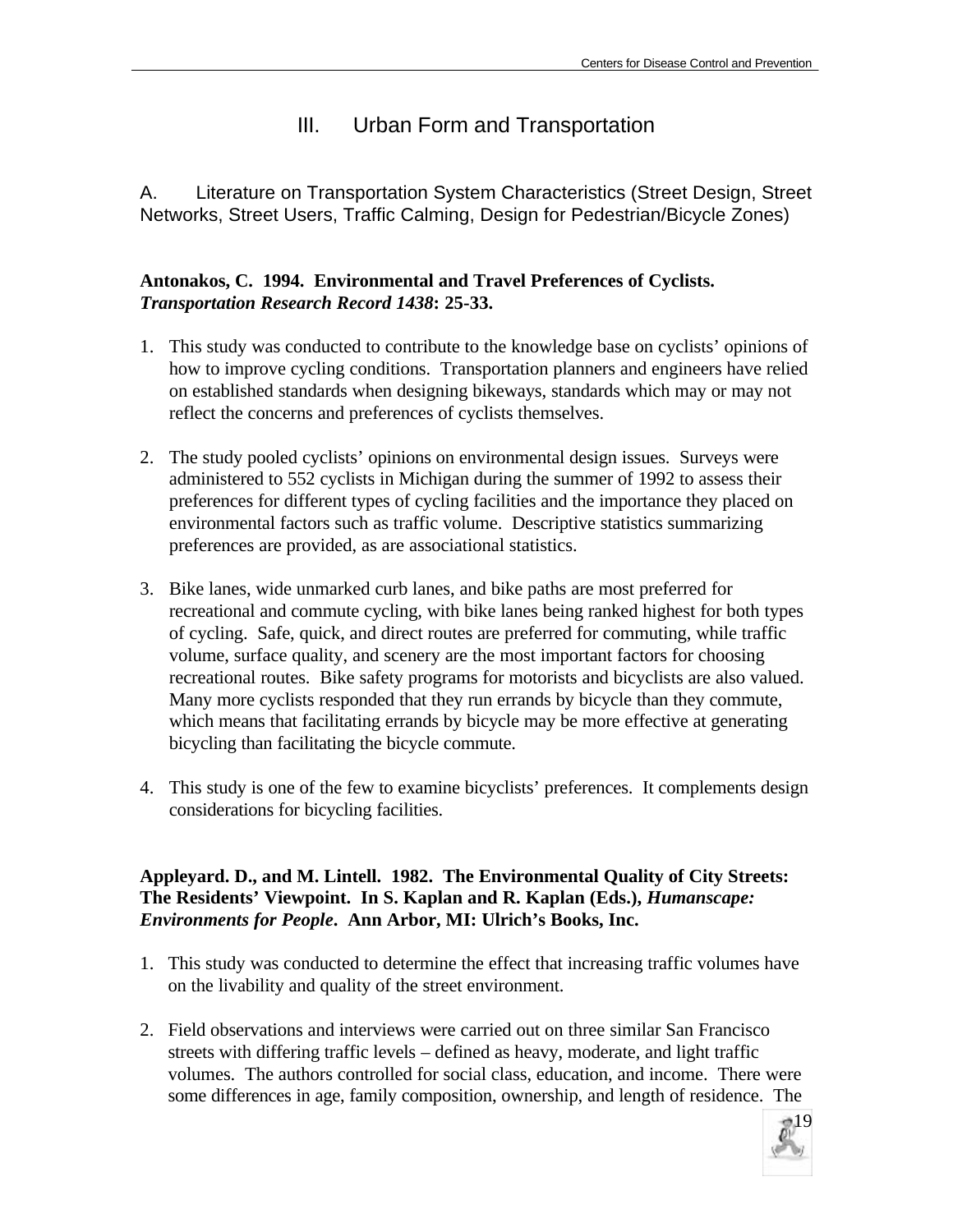three study blocks were part of a residual Italian neighborhood. Two sources of information were used. Detailed interviews lasting about an hour were held with twelve residents on each block, representing about 30% of the households on each block. Second, systematic observations and measurements of pedestrian and traffic activity on the streets were carried out. Accident and noise level data were also generated.

- 3. The main findings support the idea that heavy traffic conditions reduce the livability of streets. The heavy traffic street produced more stress for its residents and led to less social interaction than the lightly trafficked street. Residents of the heavily trafficked street considered traffic to be more hazardous, stressful, polluted, and noisier and less socially interesting than those who lived on the lightly trafficked street. The authors also found that the mix of residents varied by street type. People who lived on the heavily trafficked street were more likely to be either old and/or poor (and thus unable to move) or young and single (with lower local socializing needs than families with younger children).
- 4. This study supports the claim that traffic volumes are predictive of and may influence behavior and psychological well-being. It is considered to be a landmark study.

#### **Davis, A. 1998. Walking and Safer Routes to School.** *Traffic Engineering and Control* **(March 1998): 171-3.**

- 1. This is a British study of the factors influencing children walking to school.
- 2. This study reviews and organizes prior research on the walk to school. The author discusses walking by age group and the key institutions involved in promoting walking to school.
- 3. The author stresses that it is possible to reverse declining rates of walking to school. This can be done by changing physical environments and by involving a variety of institutions, including schools. Collaborative efforts are needed.
- 4. This study provides a good summary of the problems related to declining rates of walking to school by children, and offers some solutions.

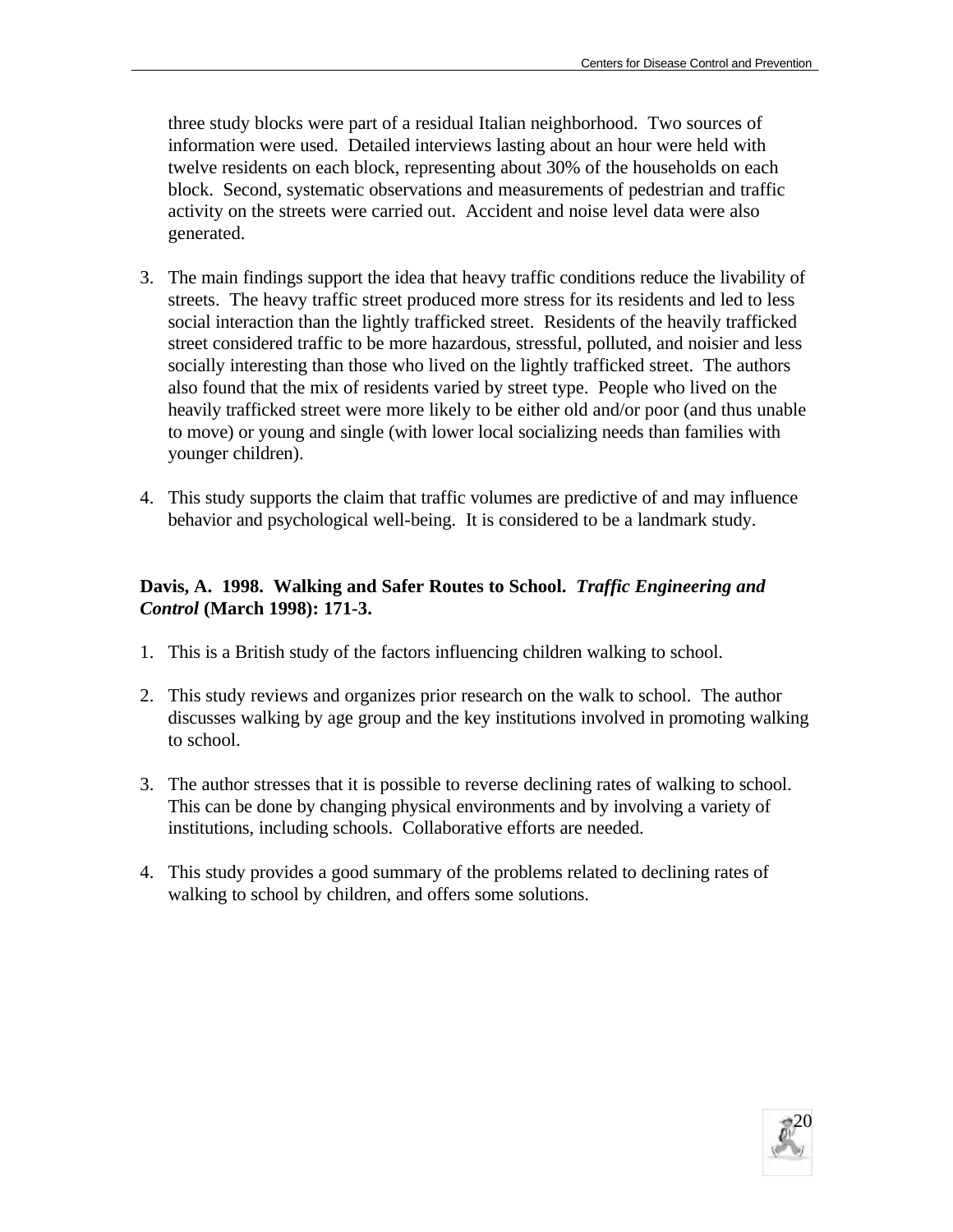#### **Dixon, L. 1995. Bicycle and Pedestrian Level-of-Service Performance Measures and Standards for Congestion Management Systems.** *Transportation Research Record 1538***: 1-9.**

- 1. This study reviews the bicycle and pedestrian level of service (LOS) performance measures and standards utilized by the city of Gainesville, Florida.
- 2. This study is analytical. It reviews and assesses the measures and standards for bicycle and pedestrian facilities used in the Gainesville Mobility Plan Prototype. It provides a description of the performance categories used for each type of facility, of the criteria used to evaluate facility performance in each category, and the scoring system used to quantify facility performance.
- 3. The bicycle and pedestrian LOS performance measures developed in Gainesville were tested on arterials and collector roadways. These results were reviewed by local citizens experienced in bicycle and pedestrian usage in the Gainesville area. Their personal experiences suggested that the assigned corridor LOS ratings accurately described existing bicyclist and pedestrian conditions. The author believes that the creation and use of LOS ratings systems that accurately convey bicyclists' and pedestrians' sense of safety, comfort, and convenience can assist in the identification of deficient facilities. Additionally, minimum LOS performance standards can be established for different types of facilities and incorporated in transportation planning.
- 4. This study provides an example of how one city conceptualized and constructed a LOS standard for bicycle and pedestrian facilities, how such a standard was tested against cyclists' and pedestrians' assessments of facilities, and how such a standard might be used to enhance the urban environment for nonmotorized traffic.

#### **Döldissen, A. and W. Draeger. 1990. "Environmental traffic management strategies in Buxtehude." In R. Tolley (Ed.),** *The Greening of Urban Transport: Planning for Walking and Cycling in Western Cities.* **London: Belhaven Press.**

- 1. This article summarizes one of six traffic management areas set up by the German federal government in the 1980s to facilitate walking and bicycling in urban areas. The project area reviewed by the authors composes the northern half of the town of Buxtehude in northern Germany.
- 2. The article is a largely qualitative discussion of the Buxtehude traffic management project. Before-and-after statistics of accidents involving cyclists are provided.
- 3. The project in Buxtehude aimed to make non-motorized transportation safer, quicker, more comfortable, and more attractive. The project involved changing street design elements in the northern half of the town. New bridges, cycle paths, and underpasses were built; more direct routes to town centers were created for cyclists and

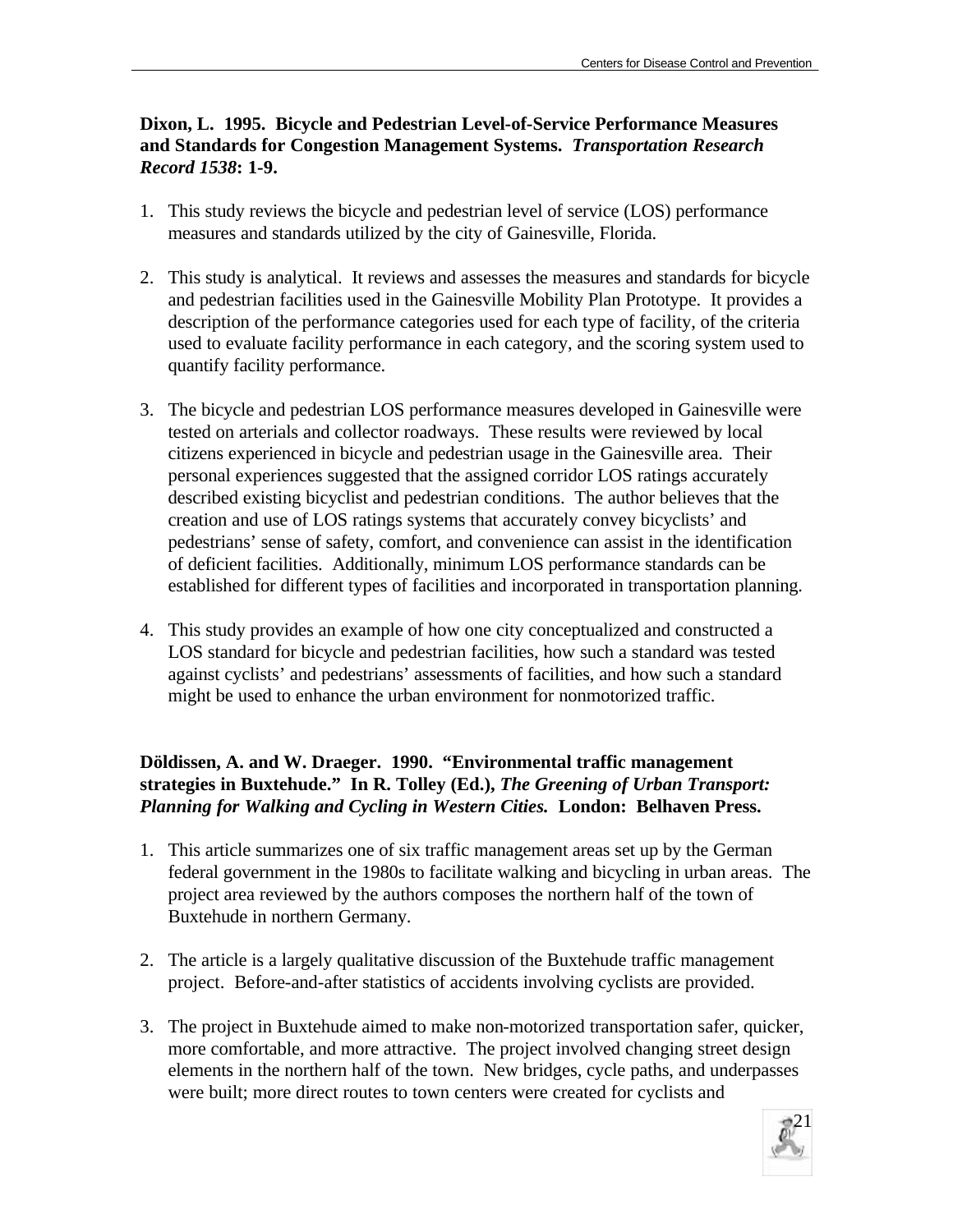pedestrians. At the time of writing, final figures weren't available on modal split changes but cycling levels had increased 40%. Pedestrian accidents decreased 46% and cycling accidents increased 32%, which was considered by the authors to represent a risk reduction given the increase in cycling traffic.

4. This study supports the proposition that urban redesign can increase physical activity levels. It adds information to how Germany has facilitated bicycling and walking through public policy.

#### **Epperson, B. 1994. Evaluating Suitability of Roadways for Bicycle Use: Toward a Cycling Level-of-Service Standard.** *Transportation Research Record 1438***: 9-16.**

- 1. This study reviews attempts by scholars to devise level of service (LOS) standards for bicyclists, asks whether such measurements are useful, and provides an assessment of further work required in this area.
- 2. The bulk of the study reviews previous attempts at devising quantified LOS standards for bicyclists. In so doing, the study reviews the variables considered to be important under different measurement schemes, presents the models (equations) that have been developed, and provides examples of how these standards would quantify street conditions for bicyclists.
- 3. The author asserts that, taken together, recent efforts have come close to developing a practical and meaningful cycling LOS standard. These efforts have focused on five descriptive factors: per-lane traffic volume, speed of traffic, right-hand-lane width, overall pavement quality, and the generation of conflicting travel paths between bicycles and motor vehicles. The author believes that a functional bicycle LOS standard could be integrated into transportation forecasting models now used to plan roadway and transit networks, facilitating a multimodal development framework.
- 4. This study is useful in generating a better understanding of how some transportation researchers are attempting to devise measures for nonmotorized modes of transportation that are similar to those for motorized transportation. Additionally, this study provides arguments regarding the use and utility of such measures.

#### **Eubank-Ahrens, B. 1987. A Closer Look at the Users of Woonerven. In A. Moudon (Ed.),** *Public Streets for Public Use***. New York: Van Nostrand Reinhold Co., Inc.**

1. This study addresses the impact of street redesign on the behavior of nonmotorized street users in Hannover, Germany. The author looked at the impact of one type of street redesign, the woonerf design concept, in one neighborhood. The purpose was

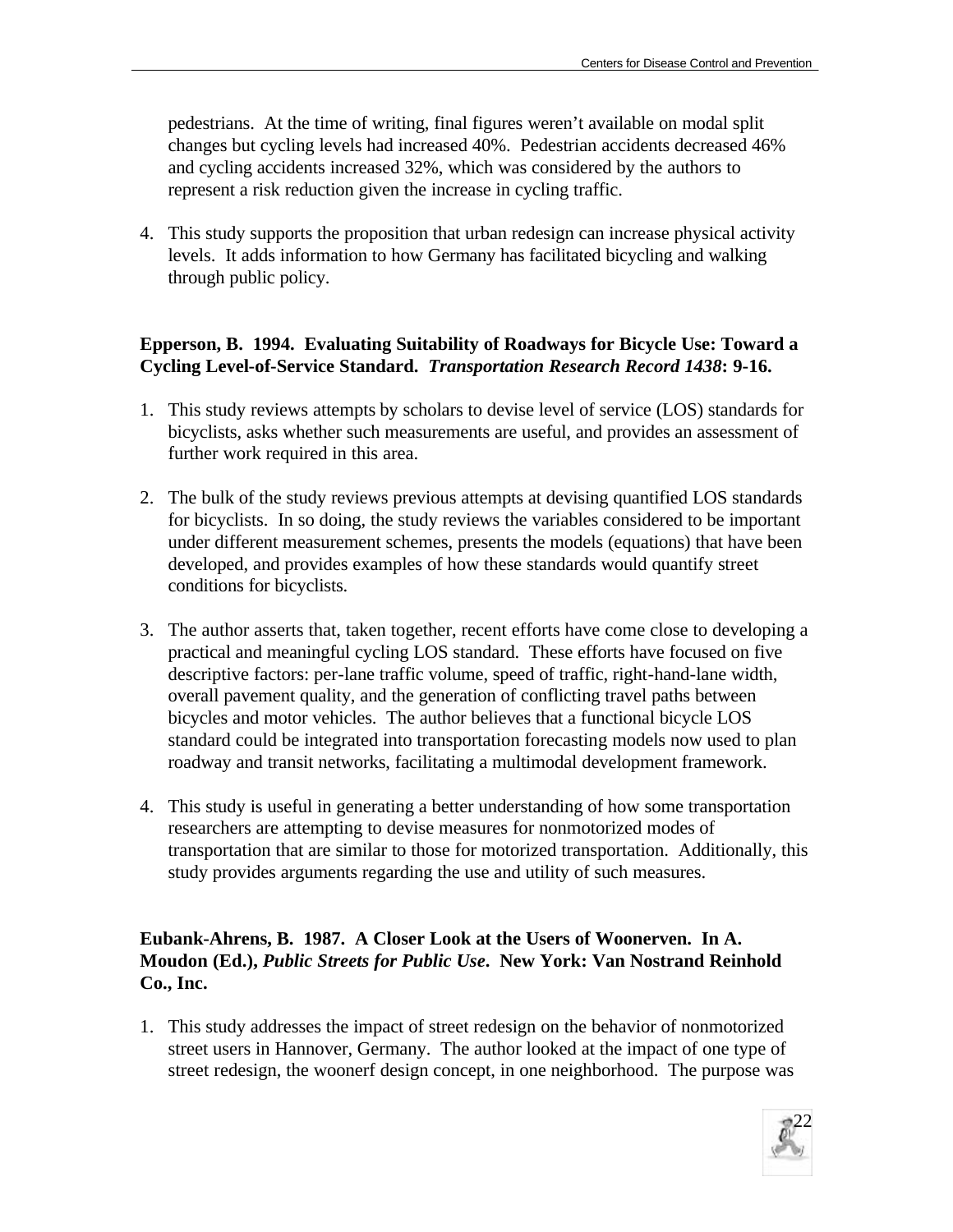to ascertain whether the redesign resulted in both more street usage by different subgroups within the population and different types of social interaction.

- 2. The author was interested in the behavior of nonmotorized users of street space in two streets in a dense, inner city neighborhood. She observed and recorded both the numbers and behaviors of persons who elected to stay on the streets for durations of at least one minute; she made such observations before and after the streets were redesigned. Descriptive data are provided in a series of charts and tables. Maps and photographs complement the discussion.
- 3. Street redesign in this neighborhood was found to be particularly supportive of children's play, but had fewer far-reaching social consequences for adults. The types of children's play proliferated, and children's involvement with the physical environment generally increased. Adult social interaction did not increase substantially.
- 4. This study supports the idea that streets are important spatial areas for children. The study does not generally support the idea that traffic calming will dramatically increase walking and bicycling levels. The study is primarily oriented toward sociological questions.

#### **Ewing, R. 1997.** *Transportation and Land Use Innovations: When You Can't Pave Your Way Out of Congestion***. Chicago: American Planning Assocation.**

- 1. This handbook is written as an introductory text for community leaders interested in transportation mobility problems. It offers suggestions for reducing congestion, automobile dependence, and vehicle miles of travel.
- 2. This handbook presents alternative ways of conceptualizing mobility and solving congestion problems. To support arguments, the author relies upon many examples of local and state initiatives that are considered to be novel in concept and/or implementation. The book makes extensive use of secondary data to support key points in the text. Maps, tables, charts, and figures are prominent throughout.
- 3. The key premise of this report is that road-building will not solve congestion problems. The author's intent is to present an alternative set of transportation planning ideas, including the need for coordination between land use planning and transportation planning, proper design of streets, street networks, and buildings to facilitate non-motorized traffic, and the creation of appropriate transportation performance measures.
- 4. While this handbook introduces no new primary data, it is nonetheless a digestible summary of the major concepts involved in planning for decreasing reliance upon the automobile and increasing reliance upon non-motorized transportation.

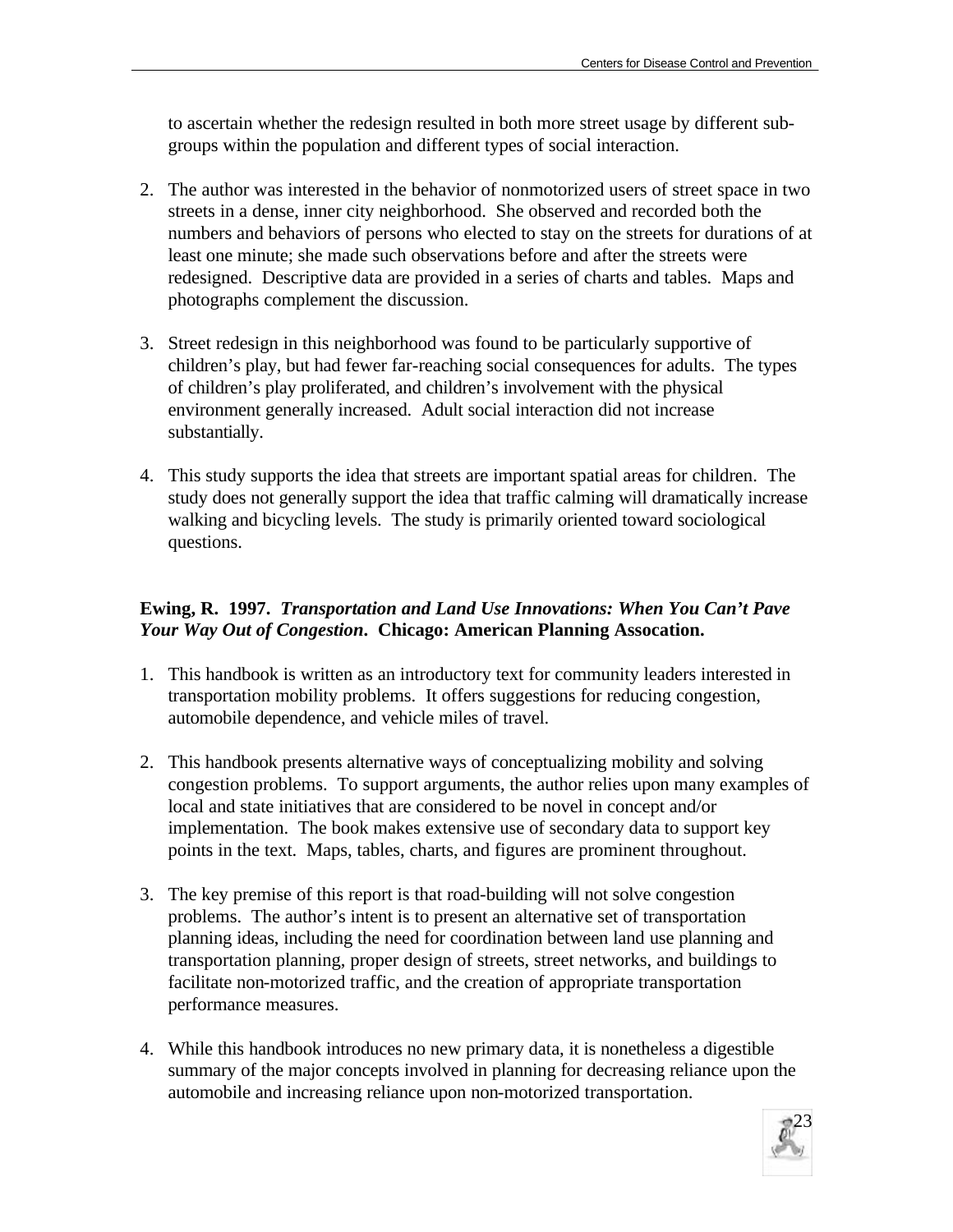#### **Ewing, R. 1994. Residential Street Design: Do the British and Australians Know Something Americans Do Not?** *Transportation Research Record 1455***: 42-9.**

- 1. This article compares American, British, and Australian street design guidelines governing geometrics, sidewalk warrants, intersection treatments, network design, and traffic-calming measures.
- 2. The author seeks to compare residential street guidelines in these three countries, using authoritative design manuals commonly used in each country. Three American, two British, and three Australian manuals are used.
- 3. British and Australian guidelines provide for narrower pavement surfaces, sharper horizontal curves to control speeds, roundabouts and T-intersections, more efficient networks, and a wide array of traffic-calming devices. The author asserts that Americans have fallen behind the British and Australians in the conception of residential street functions and approaches to traffic management.
- 4. This article provides a helpful review of street design practices in the U.S. and abroad, and suggests how widely-accepted design standards in the U.S. are biased in the direction of fast-moving automobiles.

#### **Federal Highway Administration. 1994.** *The Effects of Bicycle Accommodations on Bicycle/Motor Vehicle Safety and Traffic Operations***. Publication No. FHWA-RD-92- 069. Washington, D.C.: U.S. Department of Transportation.**

- 1. This report's main objective was to develop a manual for selecting roadway design treatments to accommodate bicycles. Included in this objective were the establishment of the traffic operational conditions that determine when to provide different types of bicycle facilities and the development of a procedure for selecting the most appropriate roadway design that considers the needs of all highway users.
- 2. A project team utilized a variety of sources to create this manual, including a review of domestic and foreign literature to establish the state of the practice in bicycle facility planning and design, consultation with practitioners in the field, and the results of a number of field studies. Results from the field studies provide original data.
- 3. This report is similar in intent and findings to Federal Highway Administration, *Selecting Roadway Design Treatments to Accommodate Bicycles* (1994). This report is more exhaustive, discussing in greater detail the design considerations inherent in the different types of bicycle facilities. It also contains a section on European bicycle facilities and a section on the results of a series of field studies that were conducted to determine what effect bike lanes and wide curb lanes had on safety and traffic

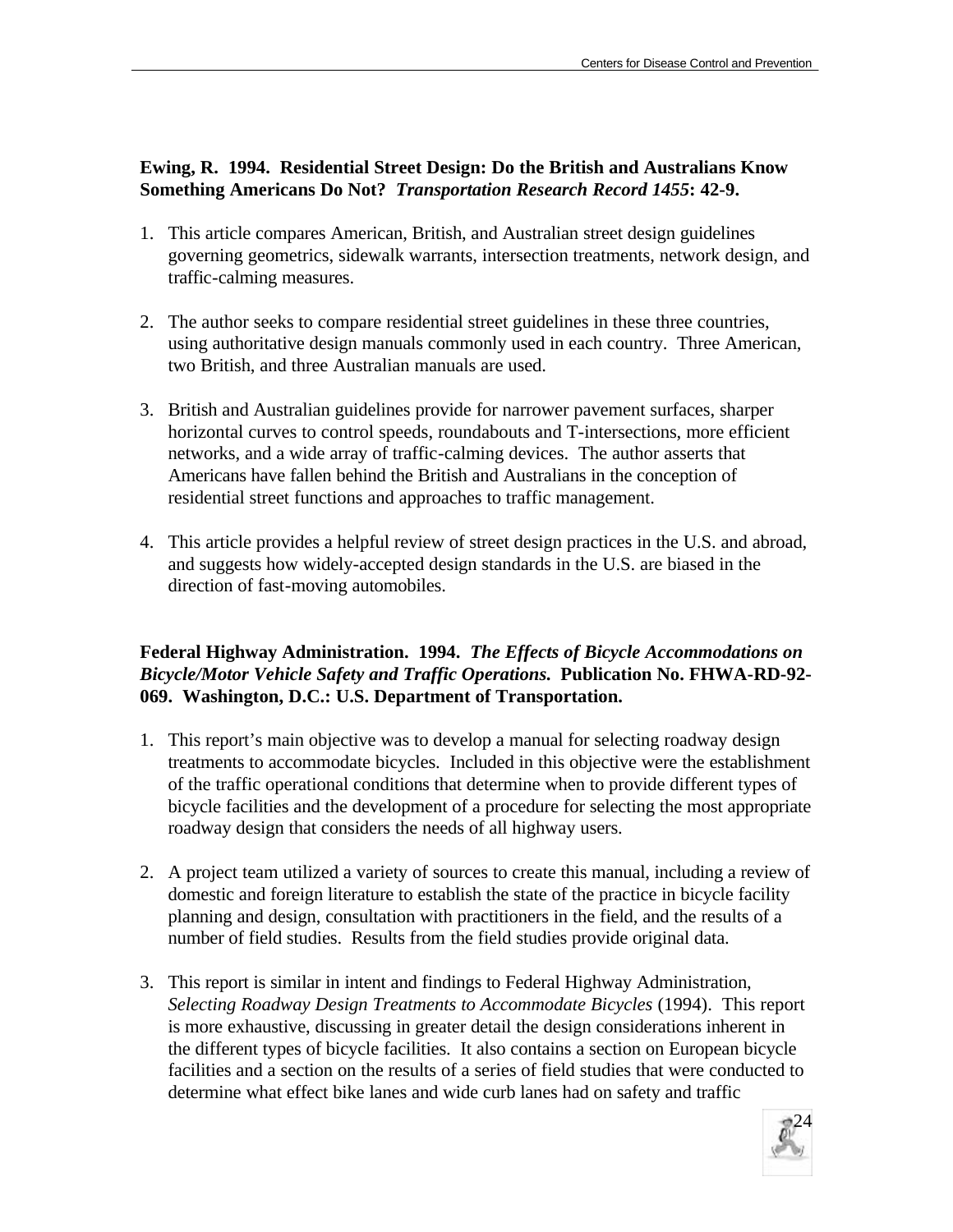operations. However, the section on design selection and specifications for bicycle facilities is nearly identical to that contained in the other FHWA report.

4. This report is similar to Federal Highway Administration, *Selecting Roadway Design Treatments to Accommodate Bicycles* (1994). However, it provides a longer, more exhaustive discussion of how to define the criteria for the design of roadways to accommodate bicyclists. It also adds two unique sections, on European design perspectives and on the results of the field studies.

#### **Federal Highway Administration. 1994.** *Selecting Roadway Design Treatments to Accommodate Bicycles***. Publication No. FHWA-RD-92-073. Washington, D.C.: U.S. Department of Transportation.**

- 1. This manual was designed to assist transportation planners and engineers in the selection of roadway design treatments to accommodate both bicycles and motor vehicles.
- 2. This report describes a set of assumptions and principles used to develop recommendations for the selection of roadway design treatments to accommodate bicycles, including the accommodation of bicycling on all streets and highways on which bicycling is permitted. It lays out a planning process that can be used to identify a network of routes on which designated bicycle facilities should be provided to accommodate bicyclists of moderate ability. Finally, it presents recommended designs for roadways to serve different types of bicyclists under various sets of traffic and operational factors. A series of charts are presented to assist in the determination of appropriate design standards for different types of roadways.
- 3. This report considers the design specifications for bike paths, lanes, and shoulders. This report recognizes two types of bicyclists, advanced adults and basic adults/children. It assumes that all streets where bicycling is permitted should be designed to accommodate shared use by bicycles and motor vehicles. The appropriateness of a design treatment depends on a set of roadway conditions, such as traffic mix and volume, average traffic speed, sight distances, and number of intersections. The report defines design categories for each of these roadway conditions, for example it creates three categories of traffic volume, high, medium, and low, with "high" defined as over 2,000 vehicles per day. A series of tables is presented that define the type of bicycle facility design treatment for different roadway conditions.
- 4. This report is a technical document that provides the reader with one set of recommendations regarding how to define the criteria for the design of roadways to accommodate bicyclists.

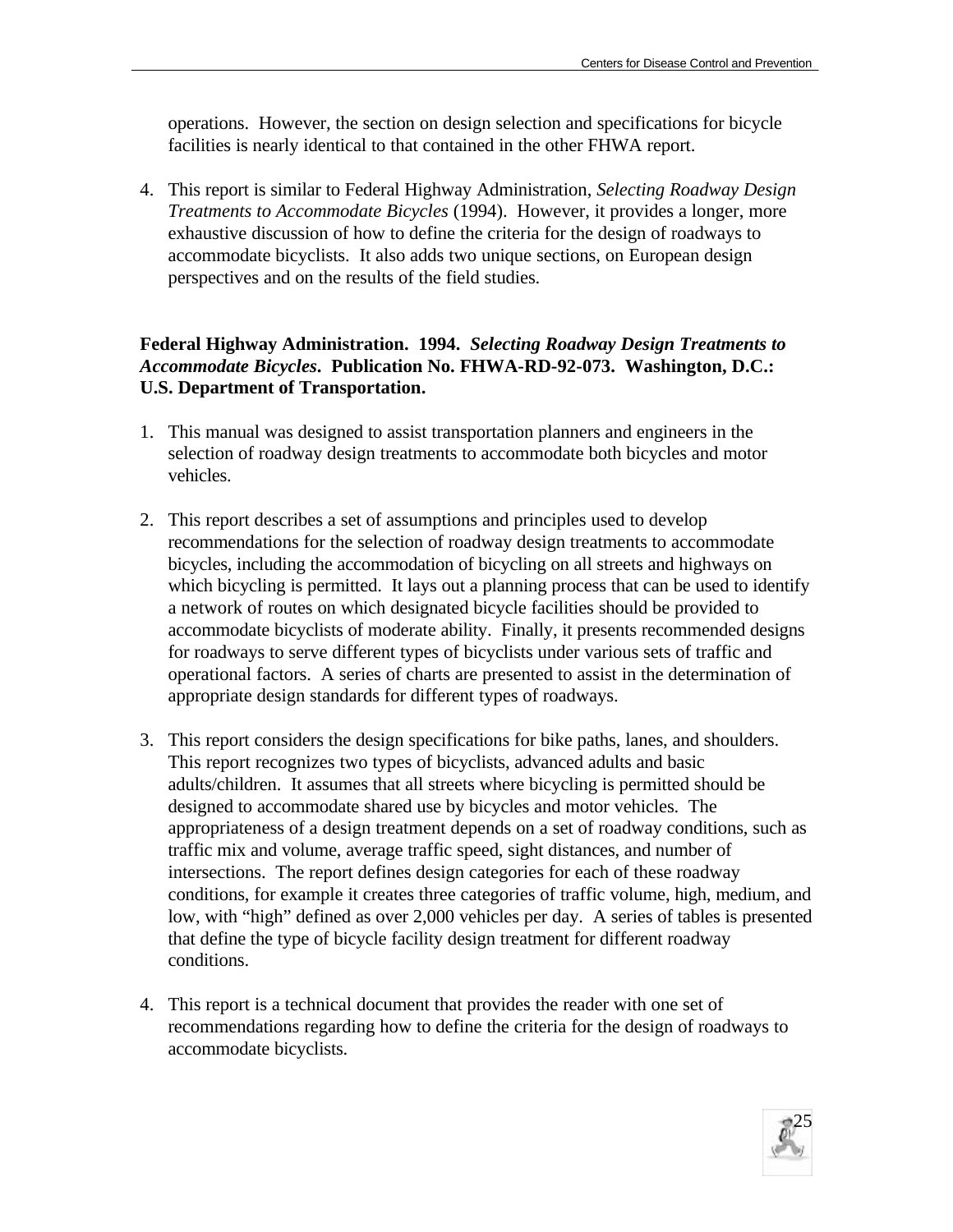#### **Federal Highway Administration. 1994.** *Traffic Calming, Auto-Restricted Zones and Other Traffic Management Techniques – Their Effects on Bicycling and Pedestrians***. National Bicycling and Walking Study, FHWA Case Study Number 19.**

- 1. This study looks at traffic calming measures that have been implemented over the past thirty years across Europe, Japan and the United States. As traffic calming measures have been particularly widespread in western Europe, the potential impact of traffic calming measures on motorized and non-motorized transportation patterns was considered worthy of attention by FHWA analysts conducting the National Bicycling and Walking Study.
- 2. This study reviews the experiences of traffic calming measures undertaken in various cities in Europe, Japan and the United States. Quantitative and qualitative information from published studies is used by the authors to summarize lessons. The study examines the policy implications of the traffic calming measures.
- 3. Traffic calming reduces the dominance of motorized vehicles through a variety of street design measures aimed at raising the status of pedestrians and bicyclists and slowing the speed of motorized vehicles. Western European cities invented traffic calming measures in the 1960s and 1970s and perfected techniques in the 1980s. The goal of traffic calming measures in Europe has been to decrease accident rates involving pedestrians and bicyclists and to enhance the quality of the urban environment. Reviews of traffic calming measures undertaken in Europe are presented as being successful in, among other things, reducing traffic speeds, increasing bicycle and pedestrian traffic, and reducing accidents. The review of American and Japanese measures is less exhaustive due largely to fewer cases.
- 4. This study supports the position of those who wish to link urban form variables with physical activity levels, pedestrian and bicyclist safety, and other social and environmental issues. The strength of the study lies in its review of traffic calming projects from around the world.

#### **Forkenbrock, D. and L. Schweitzer. 1997.** *Environmental Justice and Transportation Investment Policy***. Iowa City, IA: Public Policy Center, University of Iowa.**

- 1. The objective of this study was to develop a series of practical indicators of the economic, social, and environmental impacts related to transportation system changes and to compare the spatial impacts of these impacts with the locations of low-income and minority populations.
- 2. The authors obtained state-of-the-practice transportation models from government agencies and integrated them into a geographic information system (GIS). The intent was to examine the spatial nature of relevant impacts. The authors then tested their

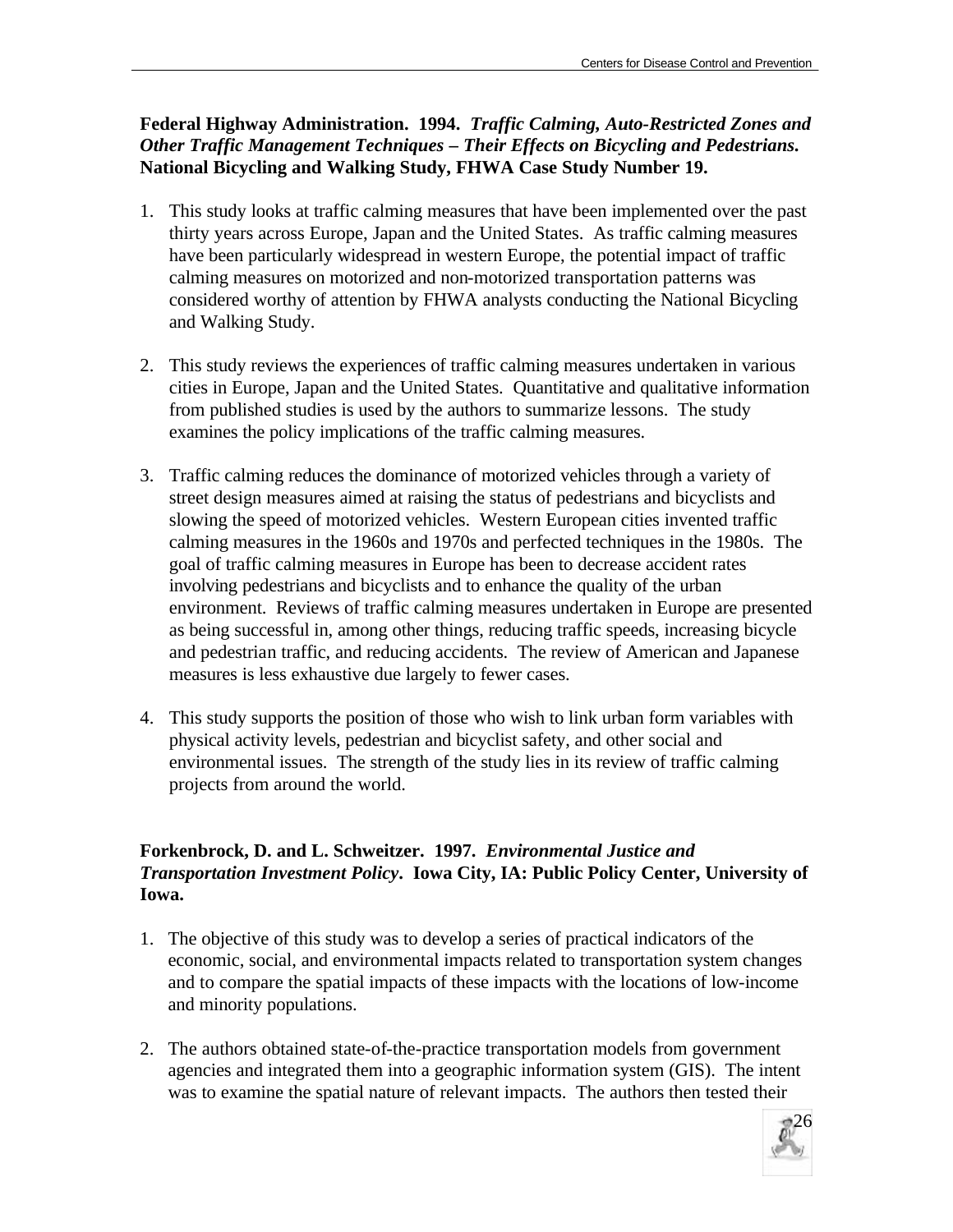spatial analysis methods using the Highway 63 corridor in Waterloo, Iowa, as a trial application. This corridor is comparatively diverse in terms of race and income. Additionally, the authors also discuss many of the issues that are central to the implementation of environmental justice.

- 3. The authors field tested their model of transportation's impact on minority and low income communities in four areas: noise, air pollution, and economic and social impacts. The most relevant chapter, however, for the purposes of this literature review is a chapter on the implementation of environmental justice. The authors provide a useful review of literature regarding the negative impacts of high volumes of motorized traffic on neighborhood cohesion and functioning, including neighborhood safety, sociability, and aesthetics. Involved in the former is a discussion of the state of research into the dangers of traffic safety for children.
- 4. This study provides an example of one way to operationalize the negative effects of traffic volume on low-income and minority neighborhoods. However, the discussion on the state of research into the types of negative impacts that transportation investments, particularly high-traffic-volume freeways, have on communities is the most relevant to our topic. Within this subject, the discussion on childhood mobility is most useful.

#### **Grava, S. 1993. Traffic Calming – Can it Be Done in America?** *Transportation Quarterly* **47(4): 283-305.**

- 1. This study is a qualitative review of traffic calming schemes in New York City.
- 2. The author reviews the traffic calming phenomenon in Europe, provides a few U.S. traffic calming examples, and provides a qualitative review of traffic calming schemes in New York City. The technique employed is descriptive.
- 3. This study generates few generalizable conclusions. Traffic calmed streets in New York City are few, with the ones that exist most often having been built before World War II.
- 4. This study provides additional information regarding how traffic calming is to be conceived, with specific examples from the American context.

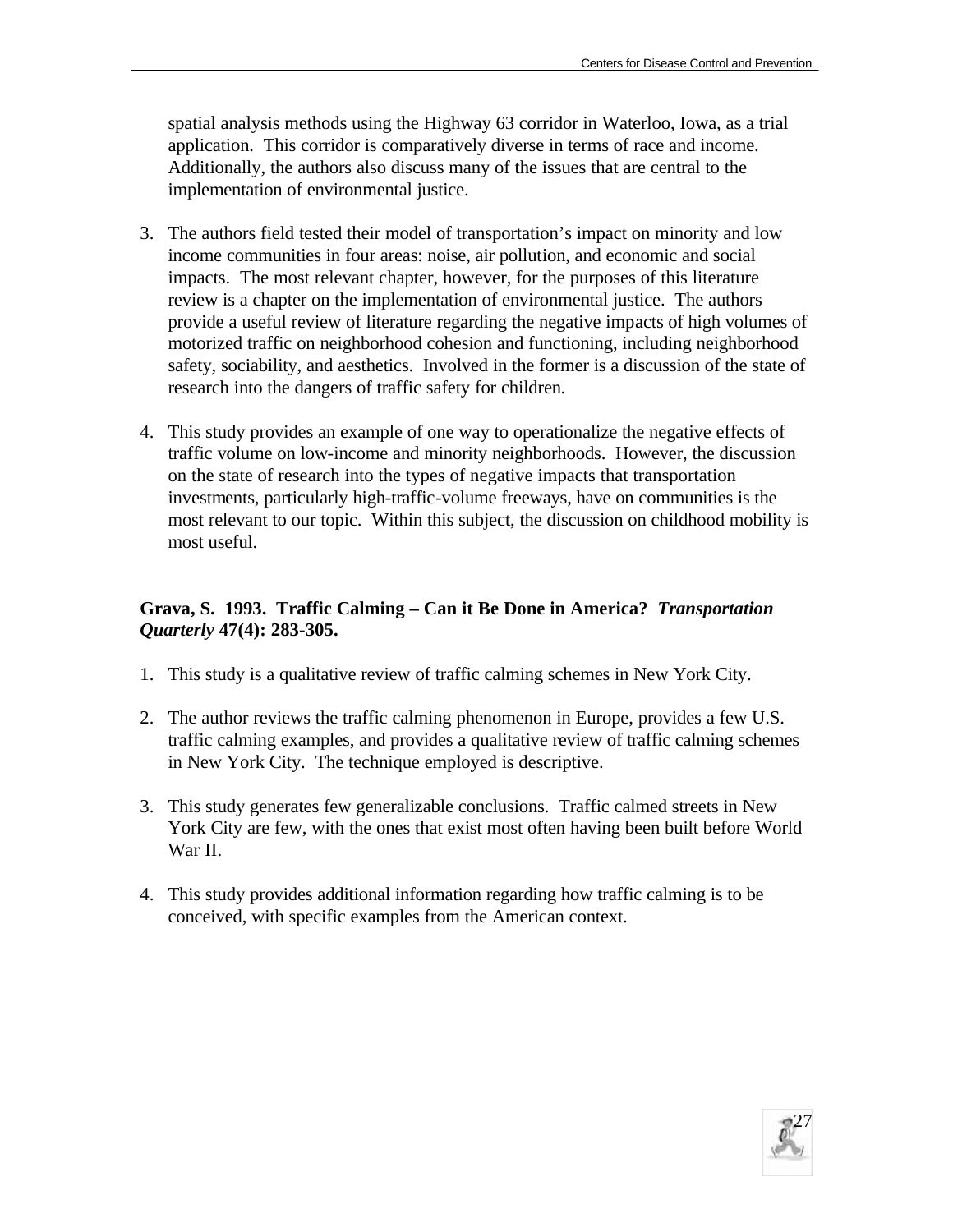**Greenways Incorporated. 1992.** *National Bicycling and Walking Study, Case Study 24: Current Planning Guidelines and Design Standards Being Used by State and Local Agencies for Bicycle and Pedestrian Facilities.* **Prepared for the U.S. Department of Transportation, Federal Highway Administration. Washington, D.C.**

- 1. This case study identifies and reviews selected federal, state, and local bicycle and pedestrian planning guidelines and design standards. As the title indicates, the majority of the report is dedicated to state and local guidelines and standards.
- 2. This case study describes bicycle and pedestrian guidelines, standards, and programs at the federal, state, and local levels. There is no indication of best practices. The text does, however, provide qualitative evaluations of each individual plan or program. Similarities and differences among guidelines and standards are offered. Additionally, the report makes heavy use of figures showing different types of design guidelines (for example, diagrams for creating bicycle left-turn lanes, bikepath intersections, bicycle sign details, etc.).
- 3. As the great bulk of this report is dedicated to identifying and describing guidelines and standards, no generalizable conclusions are provided.
- 4. This review is a helpful reference for those wishing to get a better understanding of how some states and localities set design guidelines for bicycle and pedestrian facilities.

#### Hartman, J. 1990. "The Delft bicycle network." In R. Tolley (Ed.), *The Greening of Urban Transport: Planning for Walking and Cycling in Western Cities.* **London: Belhaven Press.**

- 1. This article summarizes the experience of the city of Delft, Holland in implementing an experimental bike path network.
- 2. The study provides a description of the creation of a bicycle network in Delft and the results of a before-and-after study of the network. It presents descriptive statistics regarding changes in modal choice, attitudes toward cycling, route choice, and usage of the network.
- 3. The before-and-after study of the creation of the bike path network found that there was evidence of a modal shift away from automobiles and toward bicycles. A survey of attitudes found that the cycling environment had improved. The distance traveled by bicyclists increased but travel time did not, indicating increases in average bike speed on the paths. A fine network grid pattern and good continuity between destinations likely enhances usage.

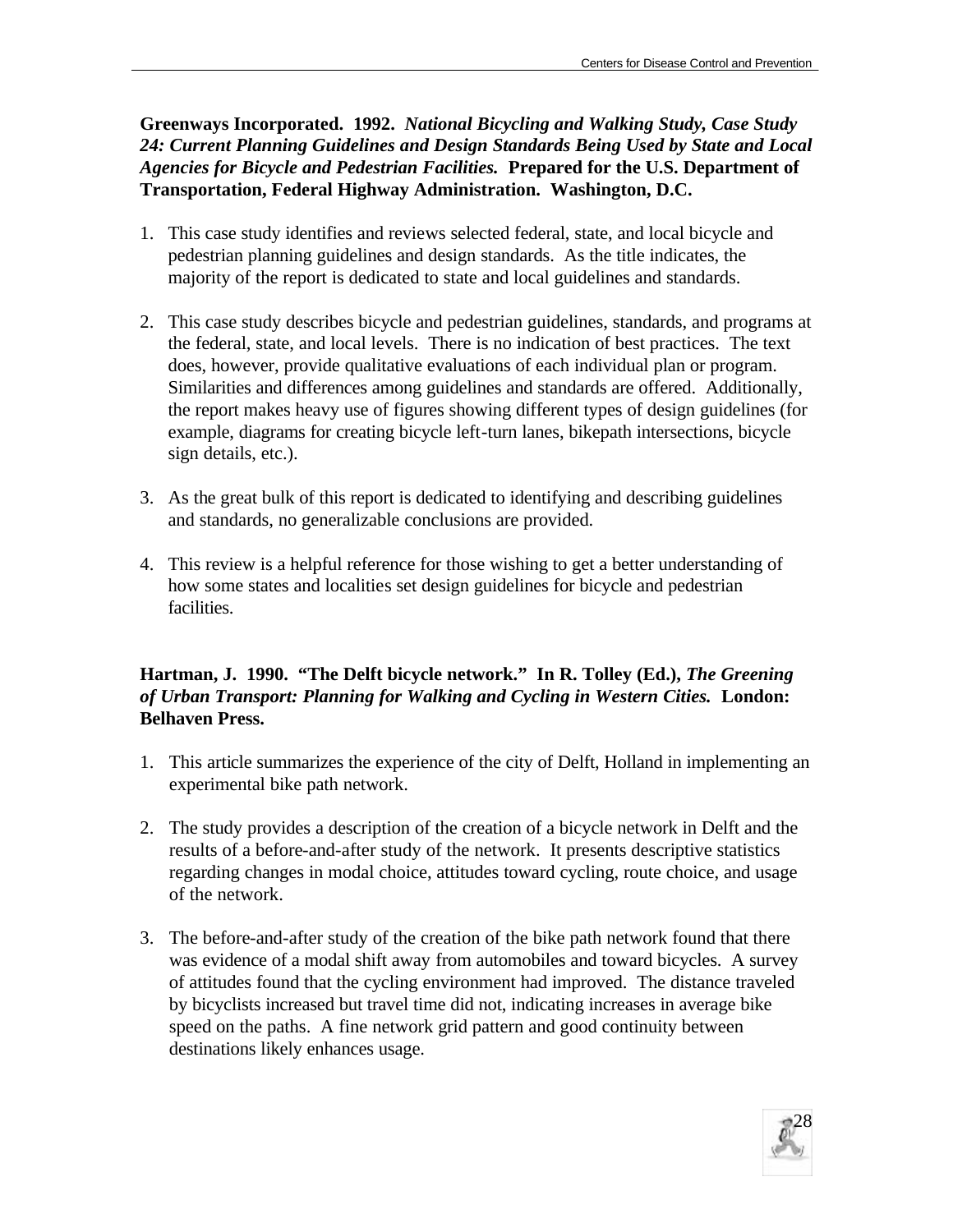4. This study adds to information about bicycling in Holland, a leading country in the area of non-motorized transport. Delft's bike path network lends support to the proposition that the construction of bicycle networks will increase levels of bicycling.

#### **Hope, D. 1994.** *Nonrecreational Cycling in Ottawa, Canada.* **Transportation Research Record 1441.**

- 1. This paper was written to describe Ottawa's nonrecreational cycling environment. Ottawa, recognized as the city most conducive to cycling in Canada, has developed a series of policy documents and plans designed to further increase cycling as a form of transportation in the city.
- 2. This is a descriptive summary of the cycling environment in Ottawa. The paper briefly reviews cycling's history in the city, starting with the construction of a large network of bike paths in the 1970s. Summaries of two 1991 surveys of cyclists made are presented, as are policy initiatives made by the city government to increase nonrecreational cycling.
- 3. The paper describes how Ottawa is shifting policy emphases from the provision of facilities for recreational cycling to those for nonrecreational cycling. The authors infer that the creation of an extensive network of bike paths in the 1970s created a surge in popularity for cycling and other forms of physical activity, which in turn prompted public officials to expand the city's programs to increase nonrecreational cycling.
- 4. This study provides anecdotal evidence that the providing bicycling facilities will increase the level of bicycling and that there is considerable latent demand for bicycling. It describes how the successful introduction of bike paths in Ottawa provided a basis for further political action by the city to further increase bicycling efforts.

**Hülsmann, W. 1990. "The 'Bicycle-Friendly Towns' project in the Federal Republic of Germany." In R. Tolley (ed.),** *The Greening of Urban Transport: Planning for Walking and Cycling in Western Cities.* **London: Belhaven Press.**

- 1. This article reviews the "Bicycle-Friendly Towns" project in two cities in Germany.
- 2. The author reviews the origin of the project at the federal level in Germany, the selection of the pilot cities, the project's central design features, and presents summary results (e.g., shifts in modal choice).
- 3. The aim of the project, conceived and announced in 1979, was to promote cycling in Germany. Two cities were selected by the federal environment agency from 130

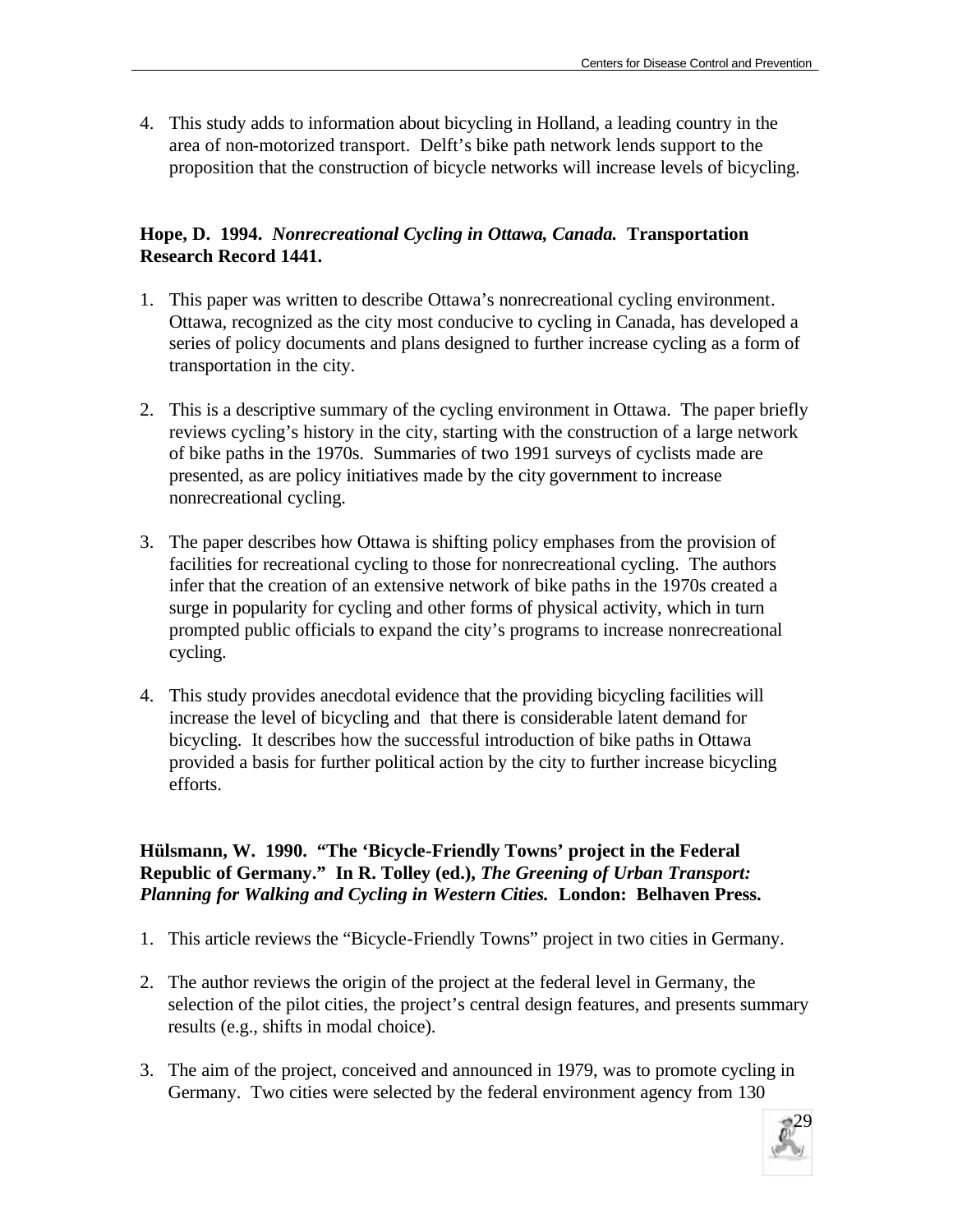applicants; both indicated a willingness to construct a bicycle network but both had poor existing bicycle infrastructure. Results from both cities for the period 1981 to 1986 indicated a shift in modal choice toward the bicycle. Motorized traffic levels were held constant despite increases in vehicle ownership. The project was completed in 1988. The author provides recommendations on building successful bicycle-friendly towns based on the project's experiences.

4. This article adds information to our understanding of cycling in Germany, a country considered a leader in non-motorized transport. The results of the projects summarized in the article provide support to the idea that urban bicycle networks can shift modal choice. Design and promotional considerations for successful networks are provided.

#### **Khisty, C.J. 1994. Evaluation of pedestrian facilities: Beyond the level-of-service concept.** *Transportation Research Record 1438***: 45-50.**

- 1. Khisty proposes that there is a great need to re-evaluate the criteria used to design and evaluate pedestrian facilities. The guidelines we currently use to design pedestrian facilities are taken from the 1985 Highway Capacity Manual which uses the concept of level-of-service, the same concept used for automobile facility design. Khisty implies that we cannot design pedestrian facilities with the concepts used for highway design.
- 2. After reviewing the literature on traffic engineering and environmental psychology, the author came up with a list of seven performance measures that would more accurately evaluate level-of-service for pedestrian facilities. These performance measures were attractiveness, comfort, convenience, safety, security, system coherence, and system continuity. The setting for this study was the Illinois Institute of Technology in downtown Chicago. Six hundred survey forms were distributed to students, staff, and faculty to apply the methodology. The seven performance measures were given a weighting factor according to LOS. The results of the survey provided the level of service for 15 different routes and segments of routes on the IIT campus.
- 3. The article presented the results from 2 of the 15 routes. Using the weighting scale, the first route received a LOS grade of slightly better than a D and the second route received a LOS grade slightly better than a B. These results can be used as a tool to guide decision makers in evaluating the quality of pedestrian facilities beyond just the qualitative factors (flow, speed, and density).
- 4. The evaluation of pedestrian facilities is an important tool in improving the total transportation system. Using qualitative factors in addition to quantitative ones can more accurately evaluate pedestrian facilities. The results of the use of this methodology can be used to program improvements to the pedestrian environment and reduce the barriers to walking. Presumably, this would allow for greater participation in recreational and utilitarian physical activity.

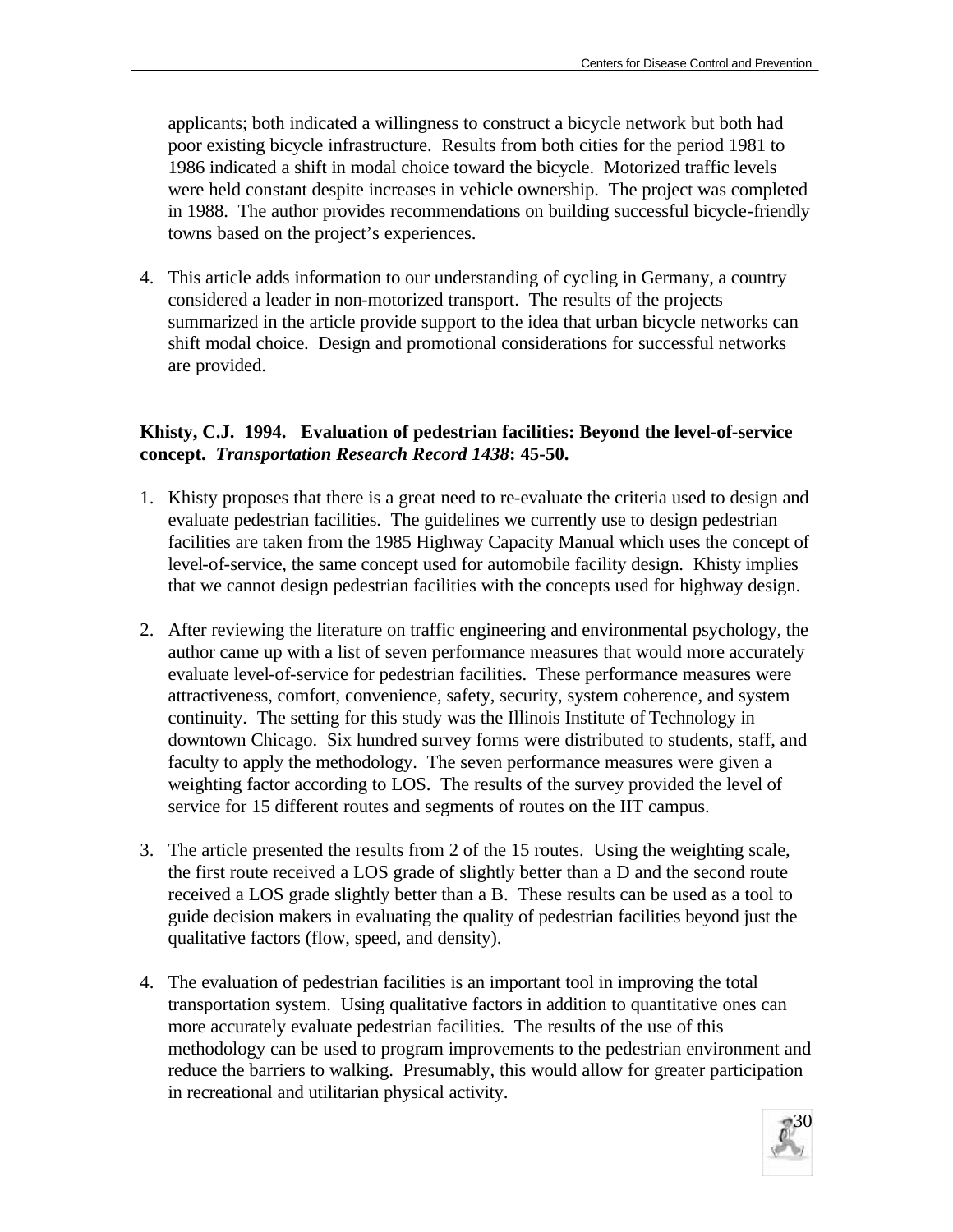#### **Litman, T. 1999.** *Quantifying the Benefits of Non-Motorized Travel for Achieving TDM Objectives***. Victoria, British Columbia: Victoria Transport Policy Institute.**

- 1. This paper explores two questions. First, it examines the benefits that result when walking and cycling substitute for automobile travel. Benefits are quantified into monetary terms. Second, it discusses strategies to encourage pedestrian and bicycle transport.
- 2. The author lists the benefits from a modal shift away from autos to bicycles and walking (e.g., reduced congestion, noise, and air pollution) and then quantifies the benefits in monetary terms. The author relies on previous studies to set baseline monetary figures. The dollar amounts from each benefit are summed to produce a benefit figure per trip. The author also summarizes a wide variety of literature on the barriers to increased biking and walking and strategies to overcome these barriers.
- 3. The author found that the benefits of a modal shift range from \$1.05 per trip in rural areas to \$3.58 in urban areas during peak hours. The author's discussion of these benefits, of the barriers to increased walking and biking, and of strategies to overcome the barriers are well-organized and extensive.
- 4. This study supports the position of bicycling and pedestrian advocates by emphasizing and quantifying the benefits of a modal shift away from automobiles. The quantification process is simple; no new data is assembled. The summaries of barriers and strategies to overcome the barriers are well-organized and well-written.

#### **Monheim, R. 1990. "Policy issues in promoting the green modes." In R. Tolley (Ed.),** *The Greening of Urban Transport: Planning for Walking and Cycling in Western Cities.* **London: Belhaven Press.**

- 1. This article reviews the political and social structures surrounding Germany's implementation of bicycle- and pedestrian-friendly urban areas starting in the 1970s.
- 2. The author examines the constellation of actors at the federal, state and local levels who were involved in transportation policy in Germany during the 1970s and 1980s. The activities of governmental bodies, citizen groups, and corporations are examined.
- 3. The author asserts that the shift in German attitudes toward urban redesign in favor of the bicycle and pedestrian occurred largely in spite of official and corporate positions on the subject. Rather, the impetus for reform came largely from a few actors in the face of larger indifference. Expert opinion has consistently underestimated the success of bicycle- and pedestrian-friendly urban redesign experiments.

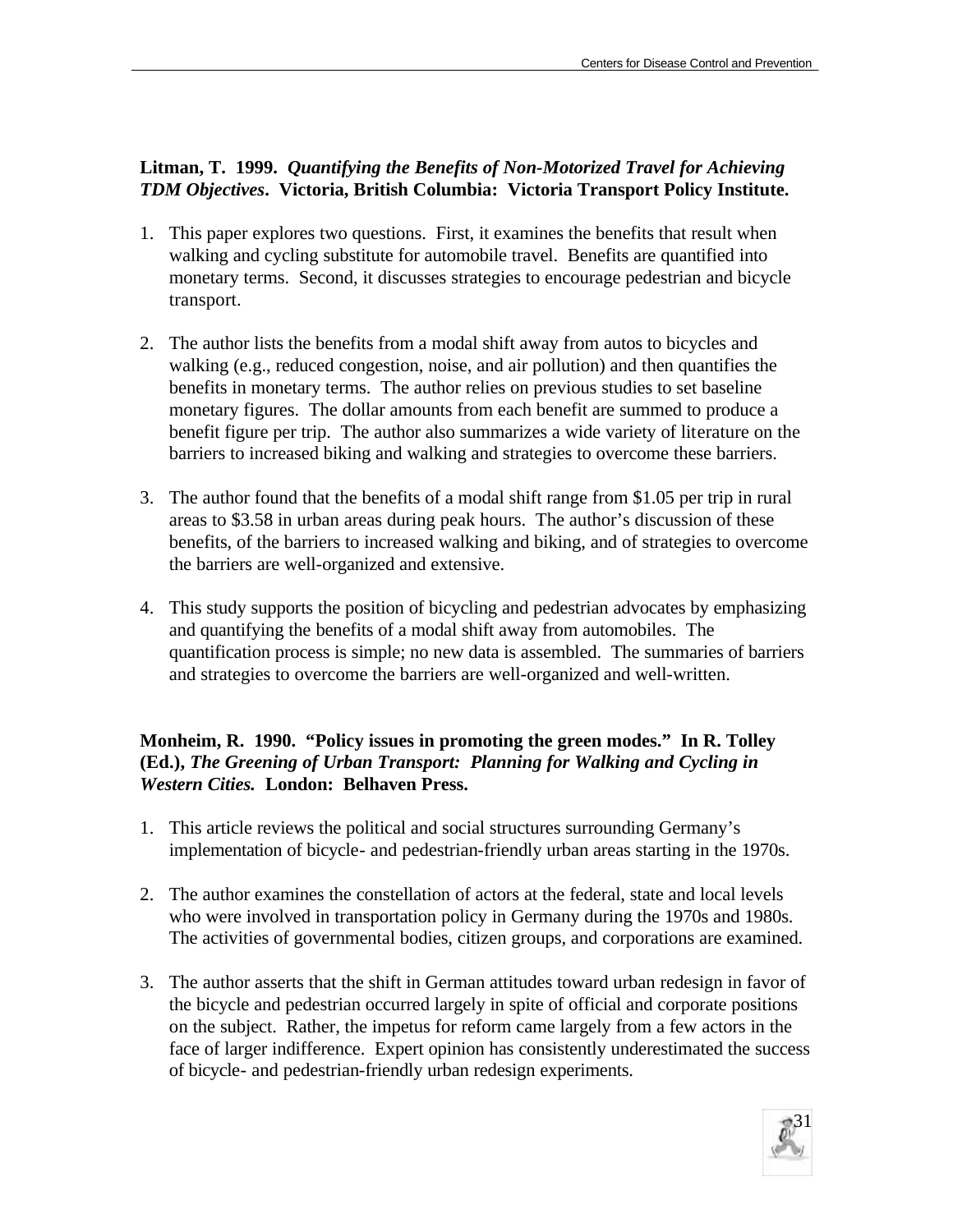4. This study is relevant in that it adds to an understanding of how transportation policy in Germany, a country considered a leader in bicycle- and pedestrian-friendly transport, is formulated. It reviews how change occurred in a policy environment largely oriented toward the automobile. It also asserts that much is needed to be done in Germany, as of the date of writing (1990).

#### **Moe, R. and K. Reavis. 1997.** *Pedestrian Level of Service***. Fort Collins, CO: Balloffet and Associates, Inc.**

- 1. This study provides a description of the measurements that comprise the city of Fort Collins' pedestrian level of service (LOS) standard.
- 2. The bulk of this study describes the different measurements used by the city of Fort Collins, Colorado in its LOS standard for pedestrians. The core of the study consists of a matrix, with LOS measures arrayed on the vertical axis and the levels of service (A to F, with "A" representing the highest pedestrian level of service) arrayed on the x axis.
- 3. The measures that were devised by the city to comprise its pedestrian LOS standard are directness (ratio of street pattern needed to walk from point A to B versus "crow fly" distance), continuity (sidewalk system completeness), street crossings (e.g., presence of crosswalks and medians, lighting levels), visual interest and amenity (pedestrian system's attractiveness and features) and security (pedestrians' sense of security). Each measure is matched to a level of service standard ("A" to "F", with "A" being the highest level of service). The study also reviews the city's pedestrian facilities plan, which defines acceptable LOS thresholds by type of activity area. Pedestrian districts are defined and are given a higher LOS threshold; conversely, outlying residential areas are allowed to have lower LOS thresholds.
- 4. This study is useful in illustrating how one small city has utilized the LOS concept to devise a concrete plan for gauging the walkability of different parts of the city. The study generates an understanding of how pedestrian standards can be created and used to define minimum service thresholds.

#### **Moore, R. 1987. Streets as Playgrounds. In A. Moudon (Ed.),** *Public Streets for Public Use***. New York: Van Nostrand Reinhold Co., Inc.**

- 1. This study addresses the ways in which children perceive streets. The author attempts to demonstrate that streets are indispensable spatial areas for children's play.
- 2. This study is analytical. The author utilizes little quantitative data, relying instead on observations of children at play and previous studies of child behavior in urban environments. Illustrative maps and photographs are provided.

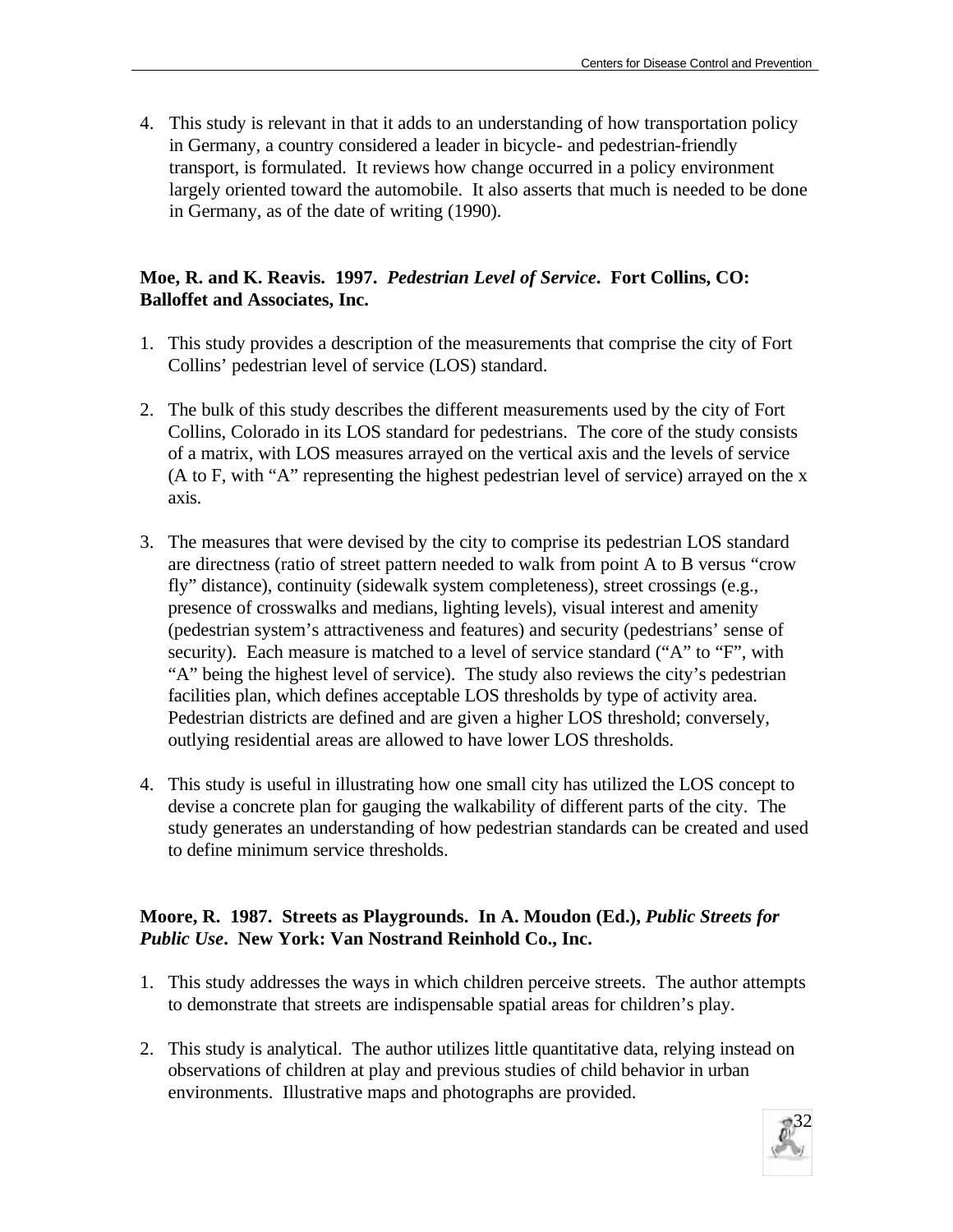- 3. The primary argument in this study is that children make substantial use of streets and street-related spaces, and that use is unlikely to change. The bulk of the study is devoted to explaining why streets are amongst the most attractive play environments for children. Amongst other things, streets: are easily accessible environments for children; are places where there are few rules imposed upon children's play; contain many interesting artifacts (e.g., parked cars, gutters, manhole covers, roadside trees, mailboxes, and grass strips, etc.) that can easily be turned into play objects. As a result of their attractiveness to children, Moore argues that streets cannot be banished as play areas for children and thus ought to be made safer.
- 4. Moore's study is useful in that it provides insights into how one group perceives and uses streets.

#### **Moritz, W. 1997. Survey of North American Bicycle Commuters: Design and Aggregate Results.** *Transportation Research Record 1578***: 91-101.**

- 1. The goal of this study of bicycle commuters in the United States and Canada was to develop a demographic profile of this group and to understand the types of facilities that are considered safe and unsafe by bicycle commuters.
- 2. A comprehensive survey was conducted by mail and over the Internet. 2,374 responses were received from all regions of the U.S. and Canada. Information was gathered in 7 categories: commuting; facilities; bicycle information; motivation; safety/accidents; health; household information.
- 3. According to this study, the average bicycle commuter is a 39-year-old male professional with a household income of \$45,000 per year who rides 10.6 months per year. Nearly one in five were females. Riding on sidewalks was considered by the cyclists to be the most dangerous facility in terms of frequency of accidents, followed by major streets without bicycle facilities, minor streets, streets with bike lanes or routes, and bike paths.
- 4. This study provides useful demographic information about riding characteristics, and provides helpful data regarding which types of bicycle facilities are considered to be the best by bicycle riders themselves.

**Moritz, W. 1998. Adult Bicyclists in the United States: Characteristics and Riding Experience in 1996.** *Transportation Research Record 1636***: 1-7.**

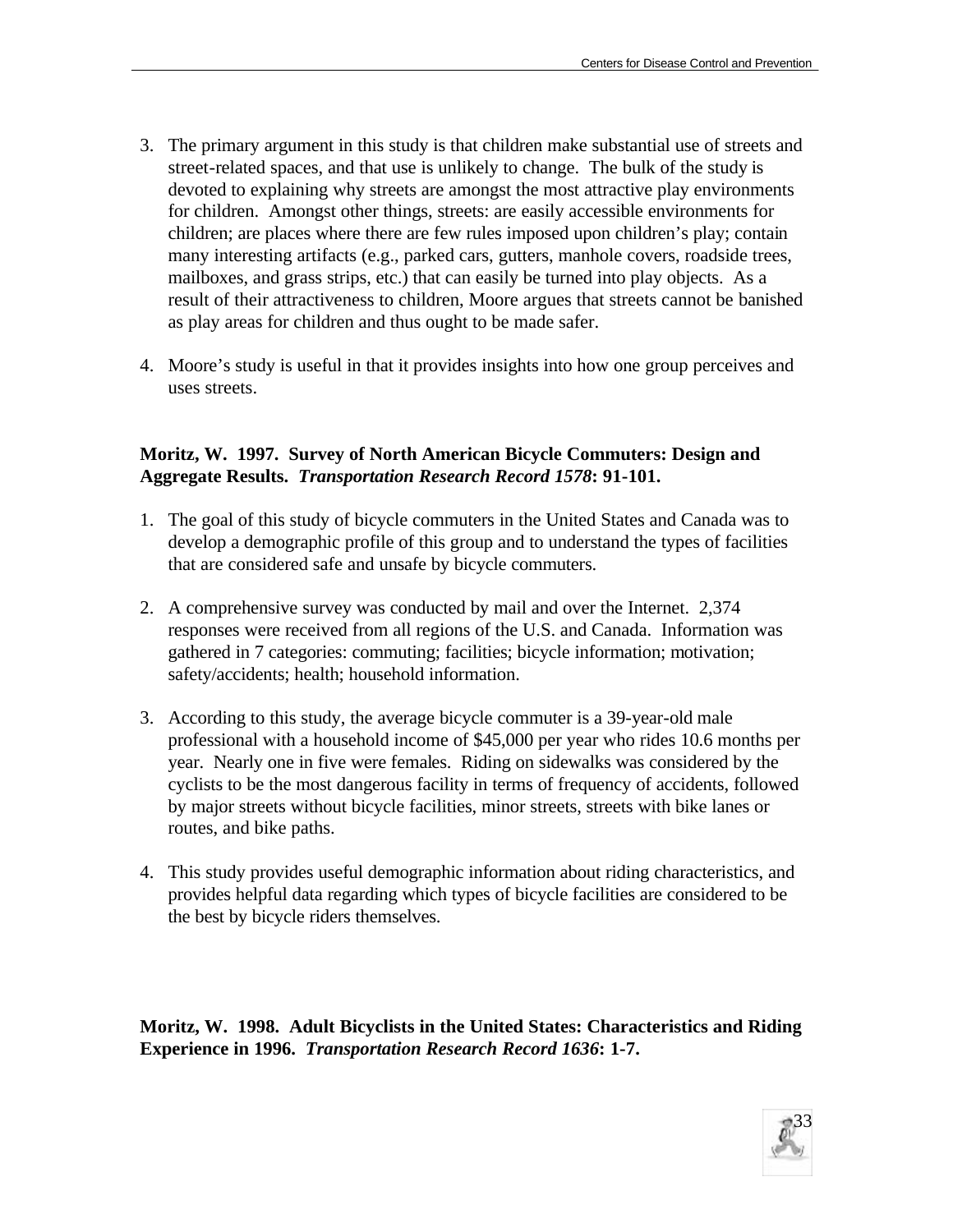- 1. This paper presents a the results of a League of American Bicyclists survey conducted in 1996.
- 2. 1,956 members were surveyed about their cycling experiences in 1996. 33 questions were asked, covering bicycle type, bicycle trips by purpose, total distance cycled, commuting habits, accidents, and demographic data.
- 3. The typical respondent was a 48-year-old married male professional who rode 4670 km in 1996. Over 9% reported an accident in 1996. Falls accounted for 59% of the accidents, running into fixed objects 14%, other bicycles 9%, and motor vehicles 11%. A danger index shows that streets with bike lanes have a significantly lower crash rate than either major or minor streets without any bicycle facilities. Cycling on the sidewalk is extremely dangerous.
- 4. This study provides useful data about traveling behaviors and accident patterns for avid bicyclists. It also provides indicators of which facilities have proven to be safer for this group of bicyclists.

#### **Moudon, A. and R. Untermann. 1987. Grids Revisited. In A. Moudon (Ed.),**  *Public Streets for Public Use***. New York: Van Nostrand Reinhold Co., Inc.**

- 1. This article reviews the history of the grid street pattern in American urban history, and identifies as a potential source of urban redevelopment the large amount of street space contained in grid patterns.
- 2. This is a qualitative study. The authors first review the history of the grid pattern in American urban history, then discuss the possibility that underutilized street space in grid networks can be used for different purposes than moving motorized traffic.
- 3. The authors contend that many American city streets are generous in their dimensions, a situation that allows for conversion of space into other uses. They contend that it makes sense to use street space to combat pervasive urban problems, including overdevelopment, noise and air pollution, parking, lack of green space, and pedestrian safety. Finally, they believe that it would be neither difficult nor expensive to increase the public utility of streets by encouraging that the space be shared by several uses and users.
- 4. This study addresses the issues of urban design and transportation. Streets are seen as spaces that should not be thought of only as places for motorized vehicles.

**Mozer, D. 1998.** *Bicycle and pedestrian friendly planning and land-use code***. International Bicycle Fund.**

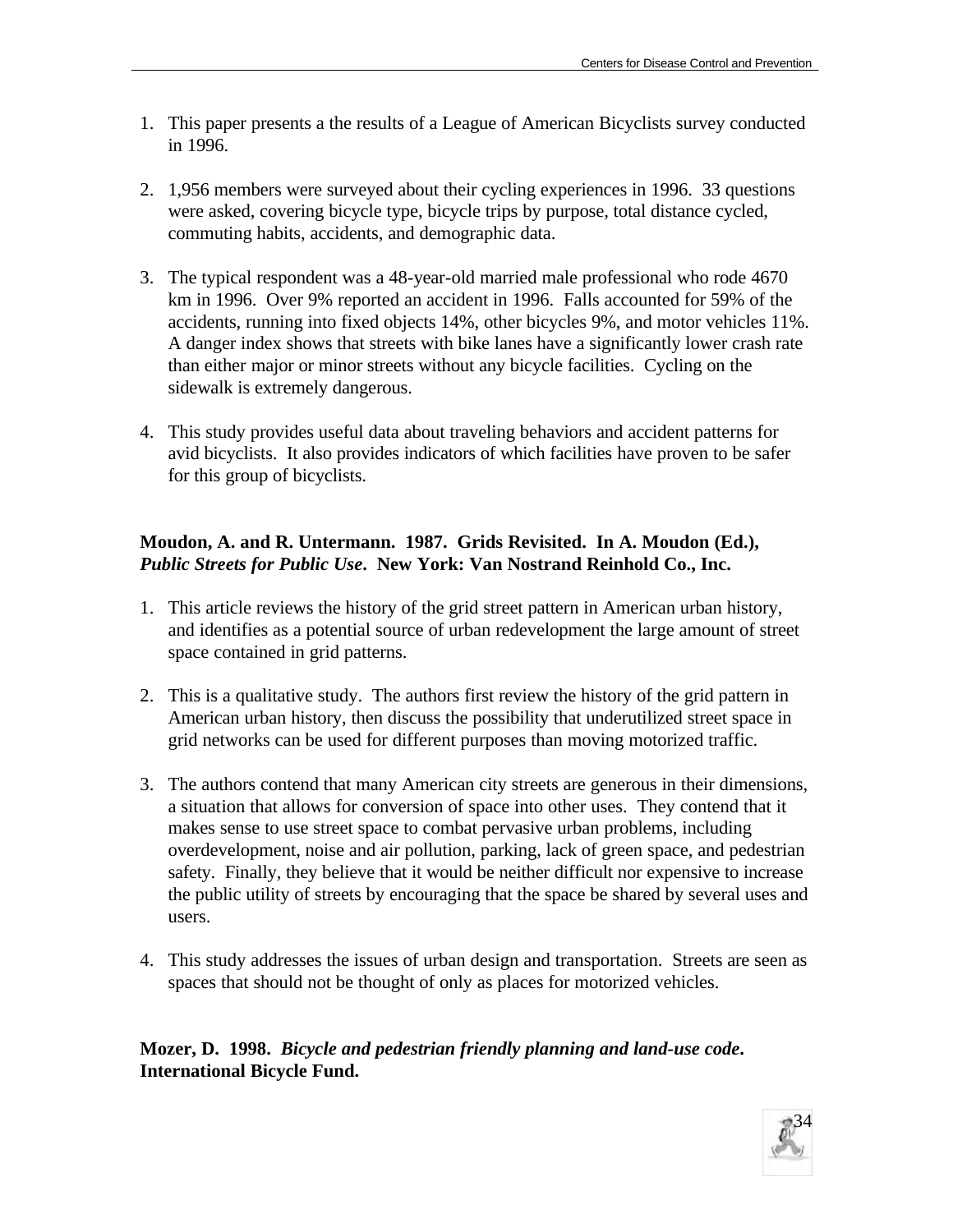- 1. This article, produced by the International Bicycle Fund, gives the reader insight into what makes a livable environment and how we perceive our environment.
- 2. The article could be used as a guide by local cities and municipalities in order to create a more livable society. The author shows how our perceptions and commuting habits change according to the physical environment that we live in. He uses the cities of Amsterdam, Manhattan, and Los Angeles as an example. Mozer claims that travel choice is determined not by culture but by the built environment.
- 3. The main point of this article is to explain that a quality urban environment should include safety considerations, proximity and access, and not simply mobility.
- 4. This article provides a synthesis of how to make a community more livable. The author successfully shows for instance, that the car culture found in Los Angeles is not due to Angelenos' love for their cars but rather the sprawling design of their city.

#### **Nielson, O. 1993. Safe routes to school in Odense, Denmark. In Tolley (ed.),** *The Greening of Urban Transport: Planning for Walking and Cycling in Western Cities***. London: Belhaven Press.**

- 1. This study examines the child bicycle and pedestrian safety project undertaken by the city of Odense, Denmark. This project was begun in the late 1970s in order to reduce the incidence of injuries and deaths to children who walk or bicycle to school.
- 2. This study is a qualitative review of the Odense "safe routes to school" project. The bulk of the text describes the origins of the project, its planning and implementation, and its results. Some before-and-after data is presented. The text is supported by photographs and maps.
- 3. The author reports that between 1955 and 1971 Denmark had the highest rate of child mortality due to road accidents in western Europe. In the late 1970s, Odense, a city with a population of about 150,000 residents, began a local initiative to reduce injury and deaths to children. In Odense, fewer than 5% of children go to school by car. The project was very novel in that it involved first getting children to define those areas of their routes to school they considered to be most hazardous, only after which parents and teachers made comments and submitted proposals for street design changes. Since 1981, 185 proposals have been submitted with 65 being implemented as of the late 1980s. A few before-and-after case studies were conducted. Amongst other things, these showed that traffic calming measures effectively reduced vehicle speeds
- 4. This case study is useful in describing how one city established a process to define traffic problems and implement solutions in order to increase the ability of children to safely walk or bike to school.

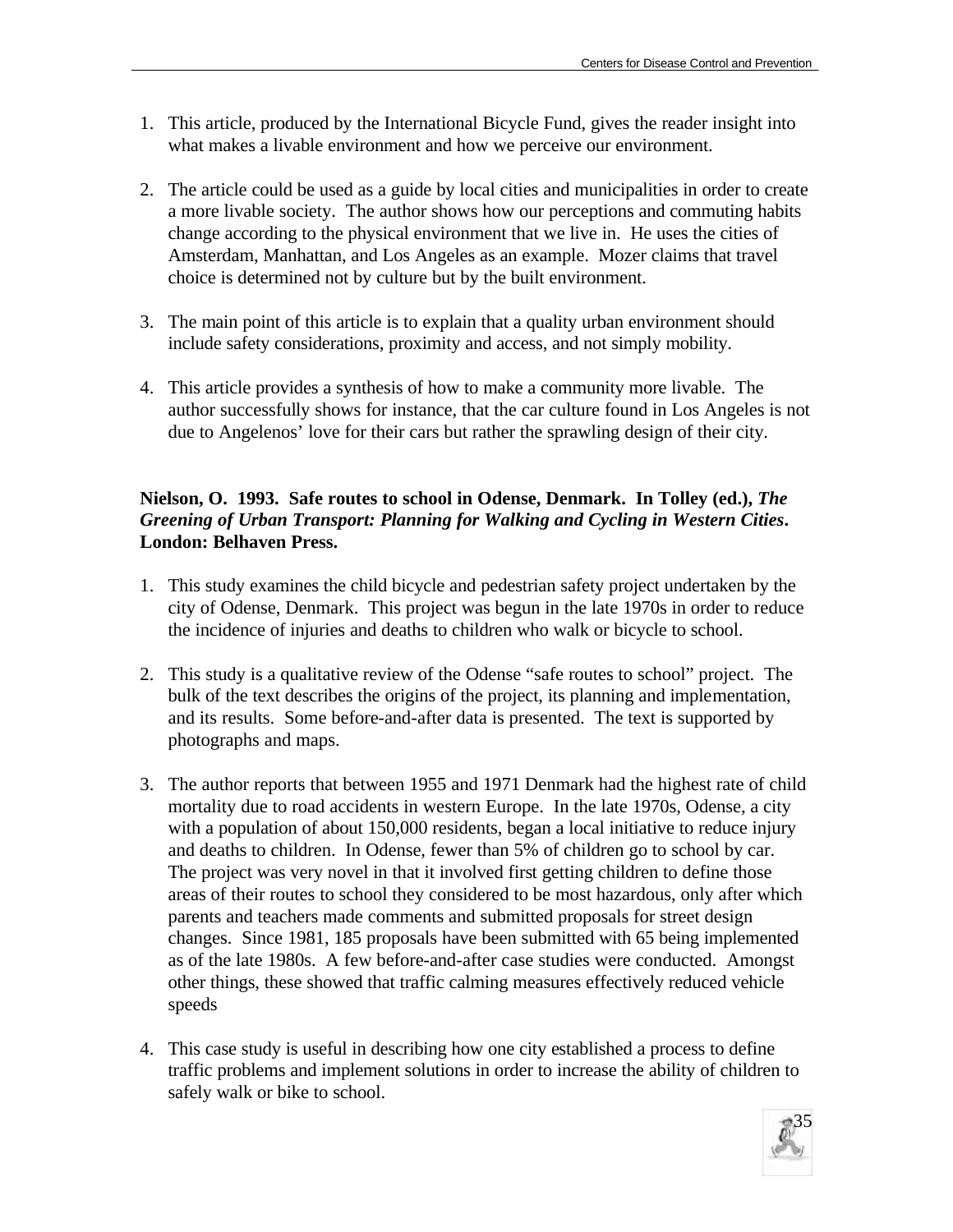**Project for Public Spaces. 1993.** *The Effects of Environmental Design on the Amount and Type of Bicycling and Walking***. National Bicycling and Walking Study, Federal Highway Administration. FHWA Case Study Number 20.**

- 1. The impetus for this study is the proliferation of design improvements in downtown areas of American cities since the 1960s to make the environment friendly to pedestrians and bicyclists.
- 2. This review summarizes and categorizes the lessons from nearly four decades of projects in American cities. Typologies of pedestrian and bicycle improvements are presented and a summary of experiences is made for each type. Factors considered important in the creation of effective walking and bicycling environments are presented.
- 3. The authors believe that integrated streetscape planning is essential if successful pedestrian and bicycling environments are to be created. Street design considerations must include how to meet the needs of pedestrians, bicyclists, drivers, shopkeepers and a host of others. Successful walking and bicycling environments cannot exclude motor vehicles.
- 4. This report supports the agenda of those who advocate non-motorized travel in urban areas, but its policy prescriptions also recognize the complex nature of the problem and the important role played by vehicles in the creation of successful streetscapes. The report contains a wealth of examples of redesigned downtown areas that have been successful or unsuccessful in facilitating walkable and bikable streetscapes.

#### **Pucher, J. and C. Lefevre. 1996.** *The Urban Transport Crisis in Europe and North America***. London: Macmillan Press Ltd.**

- 1. This book was written to examine and compare the transportation systems of cities in European and North American countries. The reason for doing so is to address the questions of why traffic congestion in these affluent countries is a common problem, and what policies mitigate this problem.
- 2. This book is organized into three parts, an introduction and overview, in-depth case studies of eight countries (Germany, France, the Netherlands, Italy, Great Britain, Canada, the United States, and one grouping of countries, Eastern Europe), and a summary comparative evaluation and policy recommendations. For each country, the authors examine trends in urban spatial structure and urban transport problems and the public policy responses to these problems. Descriptive statistics are provided.

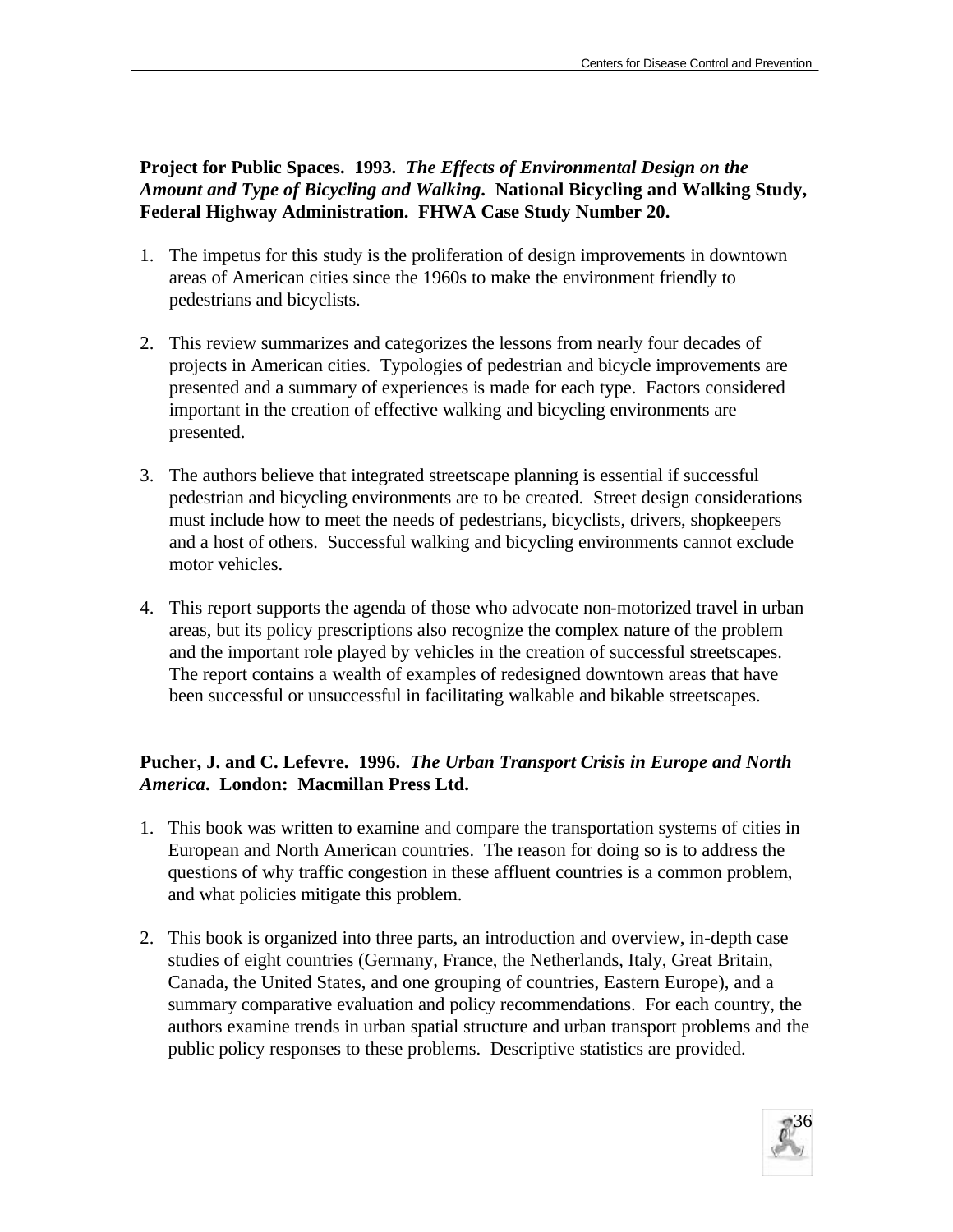- 3. The authors conclude that while the U.S. has long been the most auto-dependent society in the world, modal trends in Europe and Canada have been following the American example, with car usage increasing each year. Decentralized urban settlement patterns are problematic also in Europe. In general, public policies have failed to provide viable transport alternatives to the automobile. Policy solutions to the economic, social, and environmental consequences of an excessive reliance on the automobile have almost everywhere been weak; improved automobile technology has almost everywhere been seen as a politically palatable solution. Transport policy has almost everywhere been sectoral, with virtually no integration into larger urban planning schemes. This has had major consequences for the patterns of urban development. Some countries such as the Netherlands and Germany have managed to implement policies designed to provide alternatives, however. Overall, the authors believe that powerful economic lobbies and political pressures hinder the adoption of policies to increase the cost of auto usage.
- 4. This book provides a much-needed comparative assessment of urban transport problems and policies across wealthy countries. The in-depth case studies shed light on how transportation systems in different countries have developed, and what policies have been used to advance and hinder different transport modes.

#### **Rapoport, A. 1987. Pedestrian Street Use: Culture and Perception. In A. Moudon (Ed.),** *Public Streets for Public Use***. New York: Van Nostrand Reinhold Co., Inc.**

- 1. This study addresses the variables that influence the use of streets by pedestrians. The author attempts to define and delineate the perceptual characteristics of streets that encourage or discourage street use by pedestrians on the one hand and high-speed traffic on the other.
- 2. This study is analytical. The author utilizes no quantitative data. Rather, the article is centered around a few concepts regarding how individuals traveling at different speeds (slow rate of speed for pedestrians versus higher rates of speed for drivers) will perceive the built environment. Conversely, Rapoport analyzes the impact that the built environment is likely to have on the pedestrian and the driver.
- 3. This study generates no empirically-based findings. Its conclusions are speculative, based upon an analytical argument of how individuals perceive the built environment. Rapoport asserts that the built environment will discourage walking if streets and buildings fail to offer a sufficient level of detail, complexity, and asymmetry. Conversely, high-speed driving requires low levels of detail, symmetrical street patterns, gradual street curves, wide roads, and simple buildings. High-speed driving and walking are therefore considered to be mutually exclusive activities.
- 4. While not an empirical study, Rapoport provides an argument as to why it may be difficult to induce walking along roads designed for high-speed traffic.

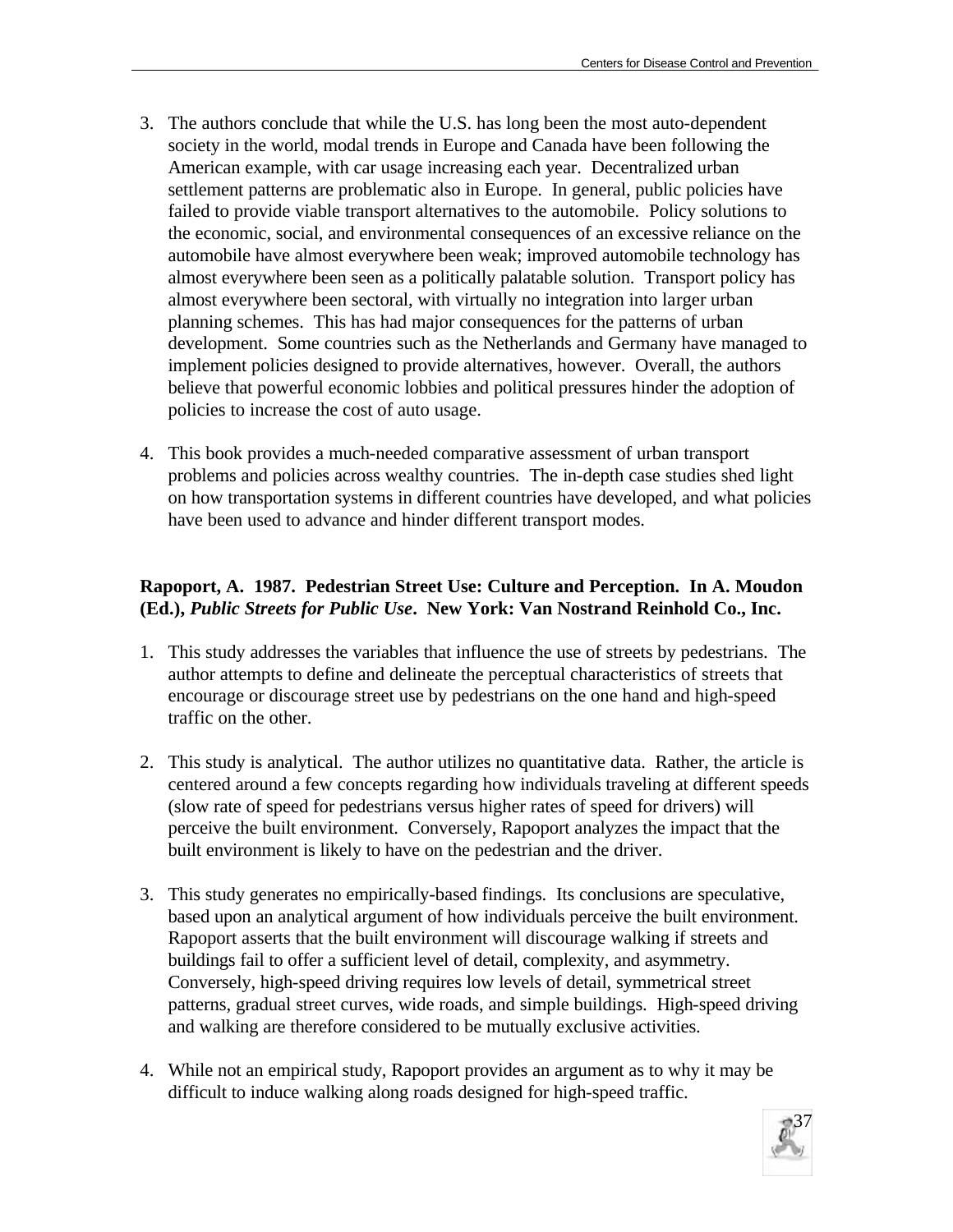#### **Sarkar, S. 1994. Determination of Service Levels for Pedestrians, with European Examples.** *Transportation Research Record 1405***: 35-42.**

- 1. This study defines the ideal pedestrian environment and classifies pedestrian environments into six service levels.
- 2. This study consists of a qualitative assessment of pedestrian environments, using observations made by the author of different pedestrian environments in two cities, Rome and Munich. After observing the levels of activity and use in these environments, the author classified pedestrian environments into six service levels, service level "A" (best) through "F" (worst). A standard is defined for six measures within each service level: pedestrian safety, security, convenience and comfort, continuity, system coherence, and attractiveness. Illustrative photographs of different service levels in pedestrian environments in Rome and Munich are provided.
- 3. The author concludes that the ideal pedestrian environment would accord exclusionary rights to pedestrians (service level A): prohibiting vehicular traffic and providing an environment rich in qualitative elements for diversified pedestrian environments. However, such an arrangement would be unrealistic over the great bulk of a city's space, so a more realistic solution would be to foster pedestrian areas with service level B, where the right of way is shared by different modes through horizontal and vertical grade separation and attention is given to make the pedestrian environment user-friendly. The author asserts that traffic planners and designers ignore the importance of intermodal connectivity and the facilities that enhance such transfers.
- 4. This study provides another useful example of how to conceptualize and construct a LOS standard for pedestrians, and how such a standard might be used to enhance the pedestrian environment in real cities.

#### **Untermann, R. 1987. Changing Design Standards for Streets and Roads. In A. Moudon (Ed.),** *Public Streets for Public Use***. New York: Van Nostrand Reinhold Co., Inc.**

- 1. This article reviews the evolution of street design standards in the United States since the 1950s.
- 2. This is an issue-oriented study. No quantitative analysis is conducted.
- 3. The author's primary thesis is that road design standards in the United States have increasingly come to favor the automobile and the truck over the bicycle and pedestrian. They have done so through emphasizing roads that are wider, smoother, and straighter, conditions that allow motorized vehicles to travel at faster speeds for

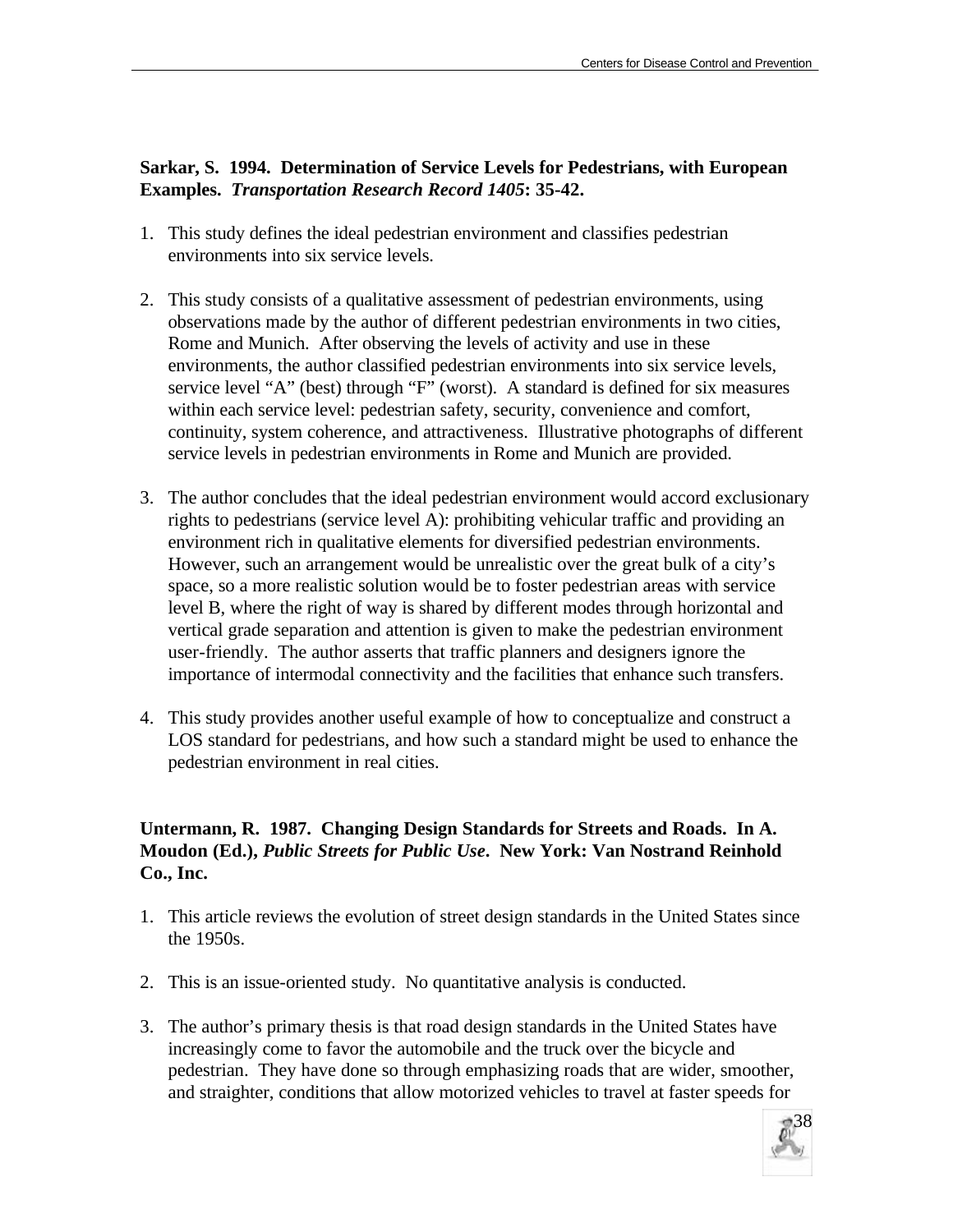sustained periods of time. This development is seen by the author as the result of intensive and sustained lobbying by automotive, trucking, and oil companies from the 1950s through the 1980s. Untermann also includes a section on changes to design standards that would encourage more walking and bicycling, such as reducing arterial road widths, reducing intersection radii, mandating sidewalk construction, creating pedestrian islands, and other alterations.

4. This article provides an argument regarding why American road design standards have come to favor motorized traffic. Additionally, it provides suggestions regarding design changes that would favor nonmotorized traffic.

#### **Whitelegg, J. 1993. The principle of environmental traffic management. In Tolley (Ed.),** *The Greening of Urban Transport: Planning for Walking and Cycling in Western Cities***. London: Belhaven Press.**

- 1. This article reviews traffic management schemes in Germany. It attempts a review of some of the measures taken to limit the negative effects of Germany's automobiledominated transportation system.
- 2. This is an issue-oriented article. Some descriptive data reporting accident statistics in selected German cities is reported. A few maps are also used.
- 3. The majority of the article is devoted to a discussion of traffic calming schemes in German cities. The author reports that by the 1980s a consensus had begun to develop in Germany that called for dramatically lowered traffic speeds in urban areas, increased capacity for buses, rail, pedestrians, and cyclists, and a decrease in the amount of short-term parking. In those cities that have undertaken comprehensive traffic calming schemes, data shows that redesigned areas have seen lower traffic speeds and increased safety for cyclists and pedestrians. However, German cities continue to be under intense pressure due to increased auto ownership and usage, and areas outside those that have been redesigned are not nearly as friendly for pedestrians and cyclists.
- 4. This article describes traffic calming policies in Germany, one of the countries widely acknowledged to be at the forefront of street redesign. Quantified results of some traffic calming experiments in German cities are reported.

#### **Wolfe, C. 1987. Streets Regulating Neighborhood Form: A Selective History. In A. Moudon (Ed.),** *Public Streets for Public Use***. New York: Van Nostrand Reinhold Co., Inc.**

1. This article reviews the history of the planning debate over street patterns and neighborhood form in the United States.

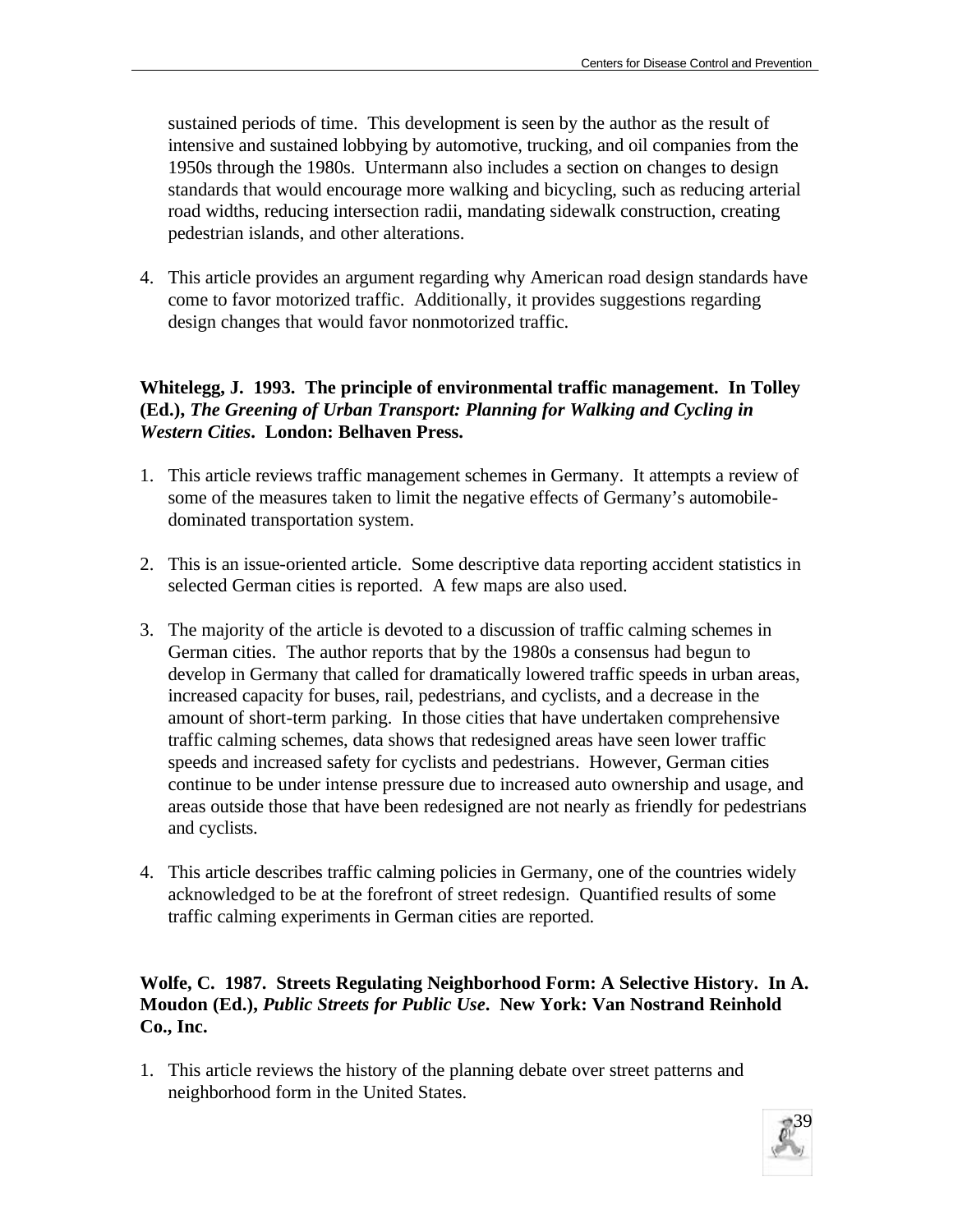- 2. The method is explicitly historical and qualitative. The core of the article is a review of planners' and architects' arguments surrounding the neighborhood street network in early 20<sup>th</sup>-century America.
- 3. This chapter is primarily devoted to discussing the origins of the modern suburban neighborhood. During the early decades of this century, planning reformers sought to alleviate the monotony of the grid street network and improve safety in neighborhoods by introducing curvilinear, disconnected, and localized street networks. The focus of planning was to shift from the city to the neighborhood; to improve safety, neighborhoods were increasingly seen as needing to be cut off from the city's traffic. Traffic was seen as needing to be routed along major arterials. Curvilinear, disconnected streets were introduced within neighborhoods in order to discourage through traffic. These basic design principles came to be widely accepted in postwar planning circles.
- 4. This review of the evolution of planning in the United States is helpful in explaining how American neighborhood design came to be dominated by disconnected, hierarchical, curvilinear street networks.

#### **Wynne, G. 1992.** *A Study of Bicycle and Pedestrian Programs in European Countries***. National Bicycling and Walking Study, Federal Highway Administration. FHWA Case Study Number xxxxx**

- 1. This study reviews bicycle and pedestrian measures and policies that have been undertaken in European countries.
- 2. This study is a qualitative review of public policies and private initiatives in different European countries. Documents from each country are reviewed by the author and categorized and discussed by topic.
- 3. The report finds that European countries, particularly in the north and west, have invested heavily in producing urban environments conducive to bicycling and walking. National and local plans and measures are reviewed; basic statistics are provided. Measures to reduce motorized vehicle speeds in urban areas have worked in slowing average speeds and in reducing traffic accidents. Pedestrian amenities are widespread in central districts of most cities and have succeeded in increasing foot traffic. European countries and cities have also invested in bicycle safety programs, have improved access for cyclists to public transportation, have promoted bicycle-friendly practices through demonstration programs and contests, and have designed other programs to subsidize bicycle use.

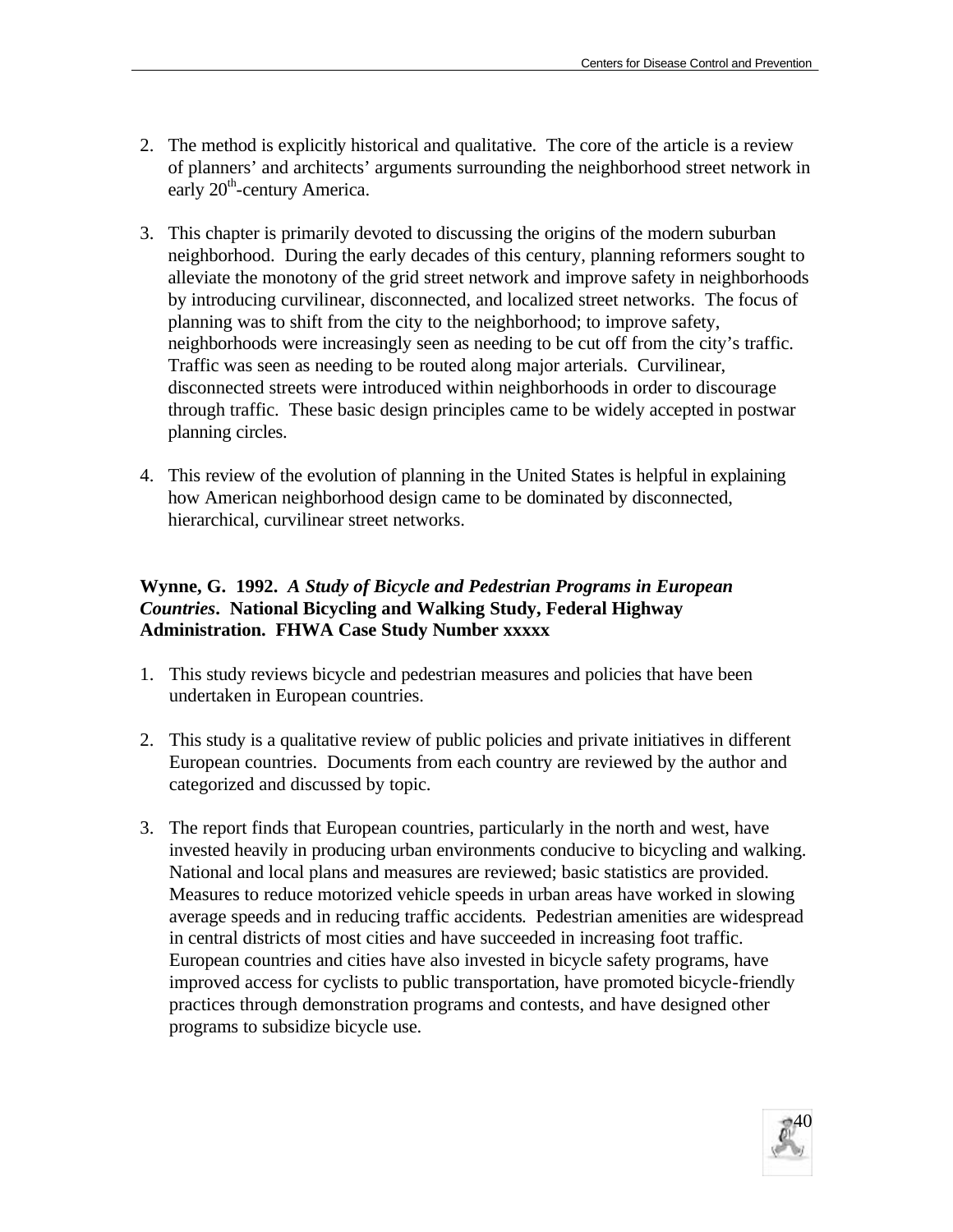4. This is a lengthy summary of bicycle and pedestrian programs in Europe, a continent where there has been a significant amount of innovation regarding the facilitation of bicycle and pedestrian travel.

#### **Zein, S., Geddes, E., Hemsing, S., and M. Johnson. 1997. Safety Benefits of Traffic Calming.** *Transportation Research Record 1578***: 3-10.**

- 1. This study was conducted to determine whether there are quantifiable collisionreduction benefits that result from traffic calming.
- 2. Four local traffic-calming projects in the Vancouver area were selected, and collision data gathered for at least one year prior and after implementation of traffic calming measures. Data was categorized by collision type, and before-and-after comparisons were made regarding changes in collision frequency and annual collision claim costs in these areas. A separate analysis of 85 international case studies was also conducted.
- 3. On average, the four Vancouver case studies witnessed a 40% decrease in collision frequency and a 38% decrease in annual collision claim costs after the introduction of traffic calming measures. Of the 85 international case studies reviewed, the decrease in collision frequency ranged from 8 to 100%
- 4. The results of this research provide evidence that the safety benefits of traffic calming are both quantifiable and significant.

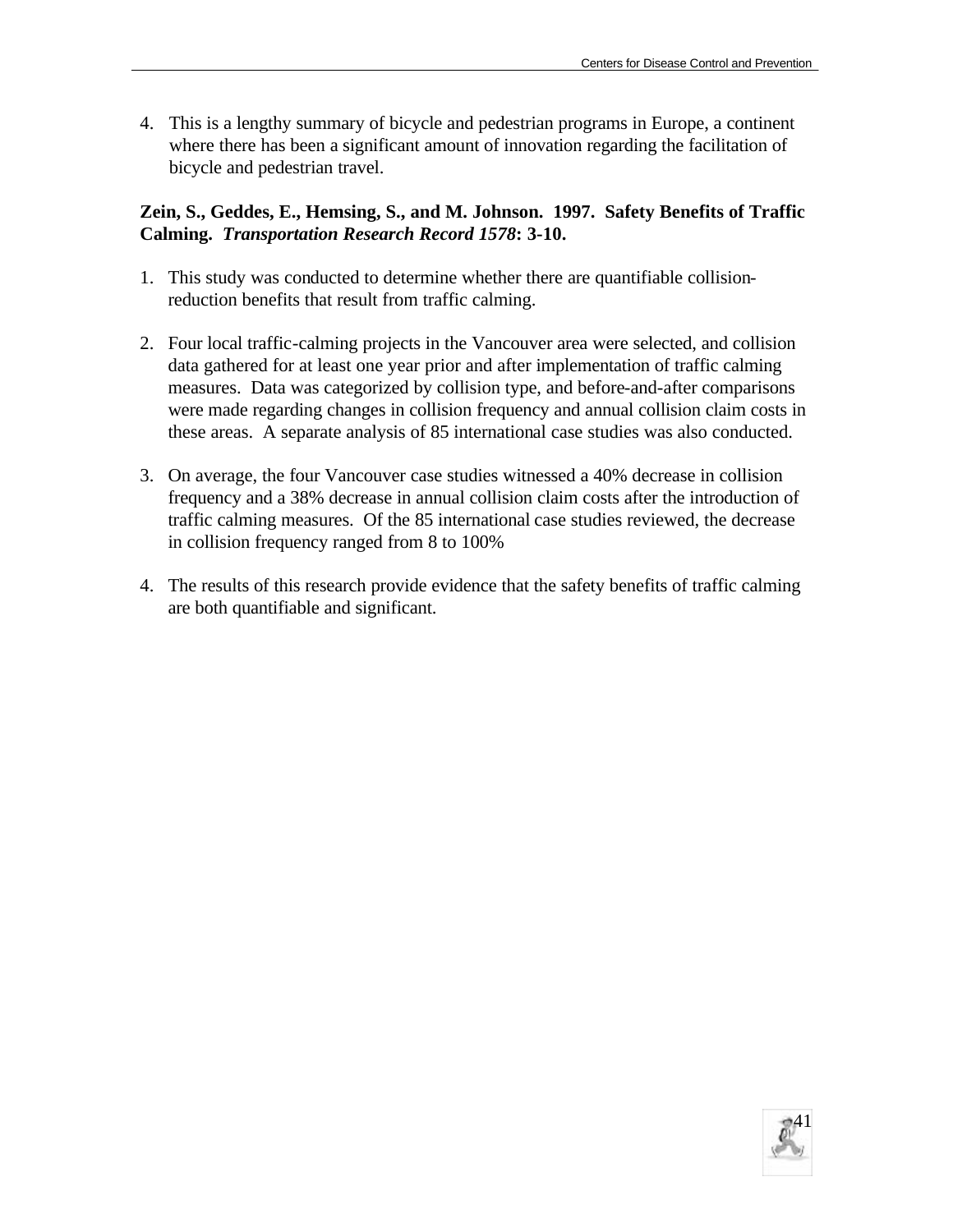B. Literature on Land Development Patterns (Neotraditional Design Principles, Density, Land Use Mix, Regional Location, Site Design)

#### **Corbett, J. and Joe Velasquez. 1994.** *The Ahwahnee Principles: Toward more livable communities***. Sacramento, CA: Center for Livable Communities.**.

- 1. The Ahwahnee Principles were developed by a group of innovative architects and planners in response to the current state of our communities. The problems addressed by this group include increased traffic congestion and worsening air pollution, loss of open space, the need for costly infrastructure improvements, the inequitable distribution of economic resources, and a loss of a sense of community. The goal was to provide guidelines for the creation of more livable communities.
- 2. The Ahwahnee Principles were formulated by a group of architects in 1991 and were written as a set of guidelines to be used by local elected officials. These guidelines included community principles, regional principles, and an implementation strategy.
- 3. The Ahwahnee Principles are being implemented by cities and counties throughout the nation, with most activity occurring on the east and west coasts. The city of Cathedral City in California has adopted the Ahwahnee Principles by resolution and has started to incorporate them into its general plan. The federal government has also taken notice. A document called Vision/Reality produced by the U.S. Department of HUD for local government officials interested in applying for CDBG funds has incorporated the guidelines into its text.
- 4. The Ahwahnee Principles explains how over time, Americans love affair with the automobile has actually reduced our commuting options and hindered the freedom we associate with travel. This guide describes how we have designed towns that are unsafe and inaccessible to the pedestrian. We have separated uses, wasted undeveloped land, created homogenous business parks, and paved over acres of land. The authors present a different way of designing communities – compact, walkable communities that do not revolve around the automobile. The guide stresses that all parts of a community should be connected by streets or paths and that cul de sacs should be eliminated.

#### **Crane, R. 1996. Cars and Drivers in the New Suburbs: Linking Access to Travel in Neotraditional Planning.** *Journal of the American Planning Association* **62(1): 51- 63.**

1. This paper presents a theoretical argument to challenge the assumptions behind neotraditional design theory, specifically the assumption that a return to grid patterns will result in less driving.

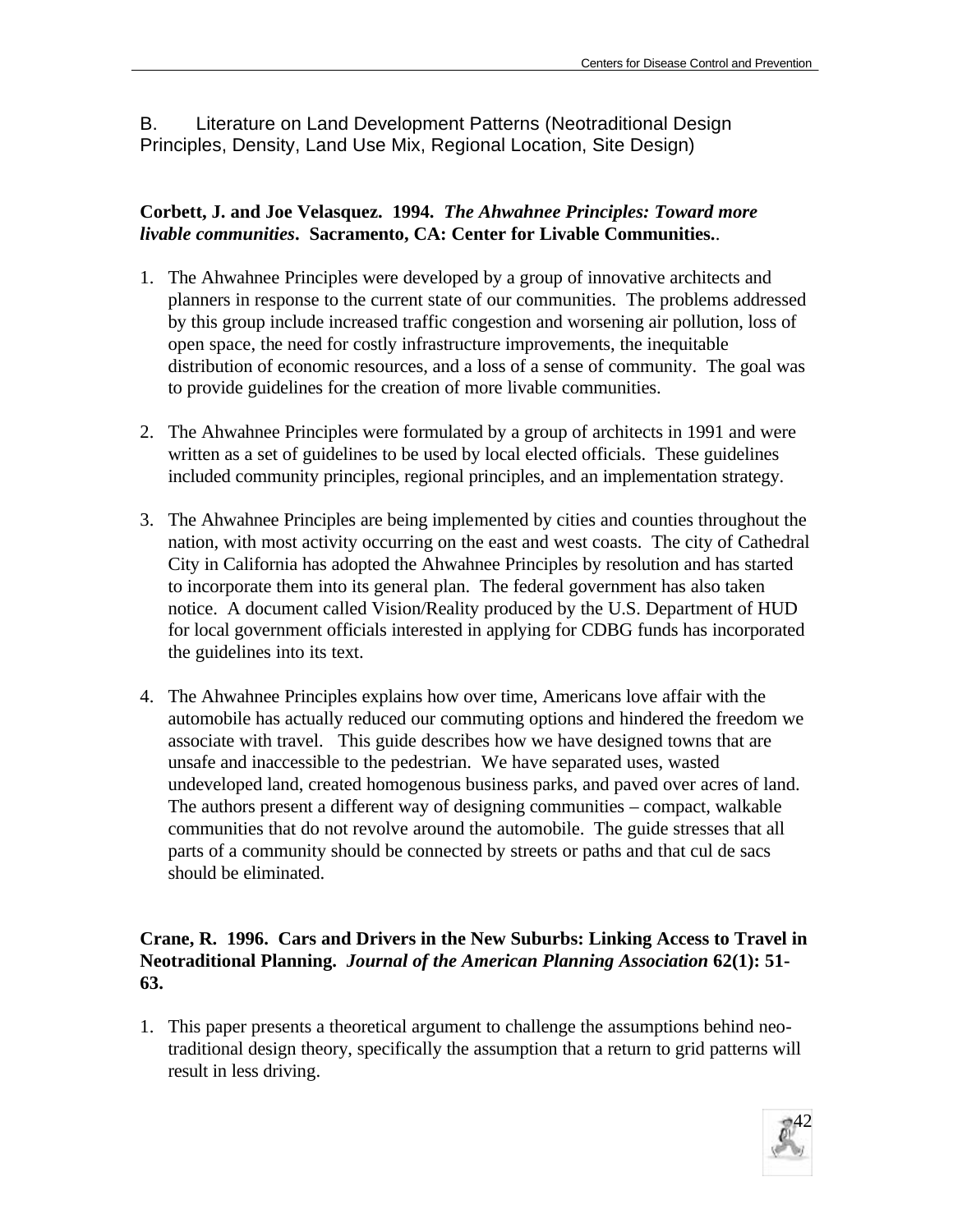- 2. Crane assesses the effect of improved access on travel distance, trip frequency, and mode split, where access is interpreted solely as a cost characteristic related to trip length, travel behavior is described by a microeconomic model of individual demand, and new suburban designs are assumed to reduce the distance required to make any trip.
- 3. All things considered, increased access, resulting in shorter distances, will induce people to take more trips. Even if pedestrian- and transit-oriented access improve the most, auto trips may not fall. The relative modal mix will depend on which modes fall faster, in terms of per-trip costs.
- 4. This study challenges the assumption that reducing distances between trip origins and destinations will increase walking and biking. The "cost" of making a trip will also fall for auto travel, increasing its desirability as well.

#### **Crane, R. 1996. On Form versus Function: Will the New Urbanism Reduce Traffic, or Increase It?** *Journal of Planning Education and Research* **15: 117-26.**

- 1. This paper presents a formal argument to challenge the assumptions behind neotraditional design theory. It utilizes concepts derived from microeconomics to assess the impact of grid street networks, traffic calming measures, and land use mixing on automobile travel.
- 2. Crane assesses the effects of grids, traffic calming, and land use mixing on number of car trips, VMT, and car mode split. A deductive analytical model is developed, derived from microeconomic theory. Travel and mode choice are seen through the prism of cost, where cost is seen as a composite variable including time and prices. The propensity to take trips by auto in redesigned neighborhoods are viewed as a function of absolute costs (cost per auto trip, regardless of costs for other modes) and relative costs (auto trip cost compared to trip costs of other modes).
- 3. A three-by-three matrix is developed, assessing the impact of the three neotraditional design variables on car trips, VMT, and car mode split. In sum, Crane's theory predicts that the travel effects of neotraditional design are largely unknown: much of the impact will depend on which travel mode enjoys the largest reduction in costs.
- 4. This study challenges the assumption that neotraditional design will automatically decrease driving and increase walking and biking.

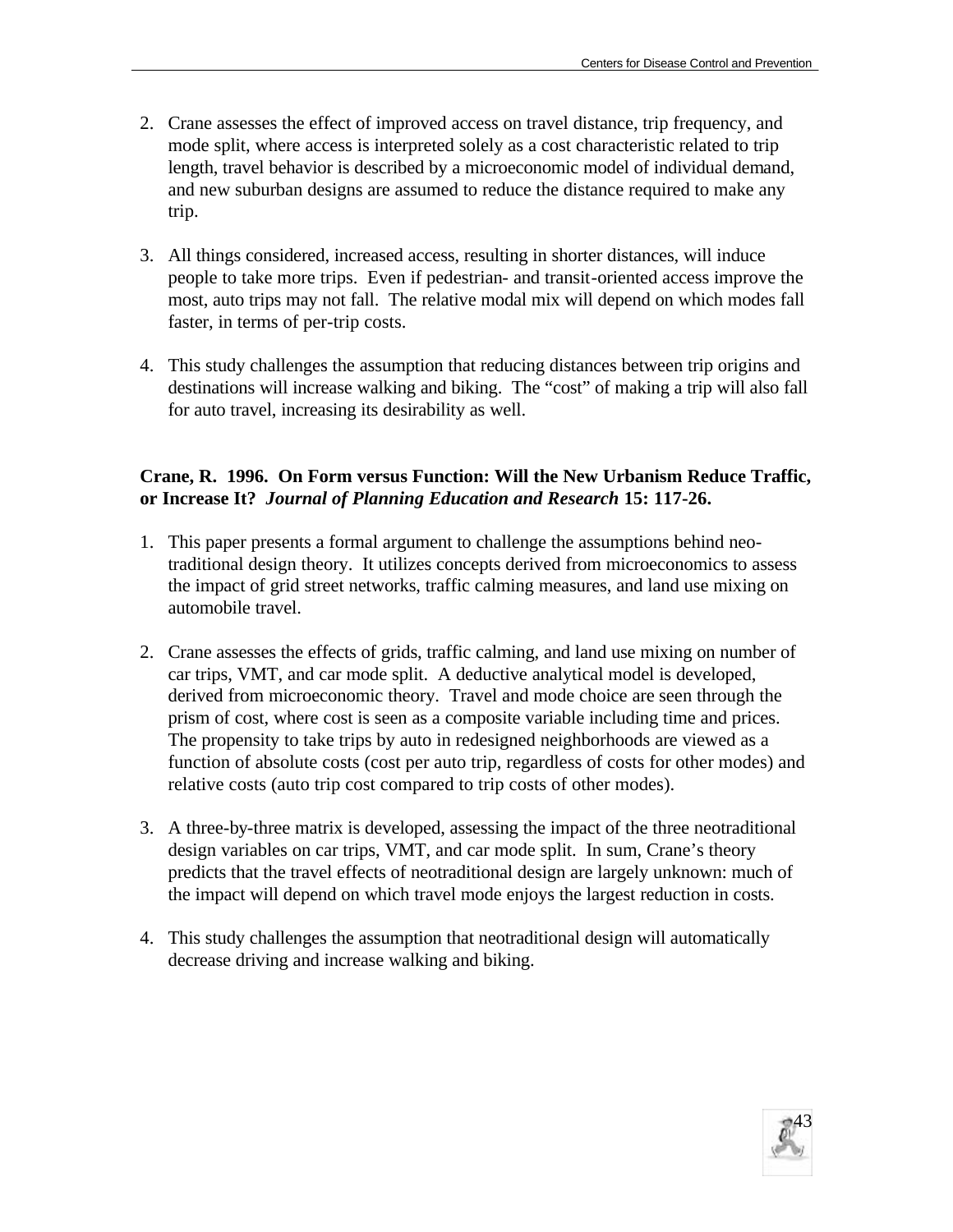**Moos, R., and P. Sommers. 1976. The Architectural Environment: Physical Space and Building Design. In R. Moos (Ed.),** *The Human Context: Environmental Determinants of Behavior***. New York: Wiley & Sons.**

- 1. The design of buildings and cities has an effect on the behavior of the people who live and work in them. This chapter discusses how human behavior is affected by the manmade physical environment that people occupy.
- 2. This literature review examines the effect of architectural design on specific behaviors. The authors frequently cite studies on suburbia to show how factors such as distance, design, spatial arrangement, and amenities affect the behaviors of its residents. The chapter also discusses the notion of congruence, meaning that the same environment may affect different people in vastly different ways.
- 3. Studies in real life and laboratory settings have conclusively shown how environments encourage behaviors with which they are congruent. With this knowledge, the authors recommend that the next logical step is to develop ways in which designers and architects can work with the end users more effectively to ensure that the results will be congruent with the users' goals.
- 4. This chapter provides a set of observations regarding the influence of the built environment in general, and of buildings in particular, on human psychology and behavior. The authors claim that we must become more aware of our environment and the reasons we make certain decisions. Moos and Sommers advocate the inclusion of the end-users in the design process through group planning.

#### **Pedestrian Federation of America. 1995.** *Walk Tall: A citizen's guide to walkable communities***. Washington, D.C.**

- 1. This guide, produced by the Pedestrian Federation of America, includes stories, ideas, suggestions, and resources to help make communities more walkable.
- 2. This guide is full of walking statistics compiled from Pathways for People, the National Bicycling and Walking Study, the National Highway Traffic Safety Administration and 1000 Friends of Oregon among others. The intended audience for this publication is community or neighborhood organizations. It is not an academic piece but provides important statistics on walking.
- 3. This guide successfully sheds light on the lack of support that pedestrian planning has received. It describes the benefits of walking, gives examples of walkable communities, the obstacles that must be overcome, and most importantly the action that should be taken to make communities more walkable.

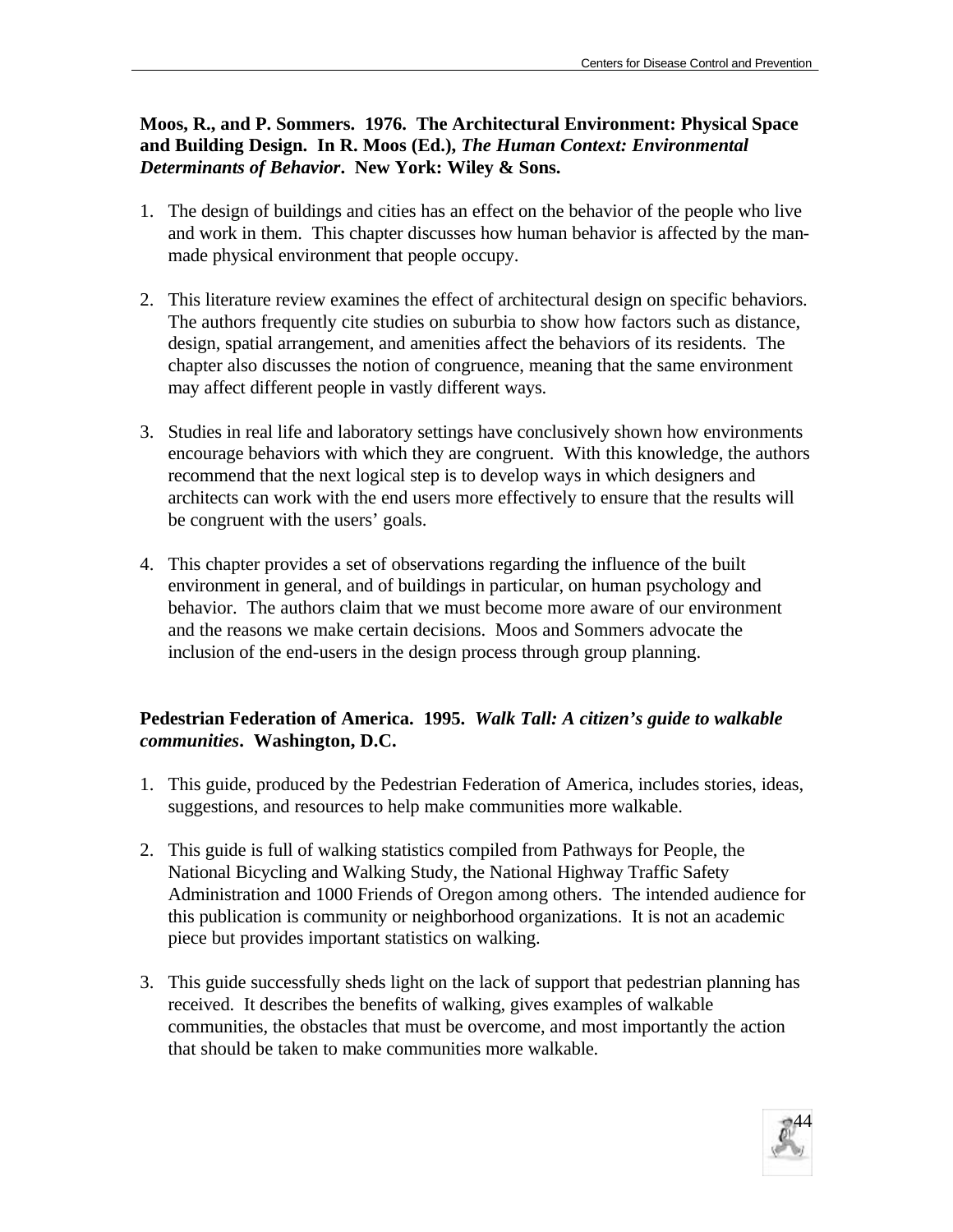4. For our purposes, this guide has synthesized studies relating to physical activity and the benefits of walking to public health. It explains with a graphic that leading a sedentary lifestyle is the biggest contributor to heart disease in the U.S. The article lists the many health benefits associated with regular walking as well as the benefits experienced in the workplace. The article also mentions the current trends in urban and suburban developments and how they are not conducive to pedestrianism. The authors state that continuing to design communities that are inaccessible and unsafe for pedestrians has translated into increased health care costs for society and unnecessary illness for individuals. "Walk Tall" also points out the importance of environmental factors that influence travel behavior, citing the LUTRAQ research. It provides an aerial photo of two communities, one designed as a grid and the other built with cul-de-sacs. This graphic highlights the need for continuity in sidewalks.

#### **Southworth, M. 1997. Walkable Suburbs? An Evaluation of Neotraditional Communities at the Urban Edge.** *Journal of the American Planning Association* **63(1): 28-44.**

- 1. This study was conducted to compare the design characteristics of two recentlyconstructed prototype neo-traditional communities with a traditional turn-of-thecentury streetcar suburb and conventional late-twentieth-century suburbs.
- 2. The author qualitatively assesses the similarities and differences between these three types of communities in terms of patterns of built form, land use, public open space, street design and circulation, and pedestrian access.
- 3. The author concludes that while the neo-traditional communities mimic traditional designs, the models built to date are sanitized versions of the small town, excluding much of what it takes to make a metropolitan region work. These suburbs systematically exclude housing for poorer residents, commercial and industrial space, cemeteries, waste disposal sites, and other uses.
- 4. This study is a good summary of built examples of neo-traditional design. It points out both the strengths and weaknesses of communities that have been built under this paradigm to date.

#### **Southworth, M. and P. Owens. 1993. The Evolving Metropolis: Studies of Community, Neighborhood, and Street Form at the Urban Edge.** *Journal of the American Planning Association* **59(3): 271-87.**

1. This paper examines the form of the metropolitan fringe over time. It was written to assess the ways in which neighborhoods, communities, streets, and lots have changed in practice in the San Francisco Bay area.

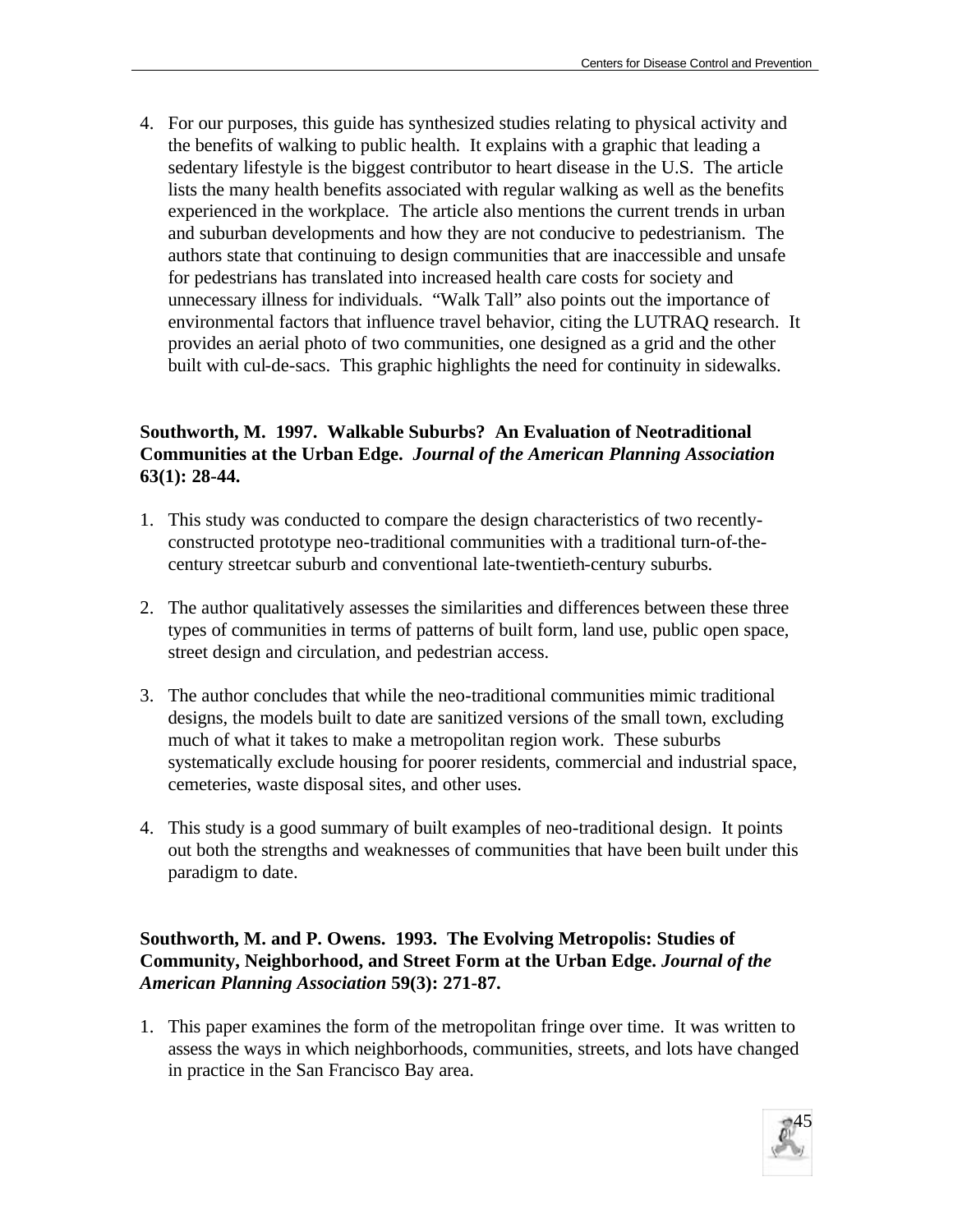- 2. This study utilizes the comparative case study method to identify trends in urban fringe development. The study identifies spatial typologies and analyzes patterns of growth, land use, and street layouts for several periods of suburban development beginning in the early twentieth century. Typologies are identified and discussed for community street patterns, growth patterns, and land use patterns, neighborhood street patterns, street scale, lot size and shape, and building pattern.
- 3. Several generalizable patterns of urban fringe development are discussed. The urban edge is more fragmented now; as economic functions have dispersed over the century, a polycentric pattern of urban development has emerged. There has been a steady outward diffusion of low-density development patterns. There has been an increased separation of uses within communities, increasing circulation routes between different zones. There has been an increasing lack of attention to and investment in public spaces and structures, in particular streets and parks. There has been a trend toward larger units of development within the single-use zones. Finally, urbanization has been increasingly indifferent to the natural, cultural, and historic landscape.
- 4. This study provides a useful discussion of changes in community and neighborhood design in the United States over the course of the twentieth century. It also provides useful typologies for street networks, street design, community growth and dispersal patterns, and neighborhood design.

#### **Transport Concepts. 1994.** *Linkages: Built Environment, Well Being, and Active Living.* **Prepared for Active Living and the Environment Program, Fitness Canada.**

- 1. This report summarizes arguments for improving the built environment in order to improve physical activity.
- 2. This study summarizes trends in built form in Canada, in physical activity patterns, and in the state of research in to linkages between them. The study presents some useful descriptive statistics comparing modal choices with urban form variables in Ottawa.
- 3. This is a summary report from a walking and bicycling advocacy group.
- 4. This study is a short, useful summary of the linkages between urban form and physical activity. There is no original research.

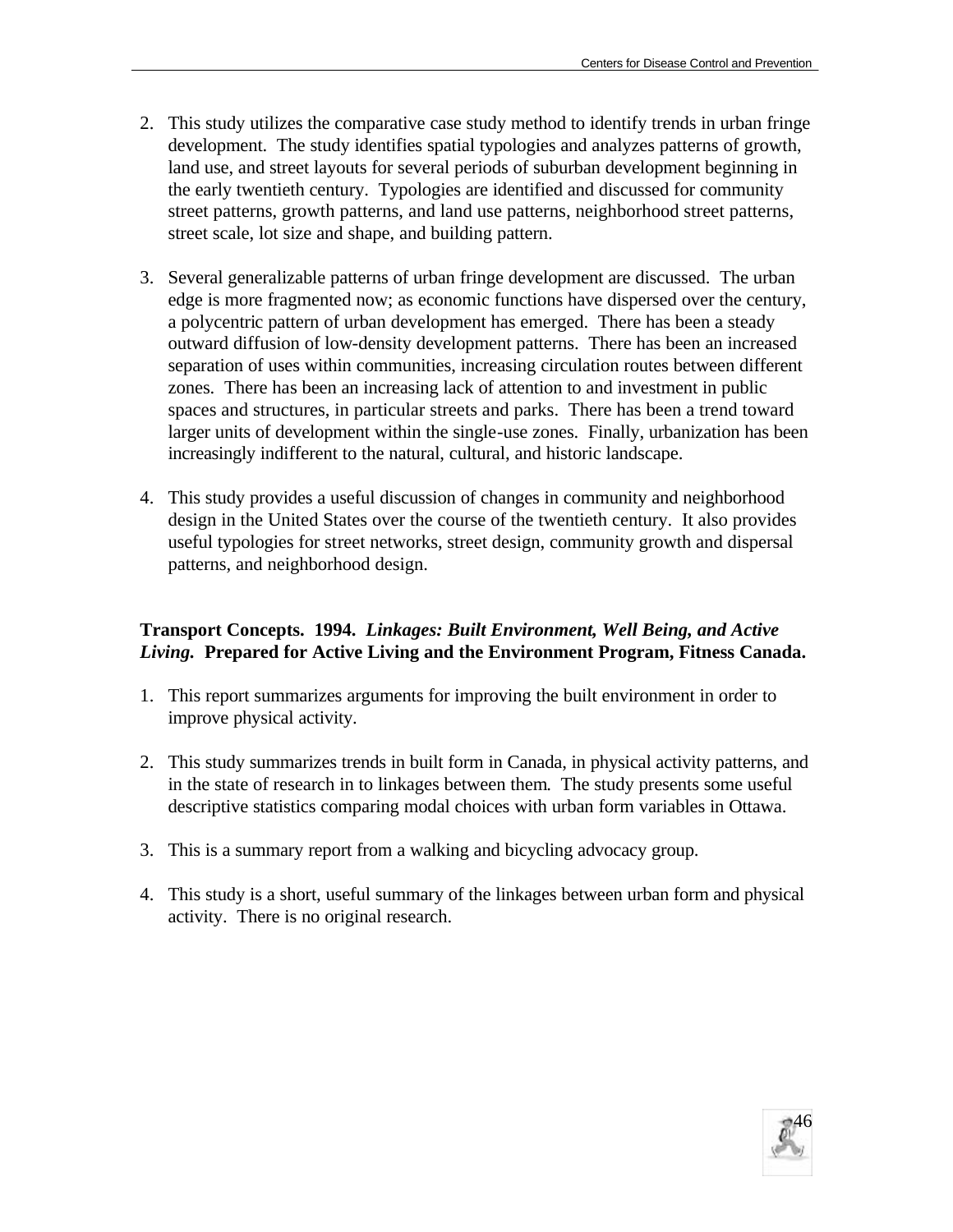C. Empirical Literature on Relationships Between Urban Form and Travel Behavior

**Apogee/Hagler Bailly. 1998.** *The Effects of Urban Form on Travel and Emissions: A Review and Synthesis of the Literature***. Prepared for U.S. Environmental Protection Agency, Urban and Economic Development Division. Washington, D.C.**

- 1. This report provides a review and analysis of literature on the connection between land use measures and travel by motor vehicles, transit, and by non-motorized modes.
- 2. This study is an exhaustive review of transportation literature.
- 3. This study organizes and critiques an extensive body of literature. Two types of studies are reviewed, empirical studies and simulation studies, regarding the impact of urban design variables on travel patterns. The study concludes that the literature demonstrates the existence of a relationship between urban form and travel behavior. Methodological challenges to research in this area are discussed at length.
- 4. This study provides an exhaustive summary and critique of the literature regarding the relationship between urban form and motorized travel. The sections that cover the literature on motorized travel are excellent. While there is some discussion of the impact of urban form on non-motorized travel, the study is not as useful in this area.

#### **Berman, M.A. 1996. The transportation effects of neo-traditional development.**  *Journal of Planning Literature* **10(4): 347-63.**

- 1. Proponents of neo-traditional development claim that these types of communities will solve many of the problems currently plaguing suburban areas. This type of development emphasizes a return to the grid patterns and walkable streets of the early part of this century. Many believe that it will lead to increased walking and decreased driving.
- 2. This article reviews the literature relevant to neo-traditional development's effects on transportation. The central notion behind neo-traditional design is that the physical layout serves as an environmental determinant in shaping people's behavior. This review focuses on whether neo-traditional development can reduce automobile use and increase walking. The article briefly discusses the differences between neo-traditional and conventional suburban development. It then reviews general trends and characteristics of travel behavior to provide a background for analyzing the transportation behavior claims that neo-traditional development's proponents make. Next, it attempts to determine what the transportation effects will be and the effect the traditional grid may have on driving.

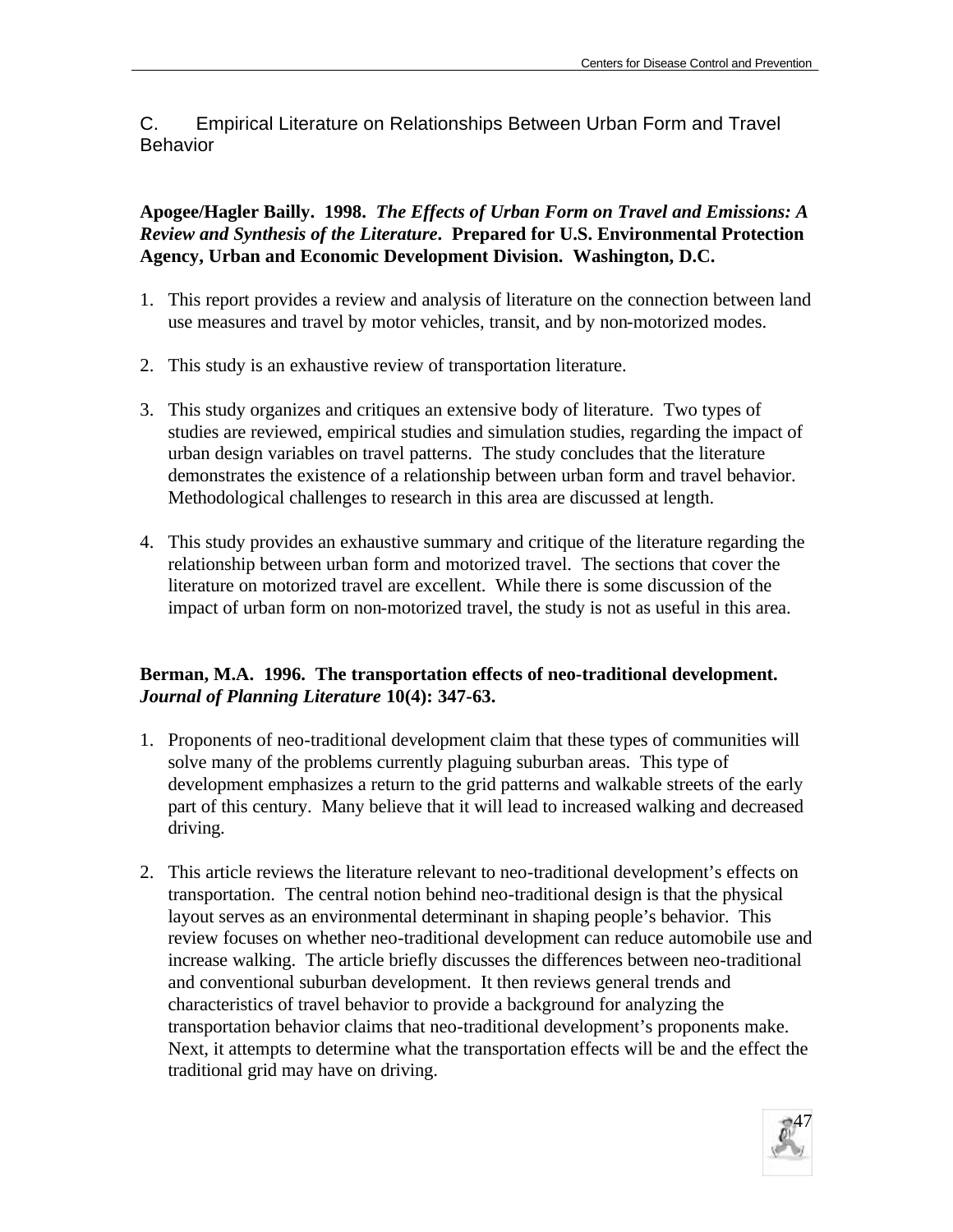- 3. The review found that neo-traditional developments will reduce driving significantly only if they provide levels of access that are comparable with existing suburban access. This will require that people live in neo-traditional developments, that a wide range of activities is within walking distance, and that people choose not to drive. The greatest effects can be expected for shopping trips in areas where there are few available shopping centers and for other nonwork trips that can be accomplished on foot in neotraditional developments. The grid pattern found in neo-traditional developments may reduce congestion on main streets and may reduce automobile travel times.
- 4. While this type of development has the potential to increase the amount of walking, much of the arguments are not empirically based. A truly walkable community relies on a number of factors to make it work; location of retail, lack of proximity of other retail centers, nearby residences, profitability of central retail, and commercial establishments oriented to the pedestrian. Thus, neo-traditional development may provide an opportunity to increase physical activity through increased walking but this is not assured simple by building a grid layout with sidewalks.

#### **Cervero, R. 1988. Land-Use Mixing and Suburban Mobility.** *Transportation Quarterly* **42(3): 429-46.**

- 1. This article examines the potential mobility benefits of developing mixed-use suburban workplaces. The effects of current land-use mixes on the commuting choices of suburban workers are also studied based on an empirical analysis of large suburban centers in the U.S.
- 2. This article is split into three parts. The first discusses the mobility benefits of mixeduse suburban office development. In this section, an argument is advanced by way of published source material. The second summarizes the land use composition of suburban office centers as of the late 1980s. In this section, the author relies on data gathered in 1987 on the land-use activities of 57 of the largest suburban centers in the U.S. The third section utilizes stepwise regression techniques to study the effects of suburban land-use mixes on mode choice
- 3. The review of 57 suburban office centers found that some 59% of all floorspace is devoted to office space; only 15% is retail and 10% residential. Cervero asserts that increases in the mixture of uses at suburban office centers would result in fewer employee trips by automobile during the workday, would spread out trips more evenly during the day instead of crowding the majority into the lunch hour, and would induce ridesharing and shared-parking possibilities. The results of the regression analyses suggested that single-use office settings induced solo commuting, whereas mixed-use settings generally were found to encourage more ridesharing, walking, and cycling.

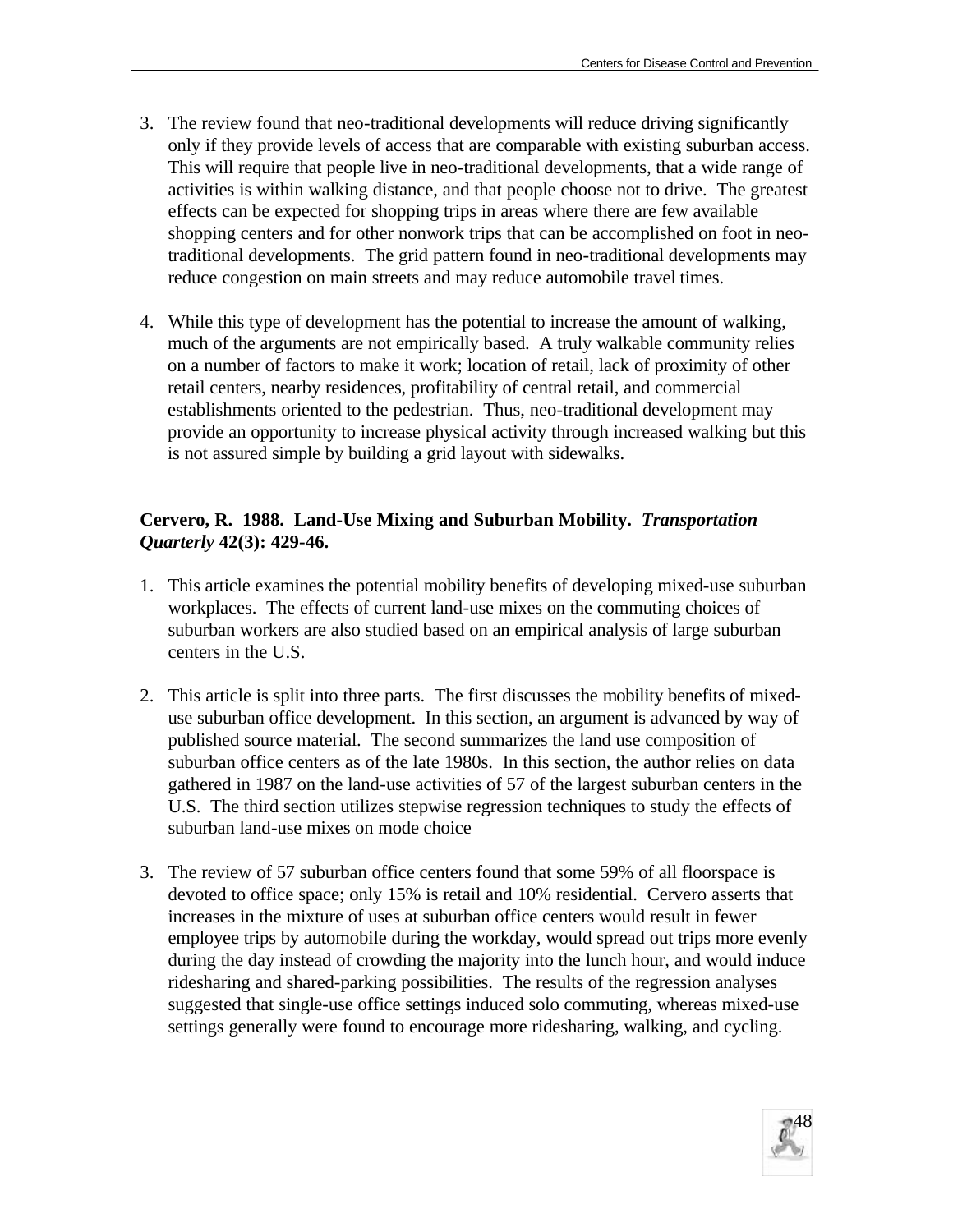4. This analysis is one of a small number addressing the topic of mixing uses within office complexes themselves. It provides empirical support to the idea that mixed use development in suburban office complexes can reduce traffic congestion and increase the number of trips made during the workday that are by foot.

#### **Cervero, R. Congestion Relief: The Land Use Alternative.** *Journal of Planning Education and Research* **10: 119-29.**

- 1. This paper argues that coordinated land use planning can provide lasting mobility benefits over the long run. Four initiatives are proposed.
- 2. The author presents and discusses the merits of four land use initiatives that could provide mobility benefits: densification, mixed-use development, jobs-housing balance, and pedestrian-friendly site design.
- 3. The author argues that in the absence of congestion pricing, these four urban form variables will be critical in maintaining mobility in coming decades.
- 4. This study utilizes previous research and the author's own scholarly insights to advocate the adoption of higher density levels, mixed-use development, a greater balance of jobs with housing, and pedestrian-friendly design.

#### **Cervero, R. 1986.** *Suburban Gridlock***. New Brunswick, N.J.: Center for Urban Policy Research.**

- 1. This book centers on the boom in suburban office development during the 1980s, and the mobility implications this entailed.
- 2. The author's primary method is discursive, defining problems, analyzing their significance, and suggesting solutions. Some original data is presented, with most being descriptive. Some statistical analysis is conducted. The author also discusses design issues using maps and photographs.
- 3. The author traces the growth in suburban office development and resulting congestion problems. Congestion is seen as the result of improper suburban office design and inadequate suburban traffic management. Cervero calls for parking reform, greater jobs-housing balance, expanded transit options, and traffic demand management.
- 4. The chapter on suburban office design is the most useful for understanding how built form can encourage or discourage physical activity.

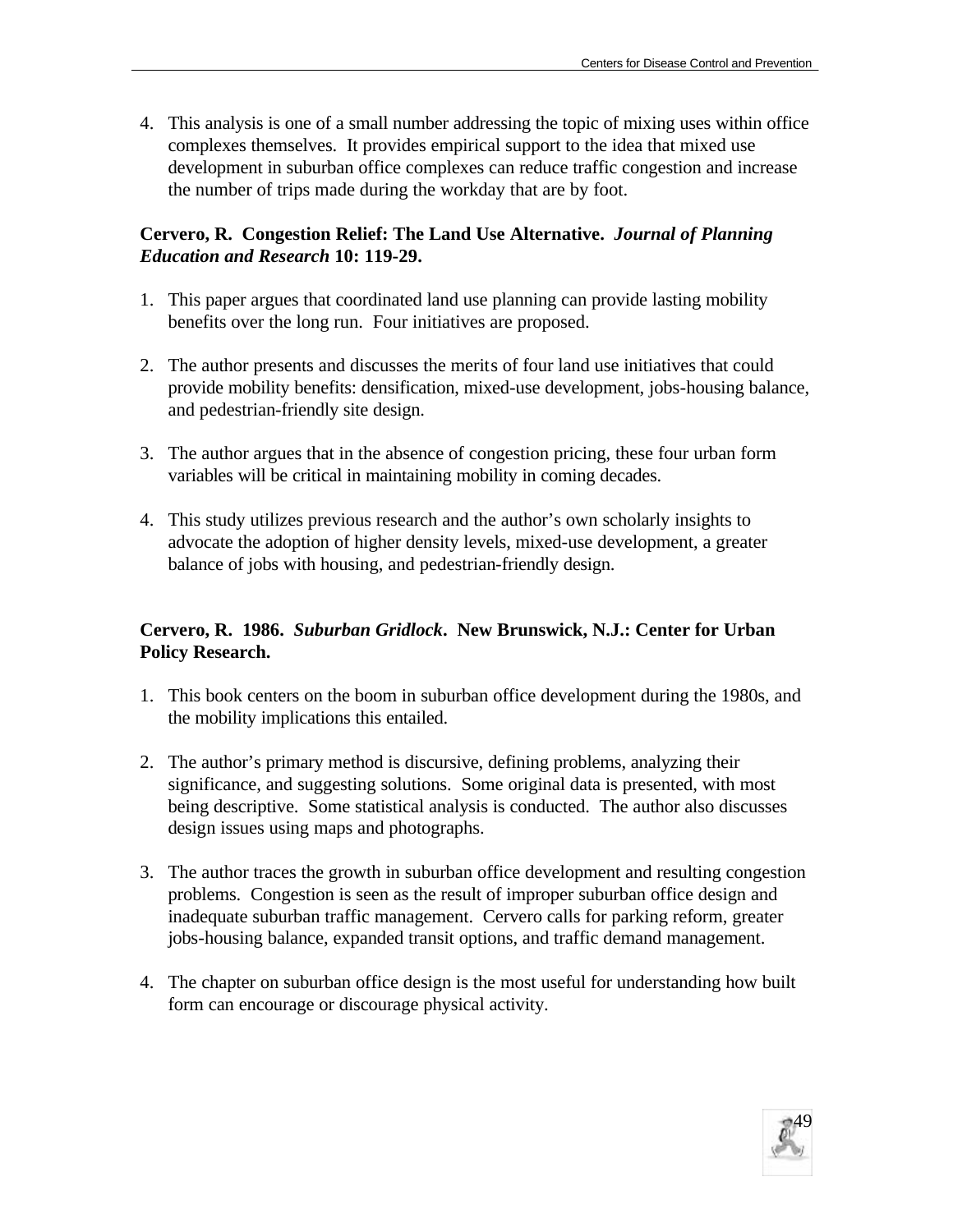#### **Cervero, R., and R. Gorham. 1995. Commuting in Transit versus Automobile Neighborhoods.** *APA Journal***: 210-25.**

- 1. This article compares commuting characteristics of transit-oriented and auto-oriented suburban neighborhoods in the San Francisco Bay Area and in Southern California.
- 2. The authors matched neighborhoods based on urban form characteristics. Transitoriented neighborhoods were defined as having been initially built along a streetcar line, having grid street networks, and built largely before World War II. Autooriented neighborhoods were built after World War II, have random street patterns, laid out without regard to transit, and have lower density levels. Income levels were similar across neighborhood types, and matched pairs were no more than 4 miles from one another. Drive-alone %, Transit %, and Pedestrian % were compared.
- 3. Transit neighborhoods averaged higher walking and bicycling shares, particularly in the San Francisco Bay Area. Weaker relationships between form and nonmotorized travel in the Southern California communities led the authors to hypothesize that regional form – particularly the massive amount of highways – may overwhelm neighborhood design in influencing nonmotorized travel.
- 4. This study provides support for the hypothesis that urban form impacts physical activity. This study is particularly interesting in that its design controlled for regional location and income.

#### **Cervero, R. and C. Radisch. 1995.** *Travel Choices in Pedestrian versus Automobile Oriented Neighborhoods.* **Working Paper 644. University of California at Berkeley. Berkeley, CA: Institute of Urban and Regional Development.**

- 1. This paper investigates the effects of New Urbanism design principles on both nonwork and commuting travel by comparing modal splits between different neighborhoods in the San Francisco Bay Area.
- 2. Two communities were selected for analysis based on variations in urban form. One neighborhood was neo-traditional, one was standard suburban. Two separate surveys – one for work trips and one for non-work trips – were sent to randomly selected households in these communities. Data were matched to neighborhoods and compared.
- 3. Residents of the neo-traditional community averaged 10% more non-work trips by non-automobile modes, after controlling for factors like income and transit service levels. For work trips, modal splits were more similar.
- 4. This study provides support for the hypothesis that urban form impacts physical activity, even after controlling for socioeconomic variables.

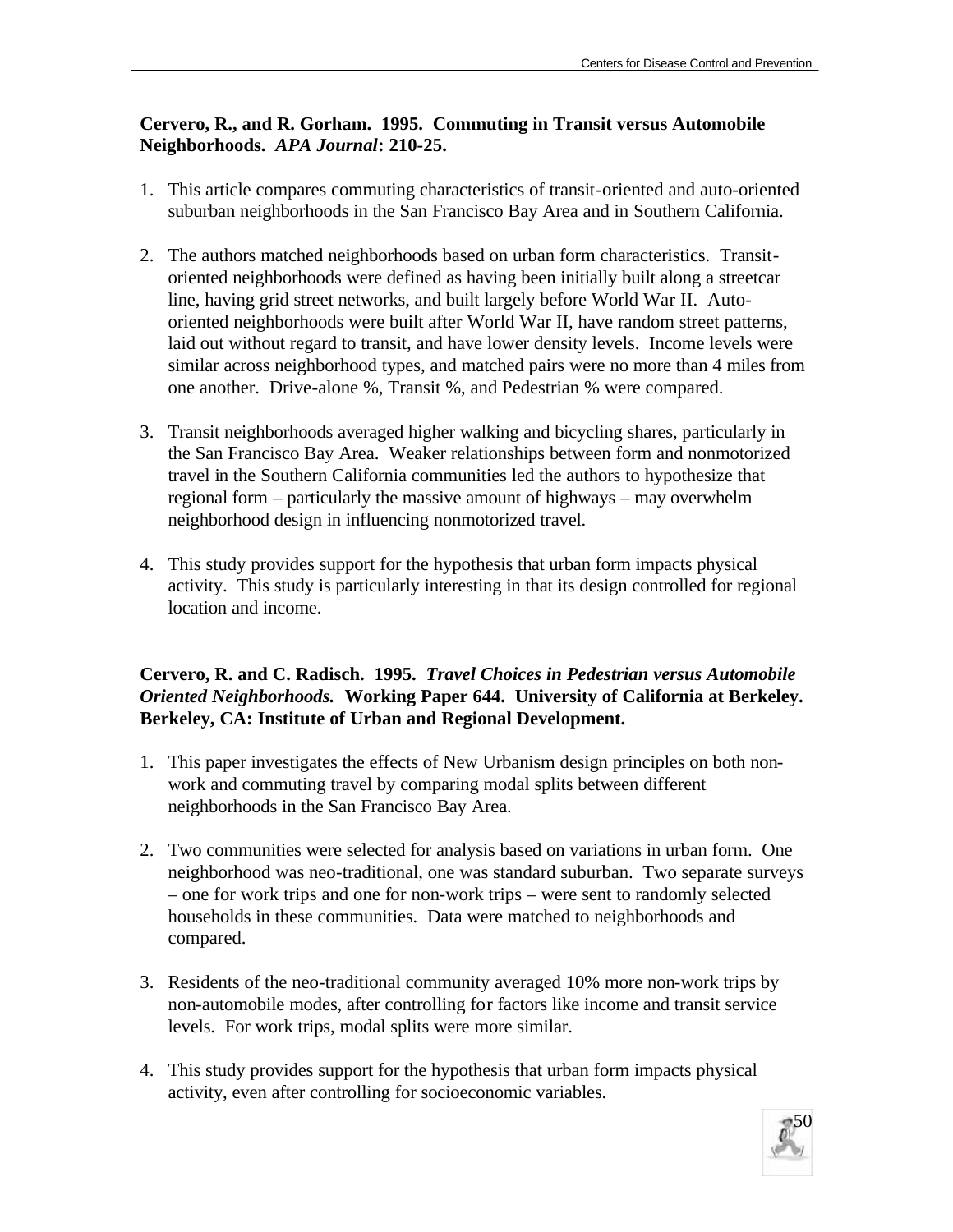#### **Dunphy, R., and K. Fisher. 1994. Transportation, Congestion, and Density: New Insights.** *Transportation Research Record 1552***: 89-96.**

- 1. This study assesses density and its the relationship to driving, transit use, urban form, and congestion.
- 2. Analyses using 1990 NPTS data were made for both regional and national travel patterns. Descriptive statistics were used.
- 3. The study confirms patterns found by other researchers of higher levels of transit use and lower automobile travel in higher-density communities. Rates of walking and bicycling also become significant at higher density levels. However, the pattern is not clear-cut because of the intervening relationship between density and the demographic characteristics of households. Households in high-density areas appear to have lower travel needs in the first place. Increasing density of housing and employment levels will improve transit use only at high levels.
- 4. This study provides support for the general hypothesis that density impacts travel patterns, but that density is insufficient for explaining travel behavior.

#### **Ewing, R., Haliyur, P., and G. Page. 1994. Getting Around a Traditional City, a Suburban Planned Unit Development, and Everything in Between.** *Transportation Research Record 1466***: 53-62.**

- 1. This study was conducted to better understand effect of location and land use on travel patterns in six communities in Palm Beach, Florida.
- 2. Six communities were selected for study based on variations in street networks, regional location, and land use mix. Household travel data were tested for statistically significant differences in trip frequency, chaining, length, and overall vehicle hours of travel.
- 3. Households in standard suburbs generated almost two-thirds more vehicle hours of travel per person than comparable households in traditional communities. The former partially make up for this by doing more trip chaining. Communities should internalize as many facilities and services as possible, by concentrating them in centers and corridors.
- 4. This study provides support for the general hypothesis that urban form impacts transportation patterns, including vehicle trip frequency and degree of automobile use.

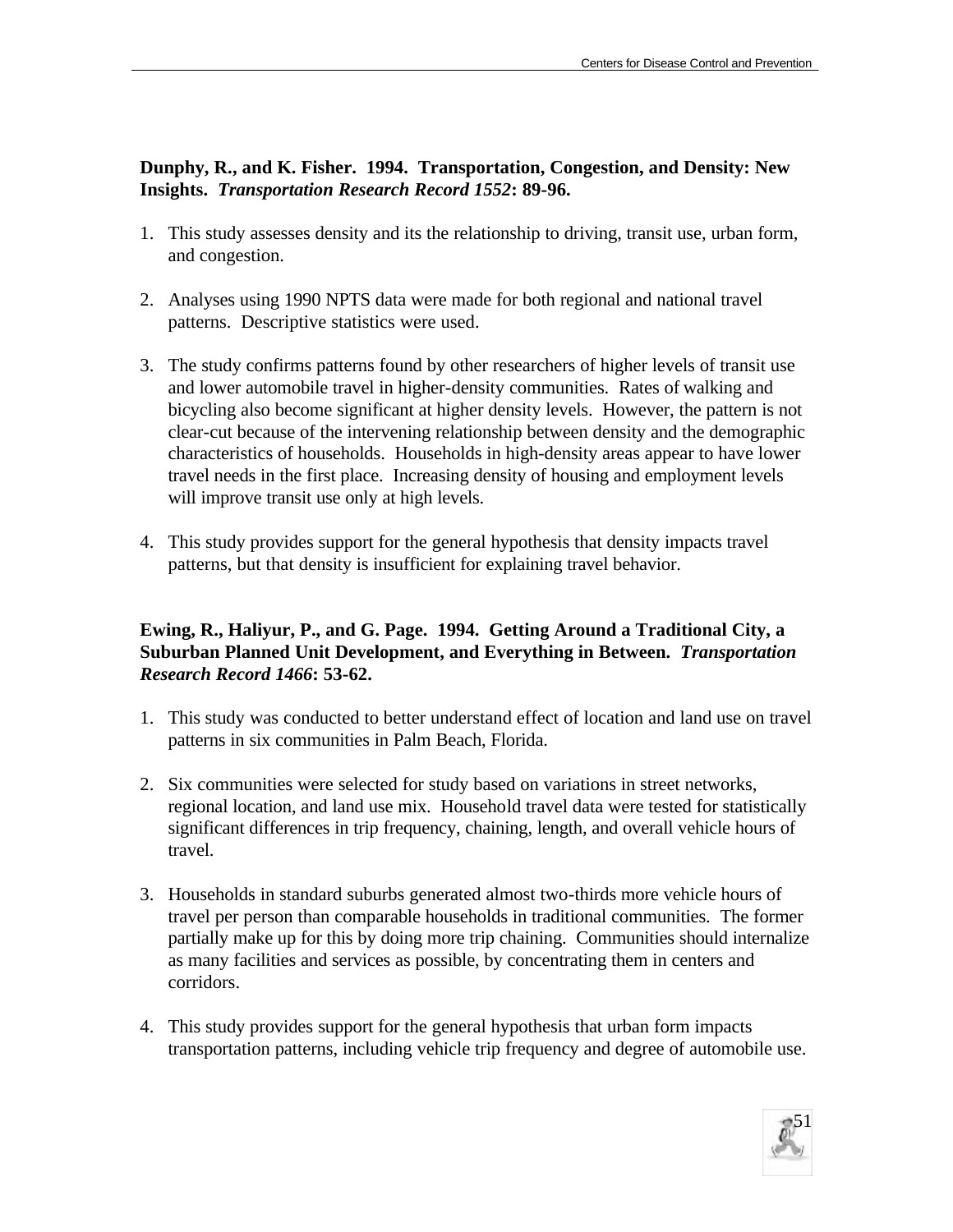#### **Frank, L. and G. Pivo. 1994. Impacts of Mixed Use and Density on Utilization of Three Modes of Travel: Single-Occupant Vehicle, Transit, and Walking.**  *Transportation Research Record 1466***: 44-52.**

- 1. This study was undertaken to test the impact of land-use mix, population density, and employment density on travel by single-occupant vehicle, transit, and walking for both work and shopping trips.
- 2. A database was developed with a comprehensive set of variables for which density may be a proxy. This analysis employed a correlational research design in which mode choice was compared among census tracts with differing levels of density and mix. Urban form variables were gross population density, gross employment density, and land-use mix.
- 3. Findings indicated that both density and mix are related to mode choice, even when controlling for non-urban form factors for both work and shopping trips. The relationship between population and employment density and mode choice for single occupancy vehicle, transit, and walking is nonlinear for both work and shopping trips. Transit use and walking increase as density and mix increase, and single-occupant vehicle usage declines.
- 4. This study provides empirical support for the proposition that two basic urban form variables, density and mixture of land uses, impact the propensity to walk.

#### **Frank, L., Stone, B., and W. Bachman. 1999. Linking Land Use with Household Vehicle Emissions in the Central Puget Sound: Methodological Framework and Findings.** *Transportation Research D* **(forthcoming).**

- 1. This study assesses the impact of various land development, transportation system, and demographic variables to understand emissions in the Puget Sound area.
- 2. The authors gathered two sets of variables: land use data, including household and employment density, distance to work, and census block density (a measure of street connectivity); and travel survey data from a transportation panel survey in the Puget Sound area. Pollutant emissions are estimated from the transportation data and matched to the urban form variables. Cross-tabulations and regression analyses are utilized.
- 3. Statistical analyses showed that a significant inverse relationship exists between household density, work tract employment density, and street connectivity, with vehicle emissions. These effects were significant while controlling for income, household size, vehicle ownership, and income.

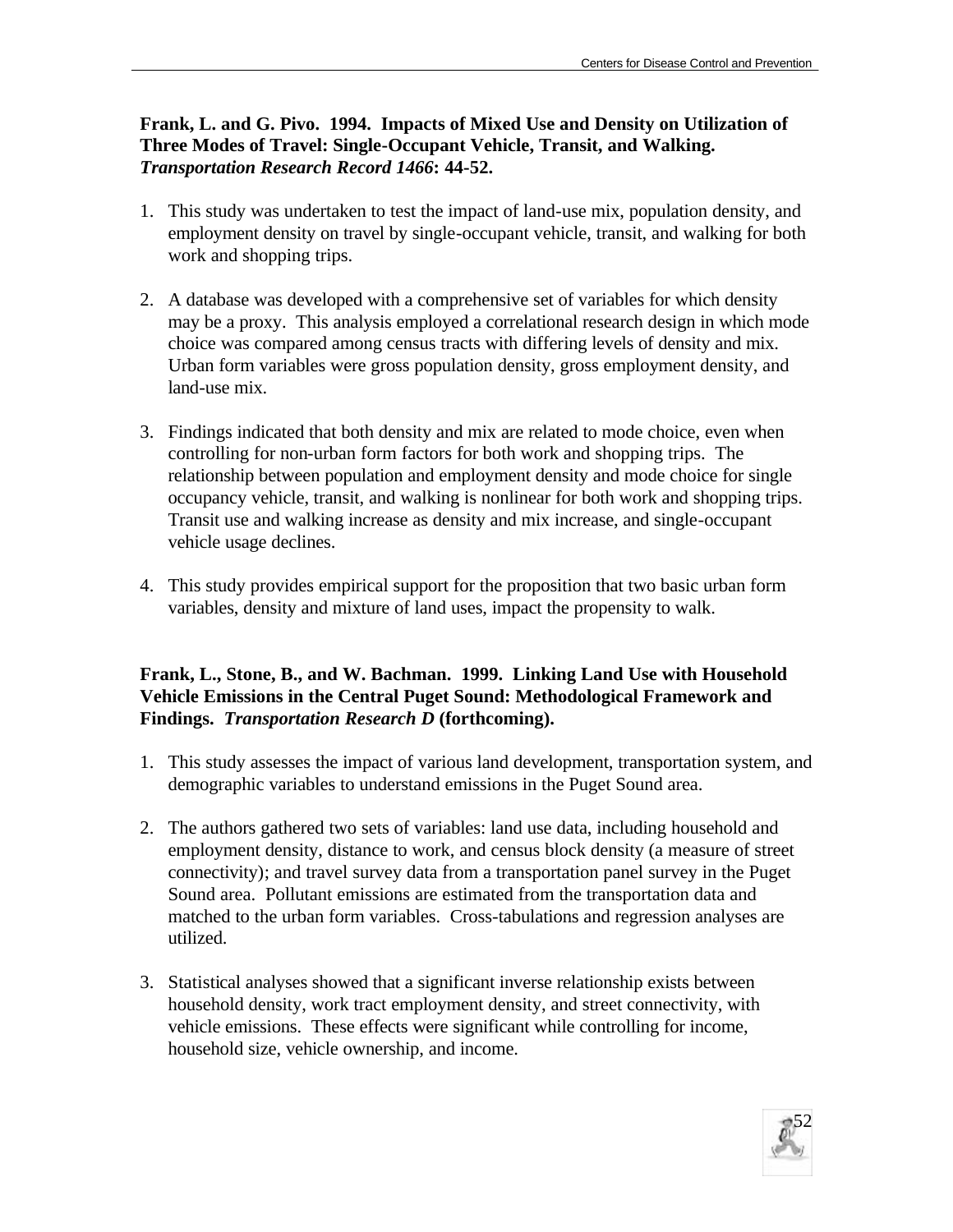4. This study provides statistical evidence supporting the existence of a relationship between urban form and emissions levels, while controlling for socioeconomic and demographic variables. Nonmotorized transportation is not addressed.

#### **Friedman, B., Gordon, S., and J. Peers. 1994. Effect of Neotraditional Neighborhood Design on Travel Characteristics.** *Transportation Research Record 1466:* **63-70.**

- 1. This study used data from a 1980 regional travel survey of San Francisco Bay Area households to see if residents of traditional (pre-World War II) and suburban (post-World War II) residential developments exhibited differing travel habits.
- 2. The authors drew travel data for residents of standard suburban and traditional communities, where the former were selected based on having been developed since World War II, having hierarchical road networks, limited access points, and low levels of transit service. Travel patterns were compared using simple percentages. Income was not controlled for.
- 3. Households in the standard suburban communities used vehicles more. Households in the traditional neighborhoods used transit twice as often, bicycled twice as often, and traveled by foot 50% more often.
- 4. This study provides support for the hypothesis that urban form impacts nonmotorized travel patterns. The study did not control for demographic and socioeconomic variables.

#### **Gordon, P., and H.W. Richardson. 1989. Gasoline Consumption and Cities: A Reply***. Journal of the American Planning Association* **55(3): 342-6.**

- 1. This article was written in response to Newman and Kenworthy's "Gasoline Consumption and Cities," which appeared in the Winter 1989 issue of the *Journal of the American Planning Association*. In this article, Gordon and Richardson seek to repudiate many of the points made by Newman and Kenworthy that residents of compact cities consume less gasoline per capita, an indicator of vehicle miles of travel, compared to residents of lower-density cities.
- 2. This is an issue-oriented paper. It critiques the analysis, methodology, and policy and planning prescriptions of Newman and Kenworthy's study. They utilize previous research to substantiate rebuttals to Newman and Kenworthy's study in five areas: they question whether it makes sense to rely upon fuel use minimization as the indicator of good urban form; they question the validity of the global comparisons made by Newman and Kenworthy; they question whether it makes sense to advocate urban centralization in the face of the co-location of employment and housing at the

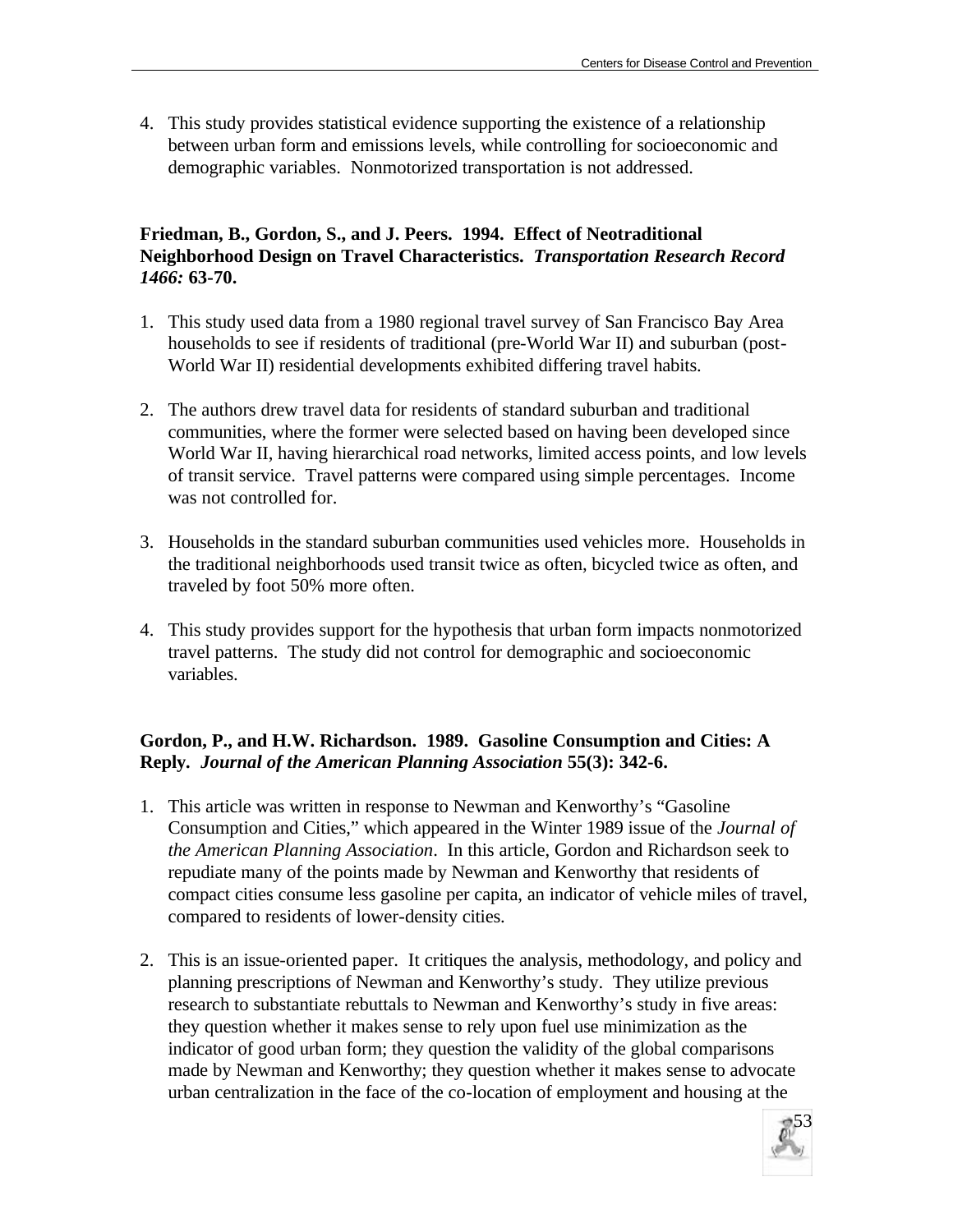urban fringe; they question whether rail transit has the potential for moving commuters in the U.S. that Newman and Kenworthy say it does; they question the land value benefits of transit development.

- 3. This paper presents one critique of many of the seminal article written by Newman and Kenworthy in 1989. Gordon and Richardson assert that the empirical study by Newman and Kenworthy was analytically and methodologically unsound. They assert, among many other things, that Newman and Kenworthy overstate both the feasibility and desirability of transit-oriented development, that it is unsound public policy to limit gasoline consumption, that there are more efficient ways to limit gasoline consumption than changing land use patterns (e.g., higher fuel taxes), and that decentralized development has proven to be more economically sound than centralized development for American cities.
- 4. This article provides a good example of the arguments utilized by defenders of lowdensity suburban development in the United States. This article should be read in conjunction with Newman and Kenworthy's.

#### **Handy, S. 1996. Understanding the Link Between Urban Form and Nonwork Travel Behavior.** *Journal of Planning Education and Research* **15: 183-98.**

- 1. This paper presents one framework for researching the link between urban form and travel behavior. The author attempts to generate a methodology for disentangling the effects of different urban form variables on travel behavior.
- 2. Four neighborhoods in the San Francisco Bay Area were selected as case studies, using three criteria: accessibility to regional centers of activity, street network design, and socioeconomic characteristics. The first two were allowed to vary, the third was controlled for as much as possible. A travel survey was conducted of residents in these neighborhoods, generating data for local and regional nonwork trips. Descriptive and inferential data are presented.
- 3. Handy finds that urban form does make a difference in determining whether people perceive walking as an option available to them. To encourage walking, the distance between residential and commercial areas needs to be short, barriers such as major arterials should not be present, and commercial areas need to be designed for pedestrian access. However, she stresses that the better and more numerous the destination and modal choices, the less the impact of providing a new choice, such as improving conditions for pedestrians. Additionally, the regional context – the proximity and mix of regional retail and commercial destinations – will moderate the effectiveness of neighborhood land use policies.
- 4. This article finds evidence to support the proposition that urban form does affect the propensity to walk. It also provides a very useful discussion of the difficulties inherent

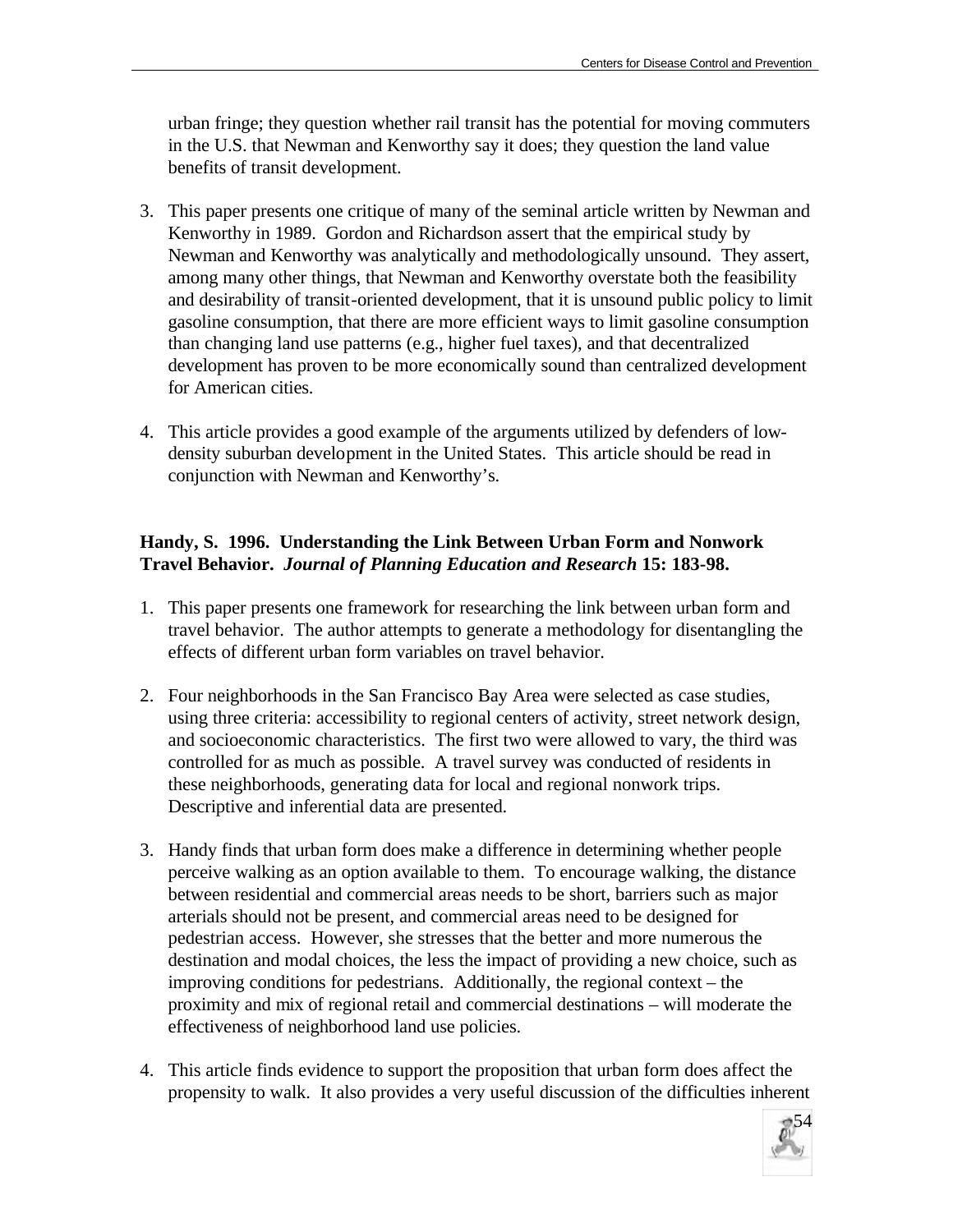in attempting to understand the relationships between travel behavior and land use configurations.

#### **Handy, S. 1992. Regional Versus Local Accessibility: Neo-Traditional Development and its Implications for Non-work Travel.** *Built Environment* **18(4): 253-67.**

- 1. This study focuses on how variations in regional location and neighborhood design characteristics impact the propensity to make walk trips.
- 2. Four communities in California were selected and paired based on accessibility of the community to major regional shopping centers, the relative presence or absence of retail and service centers within the boundaries of the local community, and the type of street network. Handy was able to select four cases sufficient to fill a two-by-two matrix, with "local accessibility" (presence or absence of local retail and service centers; type of street network) forming one axis and "regional accessibility" (availability of large retail outlets in the region). Handy selected neighborhoods that were similar in residents' socioeconomic characteristics.
- 3. Residents of the two neighborhoods with traditional design characteristics made more utilitarian walk trips than residents of the two more modern neighborhoods. The number of recreational walk trips was about the same across all four neighborhoods. Regional location made some difference. In the high regional accessibility area, local trips did not seem to replace trips to regional shopping centers, while in the low regional accessibility area, they may have to some extent. The evidence here was mixed.
- 4. This study supports the proposition that local design conditions influence physical activity patterns. The study's conclusions regarding the effects of large regional retail centers are more mixed.

#### **Holtzclaw, J. 1994.** *Using Residential Patterns and Transit to Decrease Auto Dependence and Costs***. Prepared for National Resources Defense Council for California Home Energy Efficiency Rating Systems.**

- 1. This study attempts to measure reductions in automobile usage and personal transportation costs that result from neighborhood characteristics.
- 2. Motor vehicle usage per household (autos/HH) and vehicle miles traveled (VMT) are modeled as influenced by residential density, transit accessibility, neighborhood shopping characteristics, and pedestrian amenities. 28 communities in California were selected for study. VMT was calculated using smog check data. Data for autos/HH were gathered using census data. A series of regressions were run to obtain the best models for the influence of neighborhood form on VMT and autos/HH.

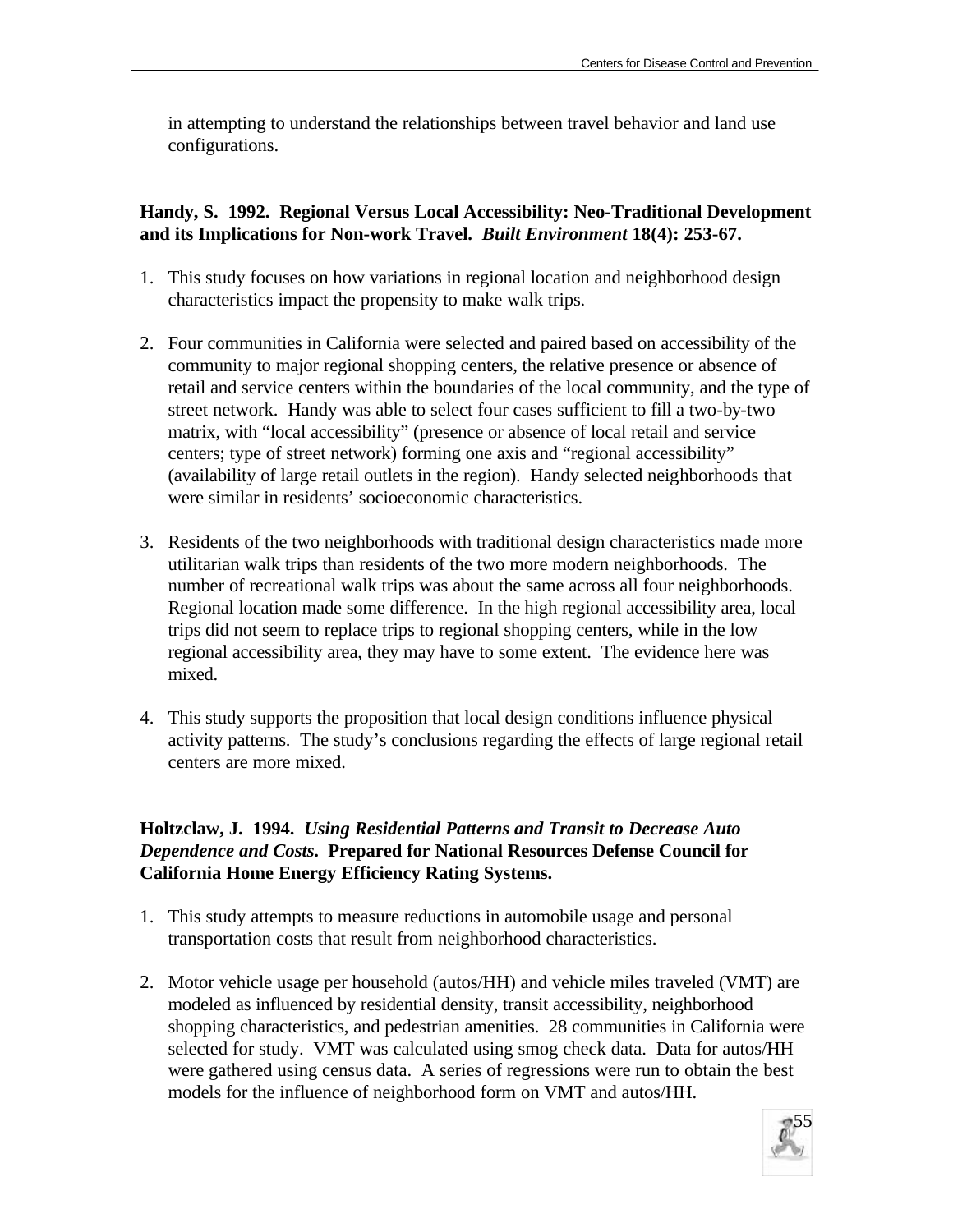- 3. The only significant variables were density and transit accessibility; adding other variables or replacing these variables with others did not explain VMT or autos/HH better than these two alone.
- 4. The study suggests that, amongst urban form variables, a combination of high density and transit service levels are the most important in influencing driving decisions. The authors did not attempt to analyze nonmotorized travel patterns.

#### **Kockelman, K. 1997.** *Travel Behavior as a Function of Accessibility, Land Use Mixing, and Land Use Balance: Evidence from the San Francisco Bay Area***. Submission to the 76th Annual Meeting of the Transportation Research Board. As summarized in Apogee (1998).**

- 1. The author tests the effects of land use factors on total vehicle miles of travel (VMT) per household, non-work home based VMT per household, auto-ownership, personal vehicle mode choice, and walk/bike mode choice.
- 2. The study uses regression analysis to determine influence of land use on VMT. The study accounts for a large variety of urban form and non-urban form variables (e.g., household size, income, gender, etc.).
- 3. This study finds that increasing the accessibility to jobs and the general mix of land uses reduces vehicle ownership, all other factors equal. A doubling in accessibility reduces vehicle ownership by 7.5%. Accessibility to employment is important in influencing mode choice. Local land use mix is not important in mode choice, after the effect on vehicle ownership is considered. Since land use mix is found to affect VMT but not mode, this finding suggests that mixed use areas have shorter trip lengths. Density does not prove to be significant in the VMT models. Land use mixing and accessibility appear to be the most important land use factors.
- 4. This study provides a statistical analysis of the relationship between urban form and non-urban form variables on the one hand and VMT and mode choice on the other. Its findings are mixed. VMT is found to be influenced by land use mixing and accessibility to employment but mode choice is not.

#### **Moudon, A.V., Hess, P., Synder, M.C., Stanilov, K. 1997.** *Effects of site design on pedestrian travel in mixed-use, medium density environments***. Report No. WA-RD 432.1, Washington State Transportation Center.**

1. Moudon and colleagues have attempted to better understand if there is any relationship between pedestrian traffic and site design.

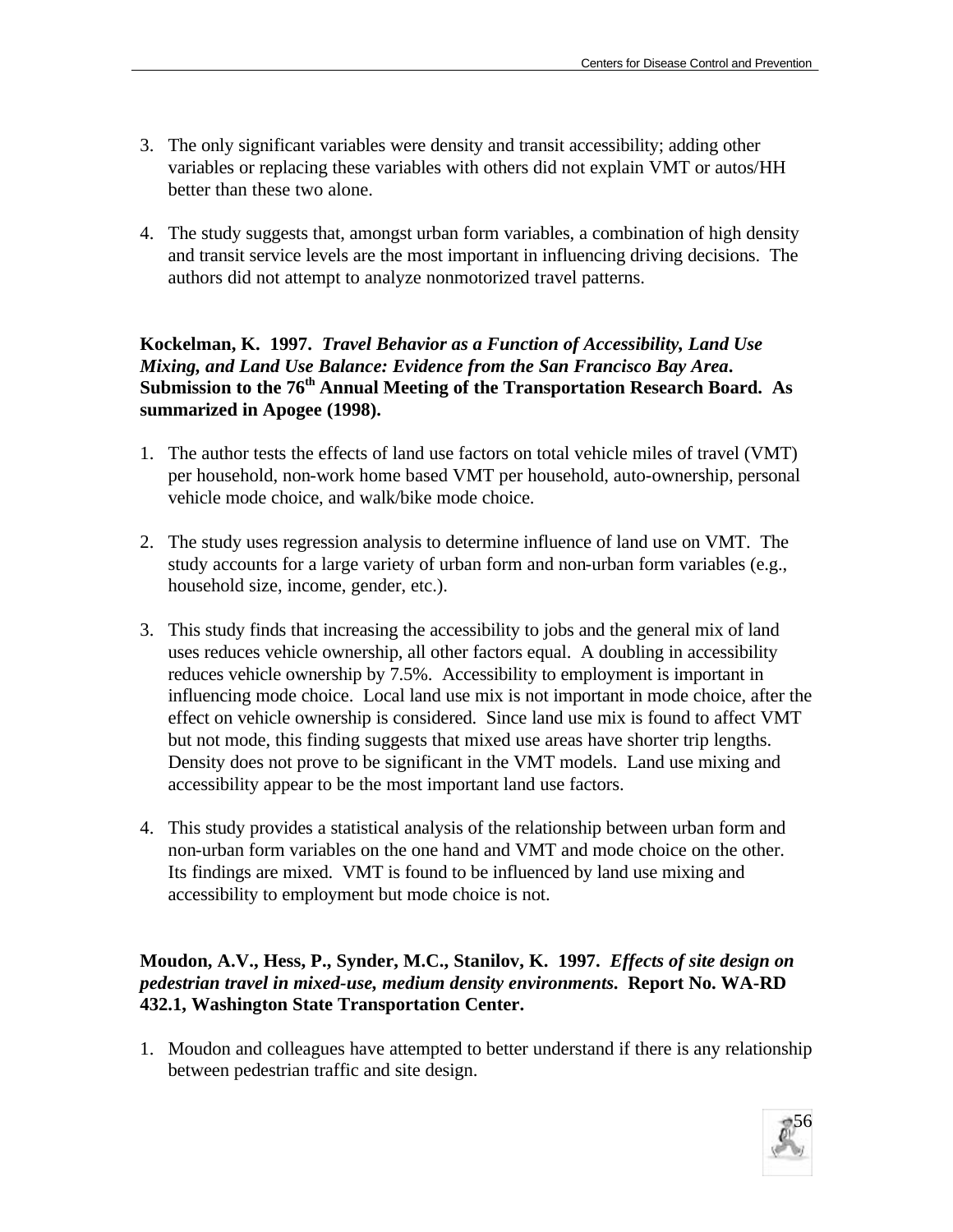- 2. The authors employed a quasi-experimental, cross-sectional survey method to study 12 neighborhood sites with commercial centers in the Puget Sound region. In assessing any relationships, four variables were controlled for; population density, income, land use type and mix, and a one-half mile radius area within which all of the other variables are spatially contained. Half of the sites selected were thought to have site designs conducive to pedestrian travel, and the other half of the sites did not. Small blocks and continuous and connected sidewalks were site design characteristics thought to promote walking.
- 3. Moudon et al did indeed find that pedestrian volumes are related to site and pedestrian facility design. The three conventional measures used to predict pedestrian travel – population density, income, and land use distribution and intensity - are individually and together, insufficient to explain pedestrian volumes. This study found that site design (block size and availability of pedestrian facilities) must also be considered.
- 4. This study reveals that most of the barriers to increased walking occur in suburban areas. To increase pedestrian volumes in suburban locations it is recommended that additional pedestrian infrastructure be provided and pedestrian safety issues be addressed. The provision of additional facilities for walking may also decrease auto congestion by encouraging people to substitute walk trips for auto trips. It also recommends that pedestrian facilities make connections around transit centers, retail areas, and schools.

#### **Nelson, A.C. and Allen, D. 1997. If you build them, commuters will use them: Association between bicycle facilities and bicycle commuting.** *Transportation Research Record 1578***: 79-82.**

- 1. Many planners and bicycling proponents believe that if bicycle pathways are provided, people will use them. This belief has not been formally supported by significant crosssectional research, only anecdotes and a few case studies. This study attempts to use a cross-sectional analysis to show an association between bicycle pathway provision and commuting by bicycle after controlling for a variety of variables.
- 2. This study of 18 U.S. cities uses data obtained from a previous study by Goldsmith. It takes into account mean high temperature, terrain, and mile of bikeways per 100,000 residents. The regression equation uses mean high temperature, number of rain days, a binary variable indicating the flatness of terrain, percent of students, and bicycle pathway miles per 100,000 residents.
- 3. The results of the regression analysis show that the rate of commuters using bicycles in their journey-to-work ranges from a low of .16 percent in Dallas to a high of 7.34 percent in Boulder. The coefficient suggests that each mile of bikeway per 100,000 residents is associated with a .075 percent increase in commuters using bicycles. This supports the theorized association, but the authors state that much more work needs to be done to conclusively support these findings.

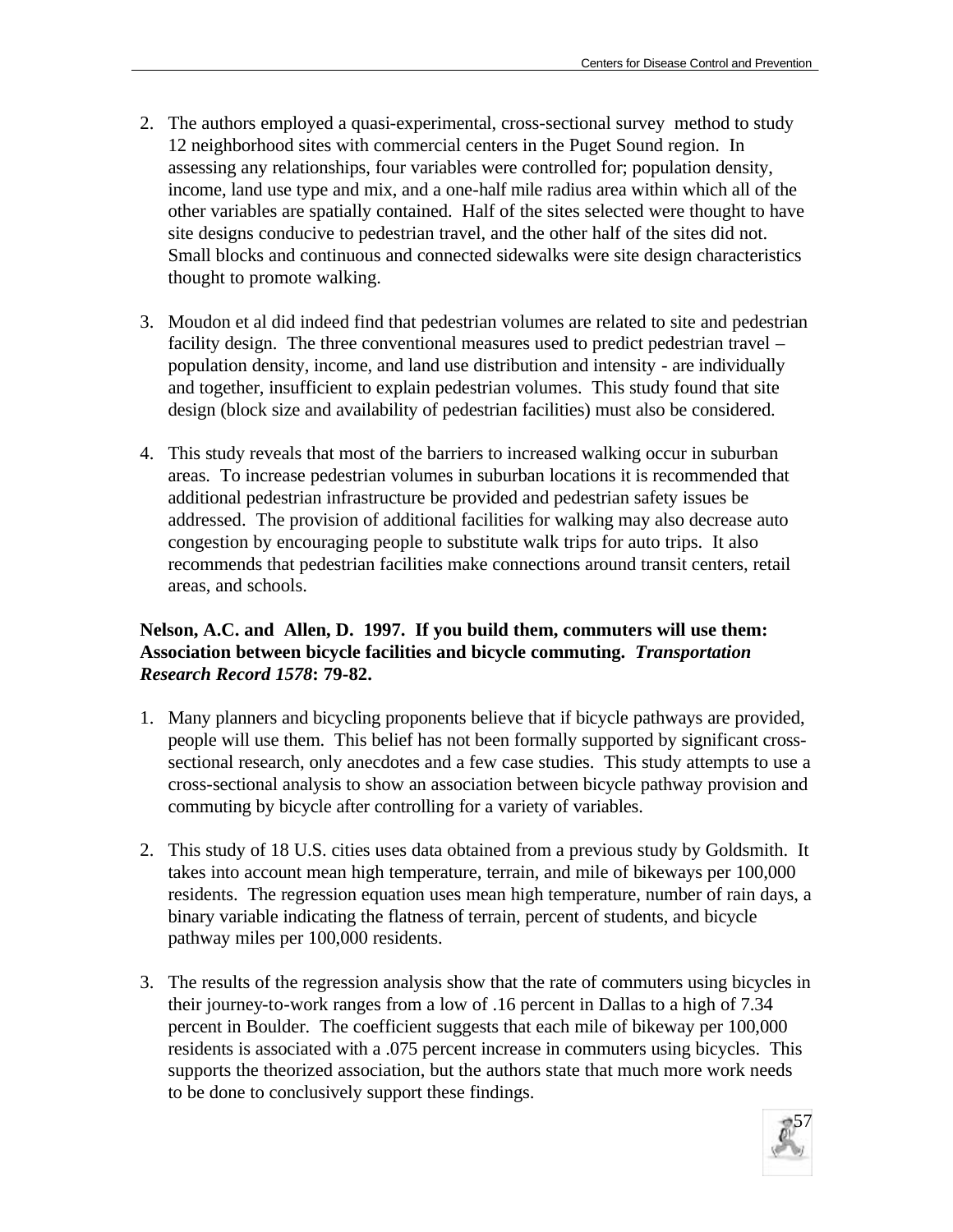4. These results can not be interpreted as cause-and-effects, merely statistical associations. More rigorous analysis is needed that would take into consideration long-term effects, using a larger dataset, and testing for before and after effects. However, these findings do suggest that there is latent demand for bicycle facilities that can only be tapped by providing bicycle facilities. It can also be inferred that providing bicycle facilities on-street may be more effective than a grade-separated path for bicycle journey-to-work commuting.

#### **Newman, P., and J. Kenworthy. 1989. Gasoline Consumption and Cities: A Comparison of U.S. Cities with a Global Survey.** *Journal of the American Planning Association* **55(1): 24-37.**

- 1. This study was conducted to understand the influence of density on gasoline consumption in a sample of cities from the U.S. and around the world.
- 2. Gasoline consumption per capita was measured and compared in ten large U.S. and 32 global cities. Consumption was compared for the sample of U.S. cities and for the sample of global cities against various measures of density, proportion of population in city center, proportion of city's jobs in urban center, and transit use.
- 3. The study's main finding was the population and job density are the key land use parameters in influencing gasoline consumption. The low-consumption cities were those with a dense form, a strong center, and intensively utilized suburbs that provide the backbone for transit and more walking and biking.
- 4. This study provides support for the hypothesis that density impacts travel behavior.

**Parsons, Brinkerhoff Quade and Douglas, Inc., Cambridge Systematics, Inc., and Calthorpe Associates. 1996.** *Transit, Urban Form and the Built Environment: A Summary of Knowledge***. Prepared for Transit Cooperative Research Program, Transportation Research Board.** 

1. The purpose of this report is to synthesize the findings and conclusions of TCRP Project H-1 with a large body of literature described in literature review "TCRP Research Results Digest, No. 7, June 1995." Research for project H-1 focused on how urban form influences transit demand, how the built environment near rail transit stations affected the mode of access and the size of the catchment area, whether neighborhood land use mix and urban design influences the demand for transit, and how transit influences land uses.

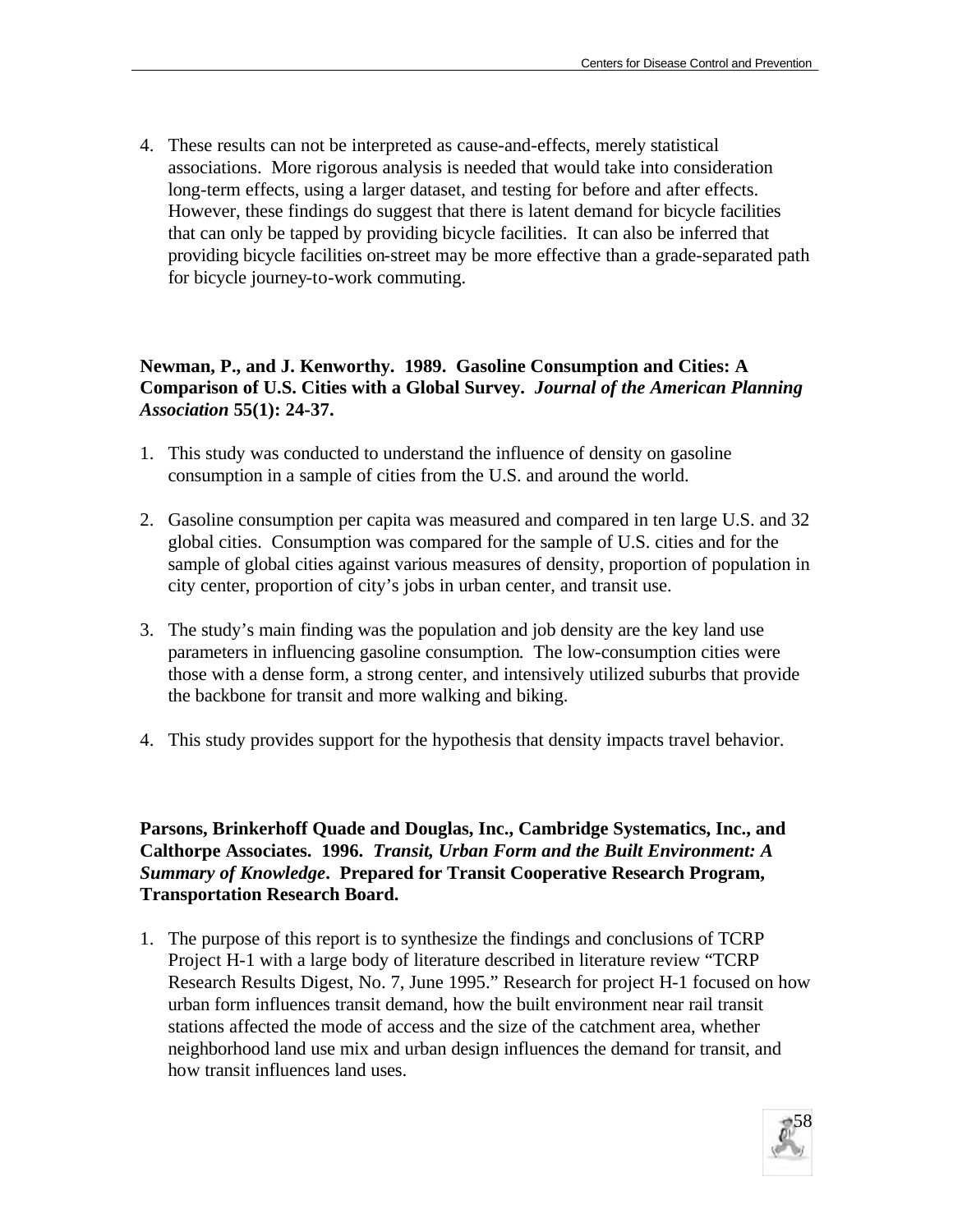- 2. This report is a literature review, focusing on the influence of land use on transit patronage, and on transit's influence on urban form. Data from previously published studies is provided, as are a large number of charts and graphs.
- 3. The most relevant sections of this report address the influence of density and land use mix on transit patronage. According to the summary of studies reviewed for this report, the density of transit corridors strongly influences transit ridership; the effects of density are correlated with employment center size, corridor level urban structure, transit service characteristics, and the supply and price of parking; and residential density thresholds are meaningful only if considered in conjunction with the cost and efficiency of service. Land use mix influences work trip and midday mode choice decisions in employment centers. Land use mix in neighborhoods induces transit use, though its effects are less influential than density. Land use mix has special importance for users of non-motorized modes. Transit supportive design in neighborhoods supports transit as well as non-motorized modes. Finally, it is difficult to disentangle the effects of land use mix and urban design from the effects of density.
- 4. This is a thorough review of the literature regarding urban form and transit usage. Its most useful section discusses the relationships between density, land use, and transit patronage. Within this section, the report discusses how transit-supportive urban design also supports walking.

#### **Parsons Brinckerhoff Quade and Douglas Inc. 1993.** *The Pedestrian Environment: Volume 4A***. Portland, OR: 1000 Friends of Oregon.**

- 1. This report analyzes the connection between land use patterns and household travel behavior in the Portland, Oregon area. Data from travel surveys and forecasting models was used to test the hypothesis that travel behavior is affected by neighborhood land use patterns. An index variable was constructed to measure the quality of the pedestrian environment.
- 2. This study examines and quantifies the relationships between household travel mode choices and the quality of the pedestrian environment, residential density, transit levelof-service, and proximity to employment activity. The quality of the pedestrian environment is captured through the construction of a "pedestrian environment factor" (PEF) index variable. A multiple regression model is also constructed to explain both household VMT and vehicle trips generated.
- 3. The results of simple correlations show that residents in neighborhoods with higher density, proximity to employment, grid street patterns, sidewalk continuity, and ease of street crossings tend to make more pedestrian and transit trips, whereas residents of more distant, lower density suburban areas with auto-oriented land use patterns show extensive reliance on automobiles. Multiple regression models show that the land use

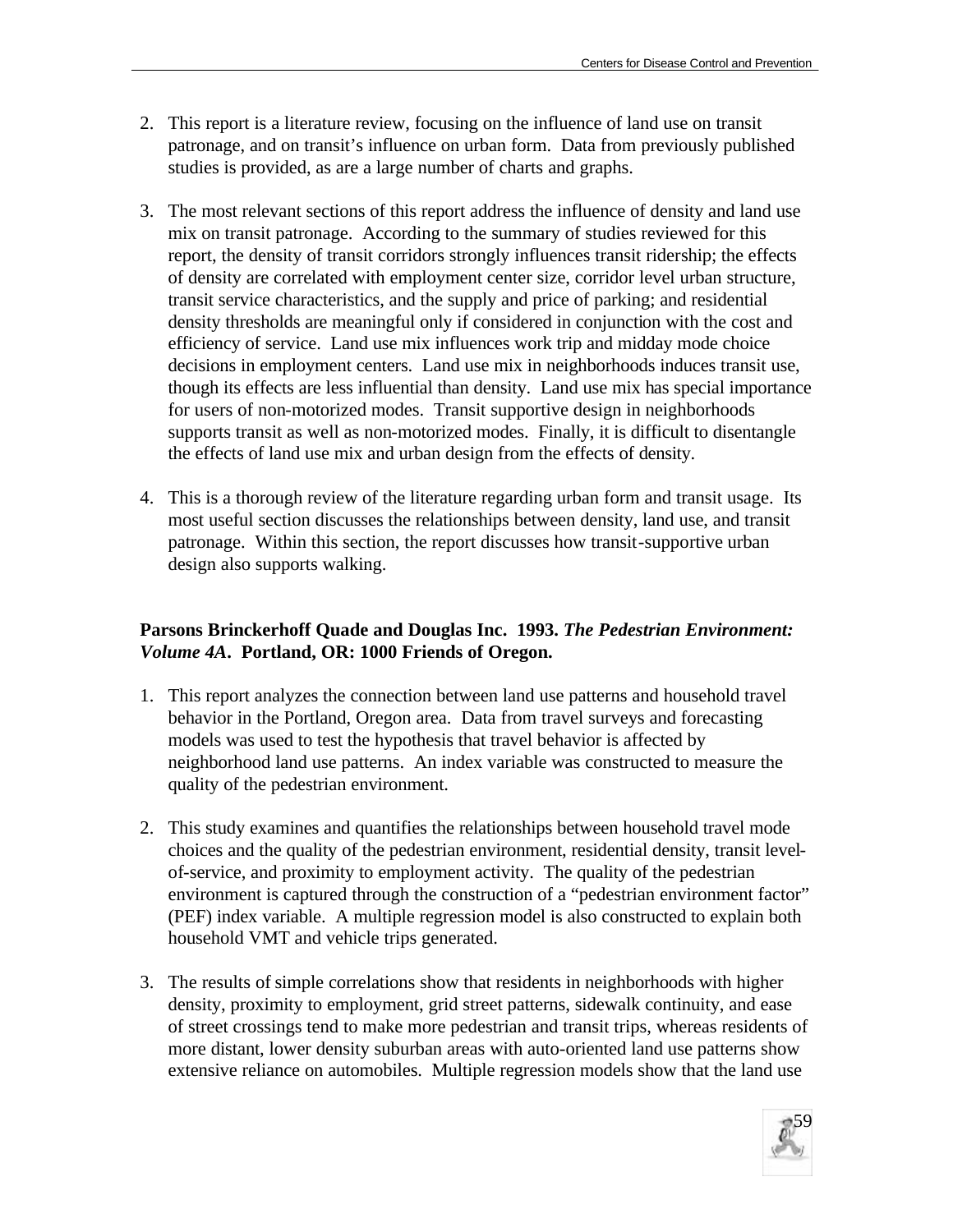related variables, including the PEF, significantly impact both household VMT and the number of vehicle trips.

4. This study provides one of a few quantified, statistically rigorous research designs that attempts to discover whether the quality of the pedestrian environment actually increases the level of walking. Its conclusions supports the hypothesis that pedestrianfriendly design features such as sidewalk continuity, ease of street crossings, and gridlike street patterns encourage walking.

#### **Parsons, Brinckerhoff Quade and Douglas, Inc., Cambridge Systematics, Inc., and Calthorpe Associates. 1993.** *Building Orientation: A Supplement to The Pedestrian Environment: Volume 4B.* **Portland, OR: 1000 Friends of Oregon.**

- 1. This report focuses on the setback and building orientation of commercial structures, as these features influence household vehicle miles of travel (VMT). Travel behavior of households in the Portland, Oregon metropolitan area are compared in this study to building setback and orientation. It is hypothesized that neighborhoods with shallower setbacks, indicating older building structures, will induce more walking and bicycling.
- 2. Researchers assumed that structures built before about 1950 were built in an era in which walking and public transit played important roles in urban mobility. An index variable was constructed to establish the proportion of buildings in each of the region's 400 traffic analysis zones built during or before 1950. This data was first matched to modal share data for each zone. This variable was also used in a multiple regression equation, where VMT was the dependent variable and a series of socioeconomic and other urban form variables were introduced as controls.
- 3. The results suggest that building setback and orientation plays some role in influencing travel mode share and VMT. For zones with 0% share of buildings built before 1951, nearly 94% of travel was by auto and only 1.9% walk/bicycle. For zones with 81- 100% share, those figures were 82.5% and 5.3% respectively. Additionally, after controlling for socioeconomic variables and other urban form variables such as population density and land use mix, building orientation and setback had a statistically significant influence on VMT.
- 4. This review is unique in attempting to address the impact of building orientation and setback on travel behavior. While it is frequently hypothesized that this variable influences travel, there are almost no studies that attempt empirical testing. This study lends some evidence in support of the hypothesis.

#### **Pucher, J. 1997. Bicycling boom in Germany: A revival engineered by public policy.** *Transportation Quarterly* **51(4): 31-46.**

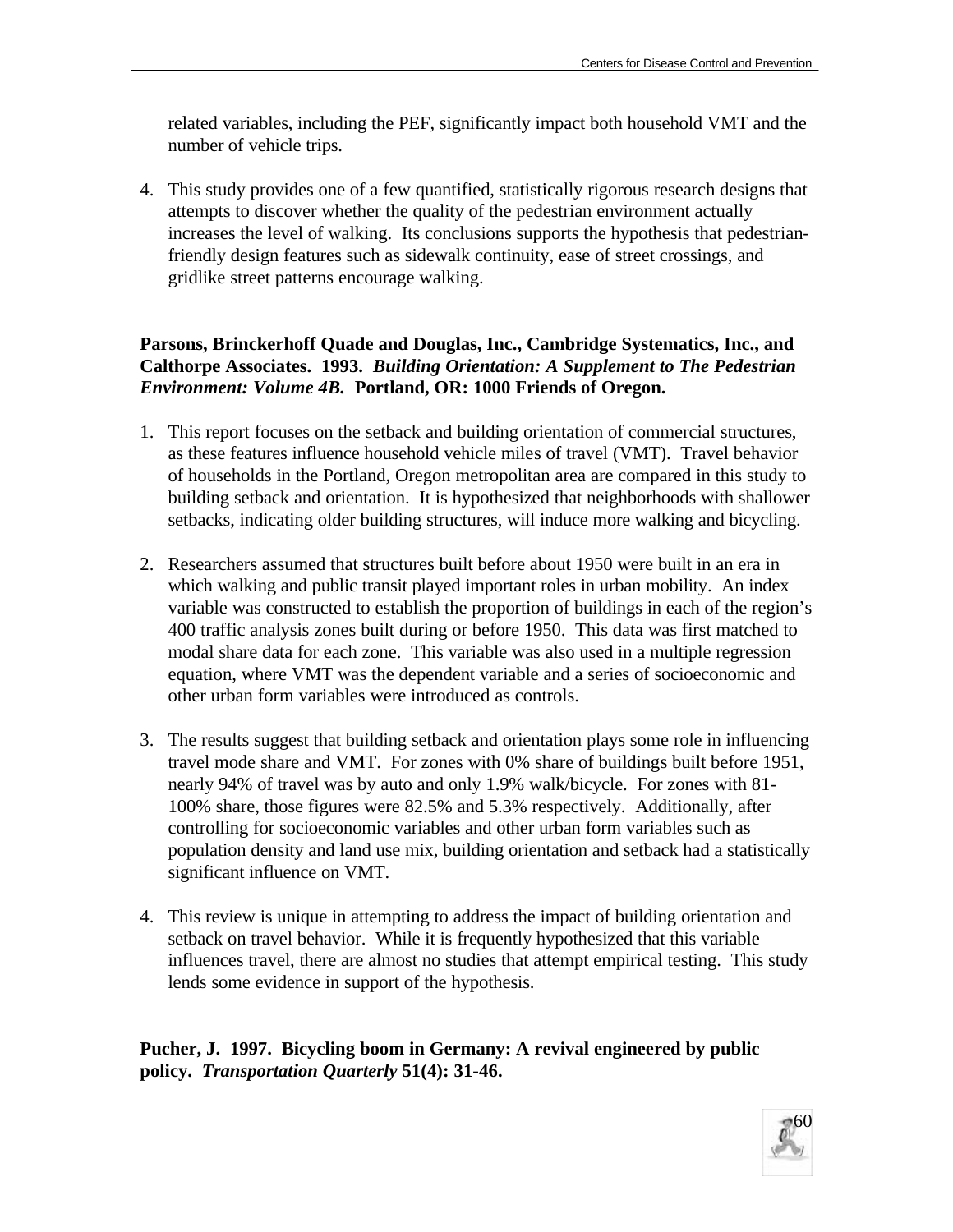- 1. In this article, Pucher explores the dramatic increase in bicycle use in German cities over the last two decades. He notes that the share of trips in urban areas taken by bicycle in western Germany rose by 50% from 1972 to 1995. This has occurred in spite of rapid suburbanization, rising auto ownership, increasing trip lengths, and rising per capita incomes. Pucher attempts to show that other countries and cities can achieve similar results with the right combination of policies.
- 2. Pucher presents data collected from a number of German cities regarding modal split and travel mode trends. He also extensively researched and presented the policies that made the dramatic increases in cycling occur.
- 3. The author found that the bicycling boom in German cities is almost entirely due to public policies that have greatly enhanced the safety, speed, and convenience of bicycling while making auto use more difficult and expensive. The author states that the differences in bicycling use between the U.S. and Germany cannot be explained by such factors as climate and topography, lack of alternatives, economic necessity, or trip distances. One possible explanation, however, is the relative price of gasoline.
- 4. This article suggests that the correct combination of public policies to encourage convenient and safe bicycle use while discouraging automobile use can be effective for increasing bicycle usage, even in the U.S. Presumably, these policies will also increase the promotion and participation in physical activity through the increases in human powered transportation.

#### **Replogle, M. 1995.** *Integrating Pedestrian and Bicycle Factors into Regional Transportation Planning Models: Summary of the State-of-the-Art and Suggested Steps Forward***. Washington, D.C.: Environmental Defense Fund.**

- 1. This study reviews typical techniques used in estimating the travel behavior effects of bicycle and pedestrian facilities and programs on emissions. It argues that current modeling techniques underestimate the influence of such facilities and programs on emissions.
- 2. The author reviews the most common techniques used to model emissions in the United States – regression analysis, market-share diversion analysis, and discrete choice analysis. Examples of techniques that have had some success in capturing these effects are presented. The author also reviews evidence to suggest that the dominant models fail in their assessment of the effects of slowing vehicle speed.
- 3. The author finds that most techniques that rely on aggregate data are incapable of capturing the emissions impacts of micro-scale alterations to urbanized areas. He also asserts that current models fail in their specification of the relationship between vehicle speed and emissions. Evidence from European traffic-calming measures suggests that

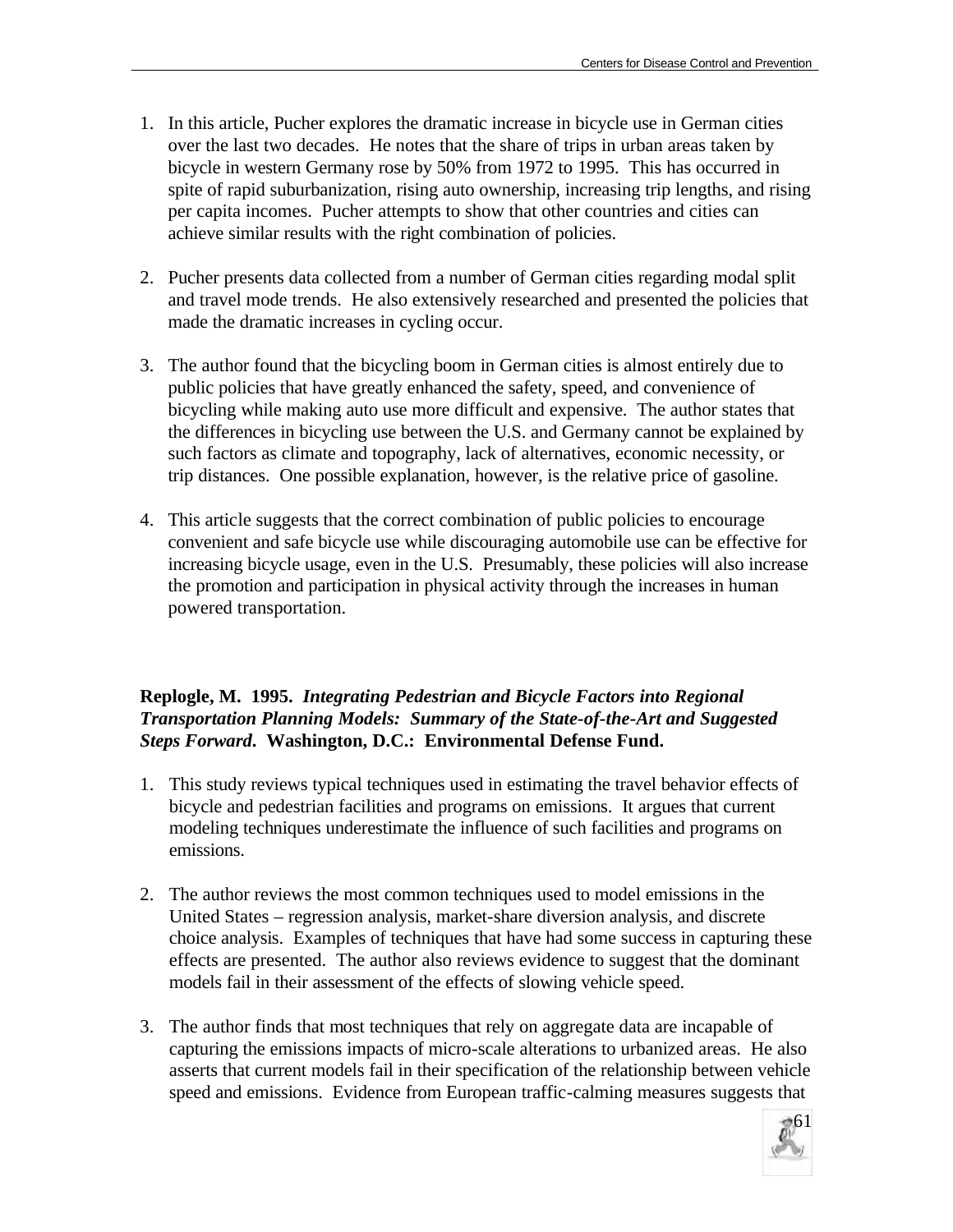these measures not only increase pedestrian and bicycling traffic but also reduce emissions through reductions in speed, a finding contrary to dominant assumptions contained in U.S. models. The author calls for increased data-gathering on pedestrians and bicyclists and better models.

4. This study offers support to the idea that current air quality modeling techniques grossly underestimate the influence of pedestrian and bicycling travel, due to the models' assumptions and methodologies.

#### **Shriver, K. 1997. Influence of environmental design on pedestrian travel behavior in four Austin neighborhoods.** *Transportation Research Record 1578***: 64-75.**

- 1. This study reacts to the scarcity of studies designed to better understand the underlying characteristics of a walkable neighorhood and the nontransport benefits of walkable neighborhoods. The results of this study are geared toward affecting public policies and programs developed to meet the recommended national policy goals of increasing nonmotorized trips from 8% to 15%.
- 2. In order to better understand the aspects of the physical environment that constrain or facilitate walking, a survey of four Austin neighborhoods was employed. These neighborhoods were characterized by their transportation infrastructure, development patterns, and design features. The data collected was used to compare the influence of the alternate urban forms on significant walk activity and attitudinal differences. The two pairs of neighborhoods chosen had contrasting transportation, land use, and design characteristics but similar density, housing, and population characteristics to control for differences in the socioeconomic status of the survey participants.
- 3. Shriver found that in two traditional neighborhoods, walking occurred with greater frequency, were predominantly short, involved secondary activities, and were generally utilitarian in nature. Walk trips in the modern, car-oriented neighborhoods were characterized by longer, less frequent recreational walks that involved fewer secondary activities. These results support the conclusion that neighborhood transportation, land use, and urban design characteristics influence walk distance, duration, purpose, and number of secondary activities. Another interesting conclusion was that those in the modern car-oriented neighborhood saw walkway continuity and trees as important environmental attributes with the trip purpose being the maintainence of health.
- 4. The results of this study suggest that traditional neighborhoods that allow for greater pedestrian movement may do more to promote a physically active lifestyle than the modern, car-oriented neighborhoods. However, this study does not conclusively prove this. Other factors must be analyzed such as levels and effects on health of auto emissions in each type of neighborhood, availability and participation in recreational facilities, and whether the residents of traditional neighborhoods have self-selected that particular environment.